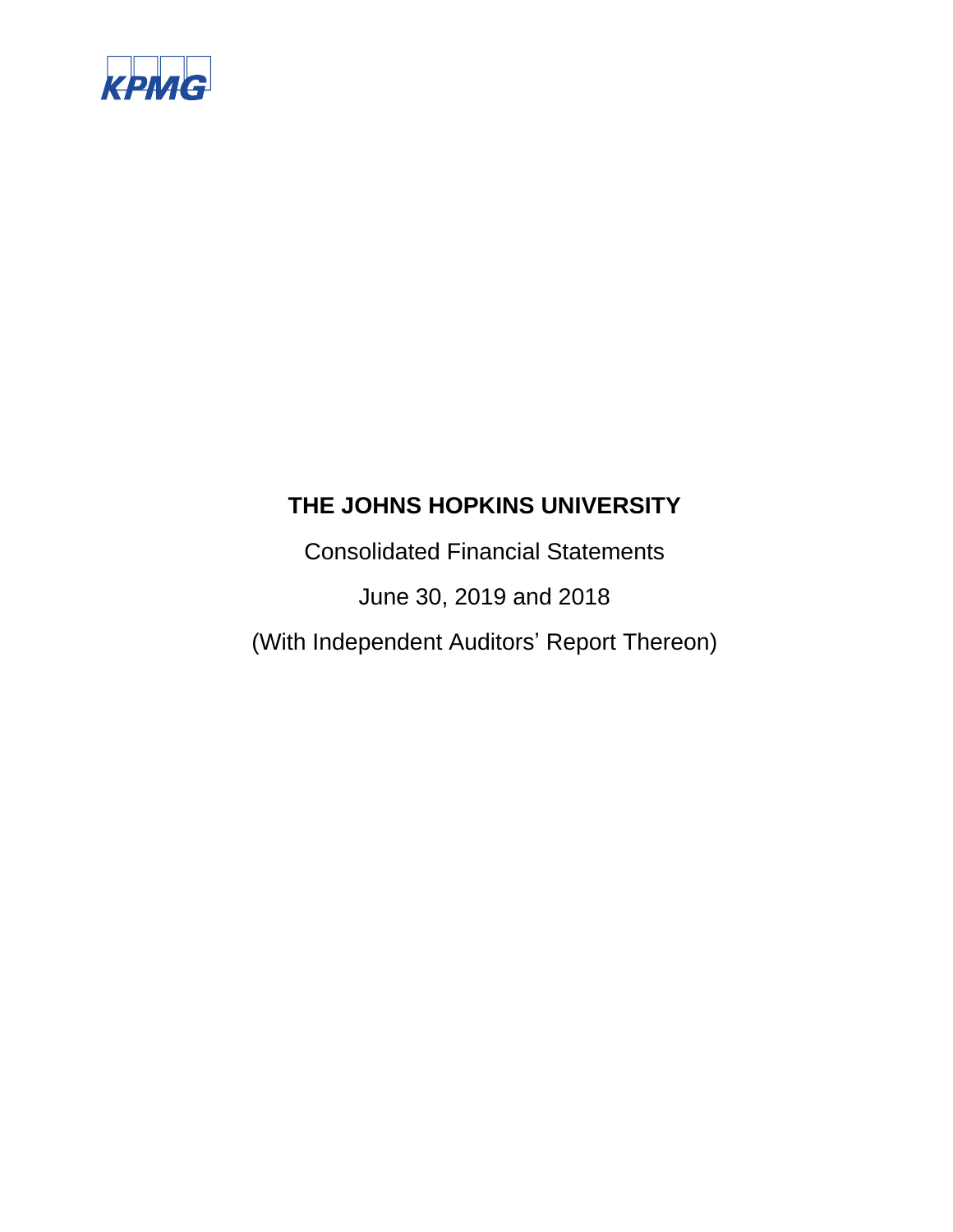

KPMG LLP 750 East Pratt Street, 18th Floor Baltimore, MD 21202

### **Independent Auditors' Report**

The Board of Trustees The Johns Hopkins University:

We have audited the accompanying consolidated financial statements of The Johns Hopkins University (the University), which comprise the consolidated balance sheets as of June 30, 2019 and 2018, the related consolidated statements of activities and cash flows for the years then ended, and the related notes to the consolidated financial statements.

### *Management's Responsibility for the Consolidated Financial Statements*

Management is responsible for the preparation and fair presentation of these consolidated financial statements in accordance with U.S. generally accepted accounting principles; this includes the design, implementation, and maintenance of internal control relevant to the preparation and fair presentation of consolidated financial statements that are free from material misstatement, whether due to fraud or error.

### *Auditors' Responsibility*

Our responsibility is to express an opinion on these consolidated financial statements based on our audits. We conducted our audits in accordance with auditing standards generally accepted in the United States of America. Those standards require that we plan and perform the audit to obtain reasonable assurance about whether the consolidated financial statements are free from material misstatement.

An audit involves performing procedures to obtain audit evidence about the amounts and disclosures in the consolidated financial statements. The procedures selected depend on the auditors' judgment, including the assessment of the risks of material misstatement of the consolidated financial statements, whether due to fraud or error. In making those risk assessments, the auditor considers internal control relevant to the entity's preparation and fair presentation of the consolidated financial statements in order to design audit procedures that are appropriate in the circumstances, but not for the purpose of expressing an opinion on the effectiveness of the entity's internal control. Accordingly, we express no such opinion. An audit also includes evaluating the appropriateness of accounting policies used and the reasonableness of significant accounting estimates made by management, as well as evaluating the overall presentation of the consolidated financial statements.

We believe that the audit evidence we have obtained is sufficient and appropriate to provide a basis for our audit opinion.

### *Opinion*

In our opinion, the consolidated financial statements referred to above present fairly, in all material respects, the financial position of The Johns Hopkins University as of June 30, 2019 and 2018, and the changes in its net assets and its cash flows for the years then ended, in accordance with U.S. generally accepted accounting principles.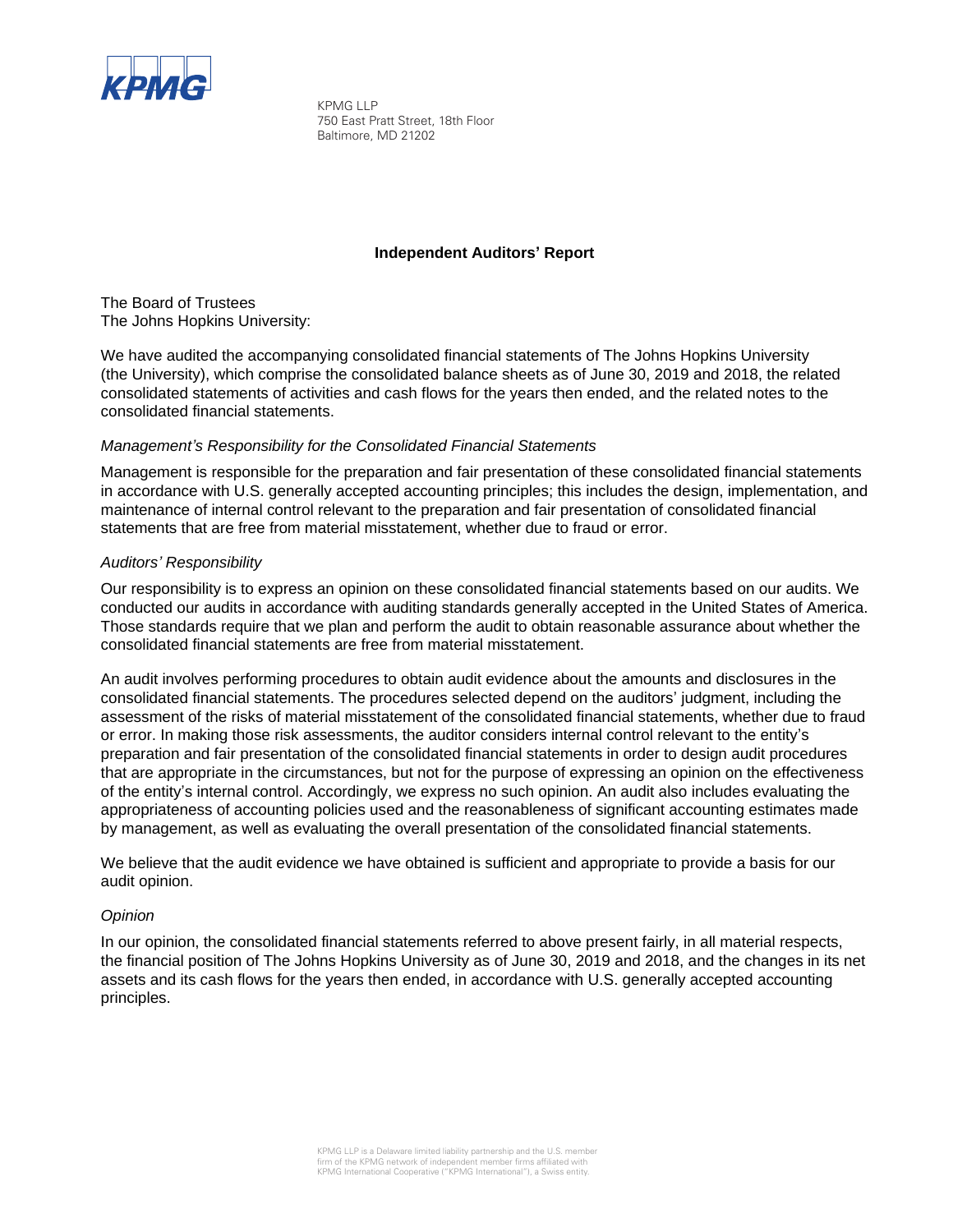

*Emphasis of Matters* 

As discussed in note 1(v) to the consolidated financial statements, in 2019, the University adopted Accounting Standards Update (ASU) 2014-09, *Revenue from Contracts with Customers (Topic 606)*, as amended, and ASU 2018-08, *Clarifying the Scope and the Accounting Guidance for Contributions Received and Contributions Made*. Our opinion is not modified with respect to these matters.



Baltimore, Maryland October 22, 2019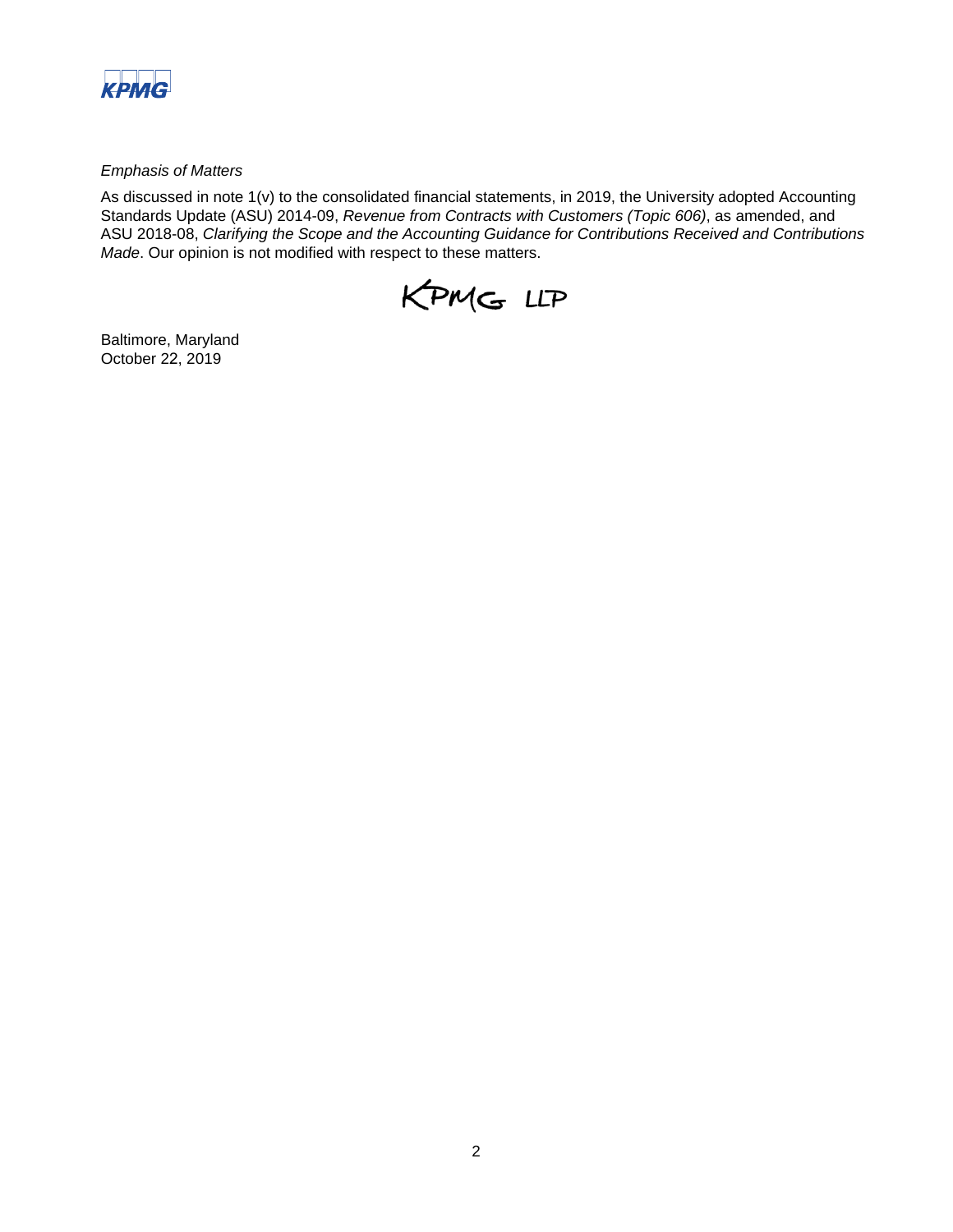Consolidated Balance Sheets

June 30, 2019 and 2018

(Dollars in thousands)

| <b>Assets</b>                                          | 2019             | 2018       |
|--------------------------------------------------------|------------------|------------|
| Cash and cash equivalents                              | \$<br>347,007    | 262,356    |
| Operating investments                                  | 1,225,501        | 1,217,481  |
| Cash, cash equivalents, and operating investments      | 1,572,508        | 1,479,837  |
| Sponsored research accounts receivable, net            | 489,650          | 456,291    |
| Accounts receivable, net                               | 228,858          | 186,888    |
| Contributions receivable, net                          | 359,545          | 500,150    |
| Prepaid expenses and deferred charges                  | 77,060           | 63,150     |
| Student loans receivable, net                          | 27,021           | 30,834     |
| Investments                                            | 7,190,782        | 5,144,881  |
| Property and equipment, net                            | 2,194,975        | 2,126,913  |
| Investment in and loans to affiliates                  | 303,984          | 300,579    |
| Other assets                                           | 292,605          | 242,347    |
| Interests in trusts and endowment funds held by others | 113,426          | 116,098    |
| <b>Total assets</b>                                    | \$<br>12,850,414 | 10,647,968 |
| <b>Liabilities and Net Assets</b>                      |                  |            |
| Accounts payable and accrued expenses                  | \$<br>685,413    | 636,682    |
| Sponsored research deferred revenues                   | 347,350          | 353,265    |
| Other deferred revenues                                | 135,875          | 124,435    |
| Debt                                                   | 1,254,153        | 1,246,992  |
| Other long-term liabilities                            | 343,547          | 306,567    |
| Pension and postretirement obligations                 | 184,612          | 100,717    |
| Liabilities under split-interest agreements            | 79,375           | 78,085     |
| Endowment and similar funds held for others            | 623,028          | 621,769    |
| <b>Total liabilities</b>                               | 3,653,353        | 3,468,512  |
| Net assets:                                            |                  |            |
| Without donor restrictions                             | 3,077,677        | 2,989,309  |
| With donor restrictions                                | 6,119,384        | 4,190,147  |
| Total net assets                                       | 9,197,061        | 7,179,456  |
| Total liabilities and net assets                       | \$<br>12,850,414 | 10,647,968 |

See accompanying notes to consolidated financial statements.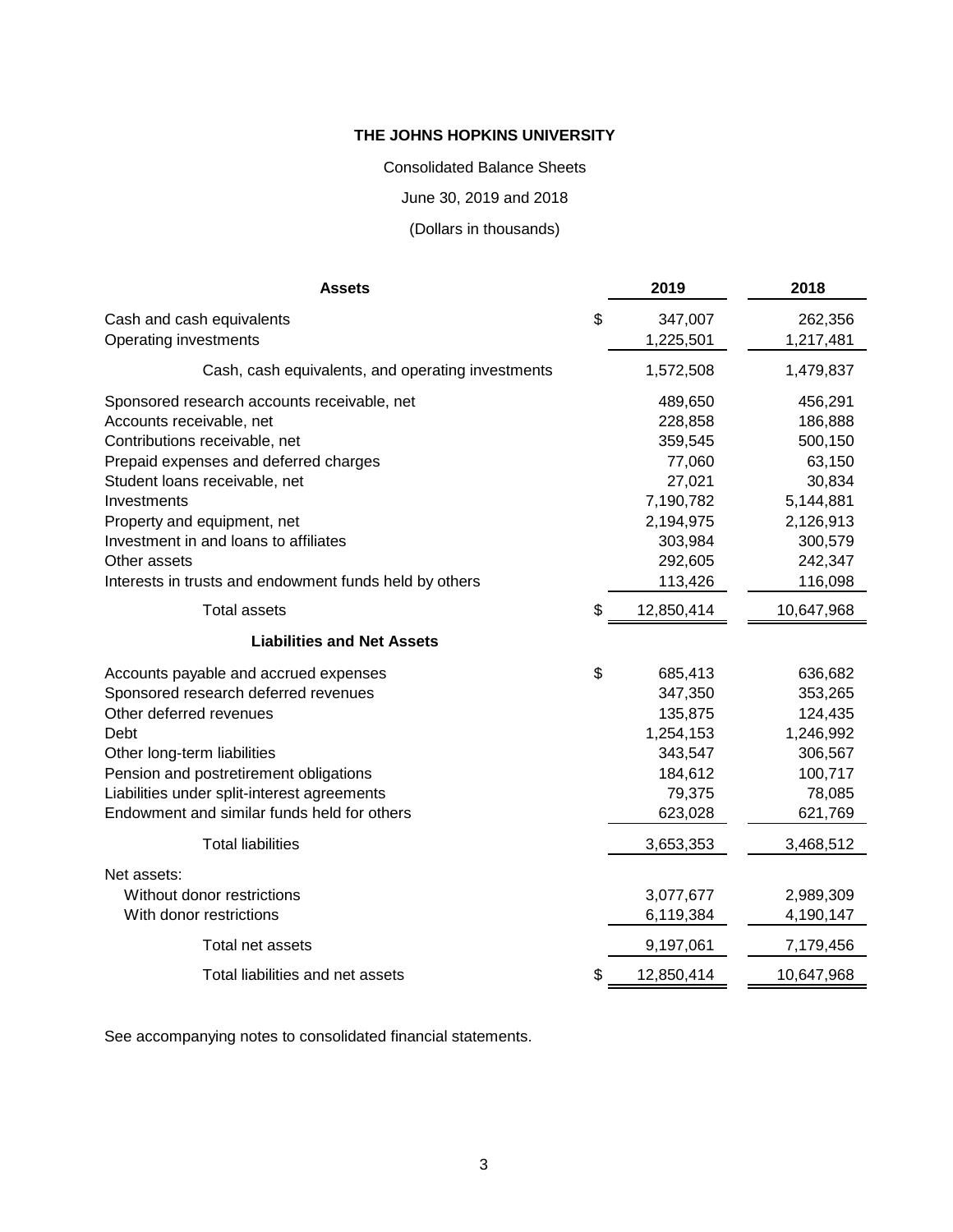Consolidated Statements of Activities

Years ended June 30, 2019 and 2018

(Dollars in thousands)

|                                                                          | 2019          | 2018      |
|--------------------------------------------------------------------------|---------------|-----------|
| Changes in net assets without donor restrictions:<br>Operating revenues: |               |           |
| Tuition and fees, net of financial aid of \$363,694                      |               |           |
| and \$333,558, respectively                                              | \$<br>690,465 | 657,682   |
| Grants, contracts, and similar agreements                                | 1,511,335     | 1,506,621 |
| Facilities and administrative cost recoveries                            | 372,478       | 360,106   |
| Applied Physics Laboratory contract revenues                             | 1,686,547     | 1,504,224 |
| Sponsored research revenues                                              | 3,570,360     | 3,370,951 |
| Contributions                                                            | 123,341       | 135,812   |
| Net assets released from restrictions                                    | 118,411       | 94,317    |
| Contributions and donor support                                          | 241,752       | 230,129   |
| Clinical services, net                                                   | 745,197       | 708,693   |
| Reimbursements from affiliated institutions                              | 598,457       | 570,649   |
| Other revenues                                                           | 192,343       | 143,611   |
| Endowment payout used to support operations                              | 196,770       | 183,486   |
| Auxiliary enterprises                                                    | 106,189       | 104,056   |
| Maryland State aid                                                       | 27,253        | 22,857    |
| Investment return                                                        | 41,331        | 28,862    |
| Total operating revenues                                                 | 6,410,117     | 6,020,976 |
| Operating expenses:                                                      |               |           |
| Compensation                                                             | 2,909,517     | 2,738,093 |
| <b>Benefits</b>                                                          | 913,782       | 865,426   |
| Compensation and benefits                                                | 3,823,299     | 3,603,519 |
| Subcontractors and subrecipients                                         | 518,102       | 474,121   |
| <b>Contractual services</b>                                              | 853,147       | 781,861   |
| Supplies, materials, and other                                           | 652,062       | 603,358   |
| Depreciation                                                             | 223,263       | 211,193   |
| Travel                                                                   | 162,989       | 153,604   |
| Interest                                                                 | 44,518        | 47,583    |
| Total operating expenses                                                 | 6,277,380     | 5,875,239 |
| Excess of operating revenues over operating                              |               |           |
| expenses                                                                 | 132,737       | 145,737   |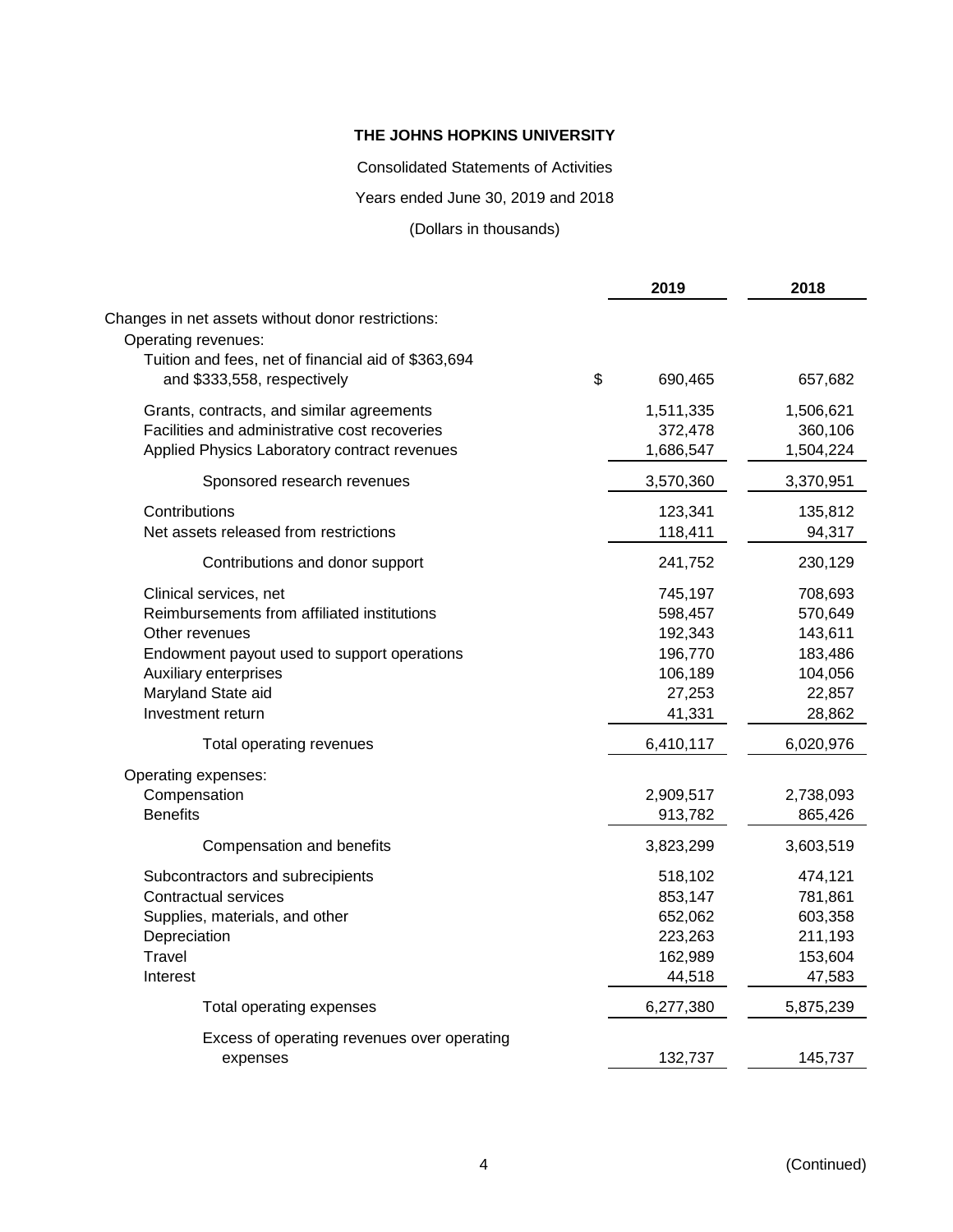Consolidated Statements of Activities

Years ended June 30, 2019 and 2018

## (Dollars in thousands)

|                                                                | 2019            | 2018       |
|----------------------------------------------------------------|-----------------|------------|
| Other changes in net assets without donor restrictions:        |                 |            |
| Investment return in excess of endowment payout                | \$<br>21,617    | 38,360     |
| Change in benefit plans funded status, excluding benefits cost | (88, 659)       | 83,572     |
| Other net periodic benefit cost                                | 5,908           | (321)      |
| Change in fair value on interest rate swap agreements          | (7, 832)        | 5,978      |
| Net assets reclassified                                        |                 | (110, 892) |
| Other, net                                                     | 22,342          | 21,125     |
| Net assets released from restrictions                          | 2,255           | 39,220     |
| Other changes in net assets without donor restrictions         | (44, 369)       | 77,042     |
| Total changes in net assets without donor restrictions         | 88,368          | 222,779    |
| Changes in net assets with donor restrictions:                 |                 |            |
| Contributions                                                  | 2,091,797       | 383,068    |
| Investment return (less than) in excess of endowment payout    | (41, 894)       | 122,202    |
| Net assets reclassified                                        |                 | 110,892    |
| Net assets released from restrictions                          | (120, 666)      | (133,537)  |
| Total changes in net assets with donor restrictions            | 1,929,237       | 482,625    |
| Total change in net assets                                     | 2,017,605       | 705,404    |
| Net assets at beginning of year                                | 7,179,456       | 6,474,052  |
| Net assets at end of year                                      | \$<br>9,197,061 | 7,179,456  |

See accompanying notes to consolidated financial statements.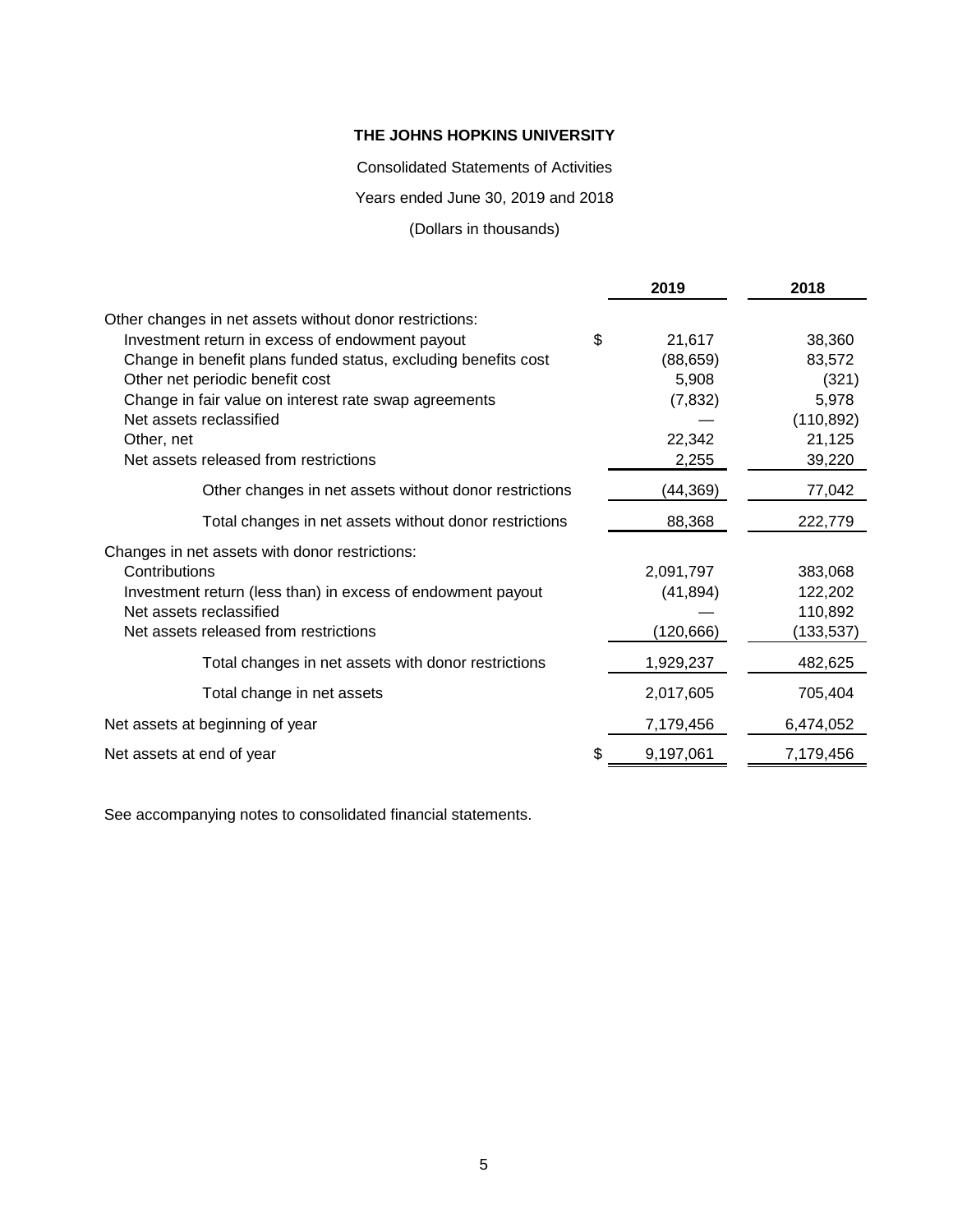Consolidated Statements of Cash Flows

Years ended June 30, 2019 and 2018

## (Dollars in thousands)

|                                                                           | 2019            | 2018        |
|---------------------------------------------------------------------------|-----------------|-------------|
| Cash flows from operating activities:                                     |                 |             |
| Changes in net assets                                                     | \$<br>2,017,605 | 705,404     |
| Adjustments to reconcile changes in net assets to net cash provided by    |                 |             |
| operating activities:                                                     |                 |             |
| Depreciation, amortization, and loss on asset disposals                   | 220,664         | 208,311     |
| Noncash gift of investments                                               | (1,885,023)     |             |
| Contributions restricted for long-term investment                         | (227, 248)      | (289, 935)  |
| Net realized and unrealized gains from investments                        | (148, 076)      | (305, 888)  |
| Net unrealized losses (gains) from swaps                                  | 7,832           | (5,978)     |
| Earnings from joint ventures                                              | (6,203)         | (17, 041)   |
| Change in benefit plans funded status                                     | 83,895          | (92, 255)   |
| Changes in operating assets and liabilities:                              |                 |             |
| Sponsored research and accounts receivable, net                           | (75, 329)       | (36, 590)   |
| Contributions receivable, net                                             | 140,605         | (29, 800)   |
| Prepaid expenses and deferred charges                                     | (13,910)        | 5,761       |
| Other assets                                                              | (54, 878)       | 1,336       |
| Accounts payable and accrued expenses                                     | 41,846          | 40,868      |
| Sponsored research, other deferred revenues and other long-term           |                 |             |
| liabilities                                                               | 39,293          | (57, 826)   |
| Interests and liabilities related to trusts and split-interest agreements | 4,473           | 6,442       |
| Net cash provided by operating activities                                 | 145,546         | 132,809     |
| Cash flows from investing activities:                                     |                 |             |
| Purchases of investments                                                  | (4, 477, 898)   | (4,351,587) |
| Proceeds from sales and maturities of investments                         | 4,483,558       | 4,164,667   |
| Purchases of property and equipment                                       | (285, 260)      | (237, 888)  |
| Repayments of student loans, net of disbursements                         | 3,813           | 3,839       |
| Loans to affiliates                                                       | (1,639)         | (39, 895)   |
| Repayments of loans to affiliates                                         | 7,614           | 41,956      |
| Capital contributions to joint ventures, net of dividends                 | (3, 177)        | (27, 351)   |
| Change in endowment and similar funds held for others                     | (25, 735)       | (12, 645)   |
| Net cash used in investing activities                                     | (298, 724)      | (458, 904)  |
| Cash flows from financing activities:                                     |                 |             |
| Contributions restricted for long-term investment                         | 227,248         | 289,935     |
| Proceeds from borrowings                                                  | 125,000         | 145,000     |
| Early retirement and refinancings of debt                                 | (50,000)        | (134, 880)  |
| Scheduled debt payments                                                   | (64, 419)       | (56, 971)   |
| Net cash provided by financing activities                                 | 237,829         | 243,084     |
| Net increase (decrease) in cash and cash equivalents                      | 84,651          | (83,011)    |
|                                                                           |                 |             |
| Cash and cash equivalents at beginning of year                            | 262,356         | 345,367     |
| Cash and cash equivalents at end of year                                  | \$<br>347,007   | 262,356     |

See accompanying notes to consolidated financial statements.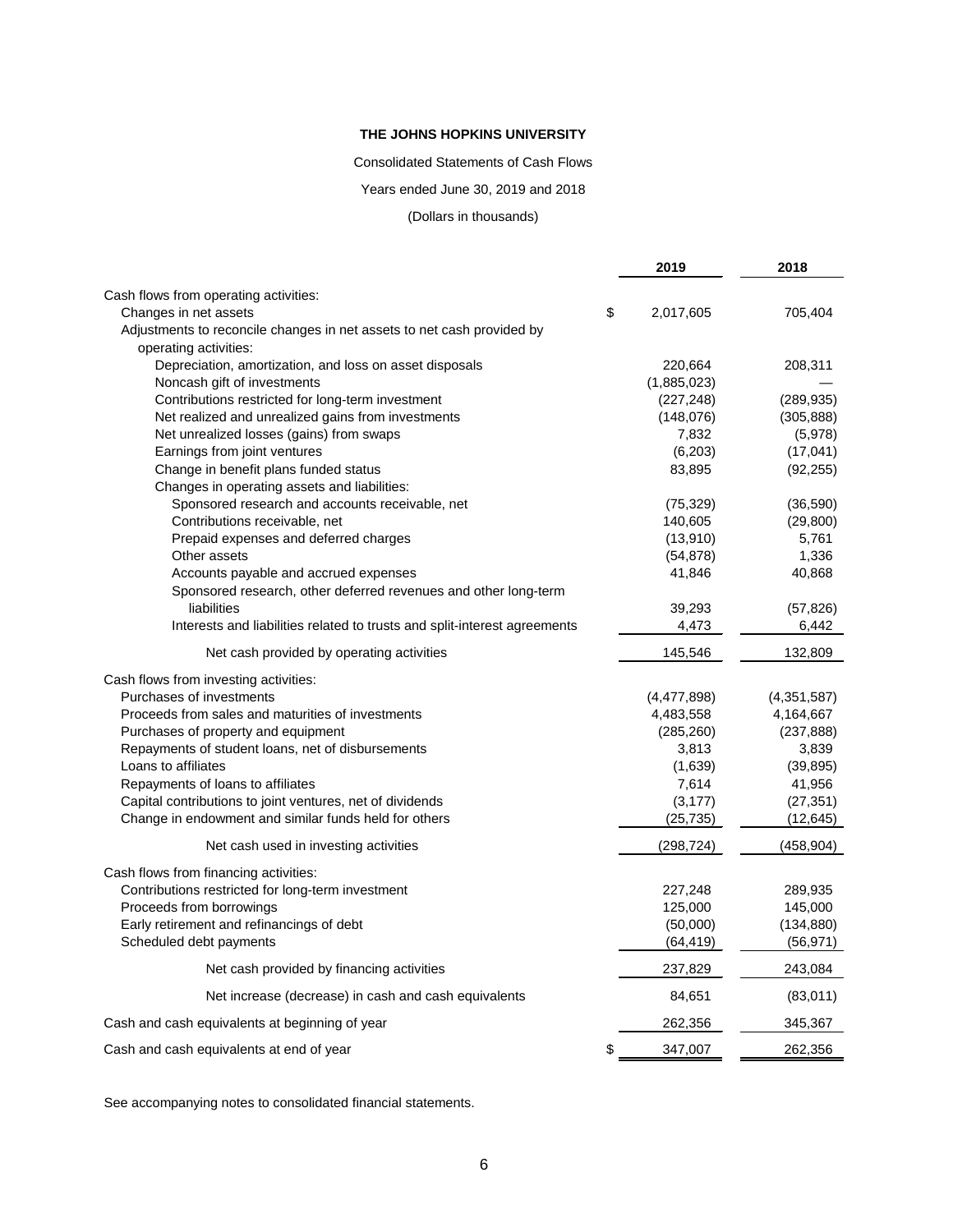Notes to Consolidated Financial Statements June 30, 2019 and 2018 (Dollars in thousands)

### **(1) Basis of Presentation and Summary of Significant Accounting Policies**

### *(a) General*

The Johns Hopkins University (the University) is a premier, privately endowed institution that provides education and related services to students and others, research and related services to sponsoring organizations, and professional medical services to patients. The University is based in Baltimore, Maryland, but also maintains facilities and operates education programs elsewhere in Maryland, in Washington, D.C., and in certain foreign locations. The University is internationally recognized as a leader in research, teaching, and medical care.

Education and related services (e.g., room, board, etc.) are provided to approximately 26,000 students, including 14,500 full-time students and 11,500 part-time students, and on a net basis provided approximately 11% of the University's operating revenues in both fiscal 2019 and 2018. Approximately 62% of the full-time students are graduate level (including postdoctoral) and 38% are undergraduate level. Students are drawn from a broad geographic area, including most of the states in the United States and numerous foreign countries. The majority of the part-time students are graduate level students from the Baltimore-Washington, D.C. area.

Research and related services (e.g., research training) are provided through approximately 2,100 government and private sponsors. Sponsored research revenues provided approximately 56% of the University's operating revenues in both fiscal years 2019 and 2018. Approximately 86% of those revenues were from departments and agencies of the United States government in both fiscal 2019 and 2018. Major government sponsors include the Department of Health and Human Services, the Department of Defense, the National Aeronautics and Space Administration, and the Agency for International Development.

Professional clinical services are provided by members of the University's faculty to patients at The Johns Hopkins Hospital (the Hospital) and other hospitals and outpatient care facilities in the Baltimore area and produced approximately 12% of the University's operating revenues in both fiscal 2019 and 2018. Services are predominantly provided to patients in the Baltimore area, other parts of Maryland, or surrounding states.

### *(b) Basis of Presentation and Use of Estimates*

The consolidated financial statements include the accounts of the various academic and support divisions, the Applied Physics Laboratory (APL), 63019 Holdings, LLC, Johns Hopkins University Press, and certain other controlled affiliated organizations, including Jhpiego Corporation and Peabody Institute of the City of Baltimore (collectively, the consolidated financial statements). All significant inter-entity activities and balances are eliminated for financial reporting purposes. Investments in organizations that the University does not control, including Dome Corporation, FSK Land Corporation, Johns Hopkins Healthcare LLC, Johns Hopkins Home Care Group, Inc., Johns Hopkins Medical Institutions Utilities LLC (JHMI Utilities LLC), Johns Hopkins Medicine International LLC, and other affiliated entities, are accounted for using the equity method.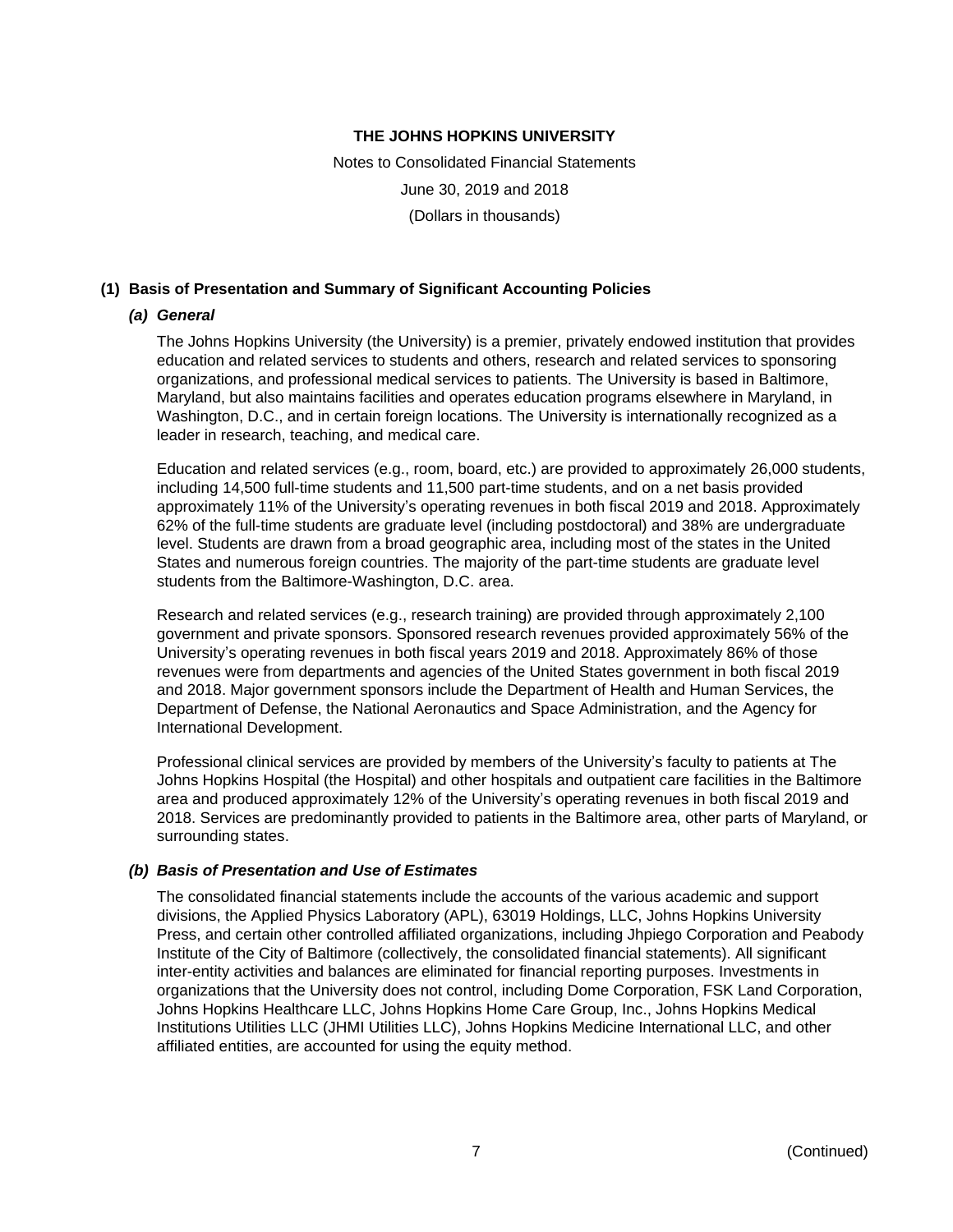Notes to Consolidated Financial Statements June 30, 2019 and 2018 (Dollars in thousands)

The preparation of consolidated financial statements in conformity with U.S. generally accepted accounting principles requires management to make estimates and judgments that affect the reported amounts of assets and liabilities and disclosures of contingencies at the dates of the consolidated financial statements and revenues and expenses recognized during the reporting periods. Actual results could differ from those estimates.

Net assets, revenues, gains and losses are classified based on the existence or absence of donor-imposed restrictions into two classes of net assets. Accordingly, net assets of the University are classified and reported as follows:

- *Without donor restrictions –* Net assets that are not subject to donor-imposed stipulations.
- *With donor restrictions* Net assets subject to donor-imposed stipulations that are more specific than broad limits resulting from a not-for-profit's nature, environment in which it operates, and incorporating documents. Some donors impose restrictions that are temporary in nature, for example, stipulating that resources be used only after a specified date, for particular programs or services, or to acquire buildings or equipment. Other donors impose restrictions that are perpetual in nature, for example, donor-restricted endowment funds stipulating that resources be maintained in perpetuity. For such funds held by the University, the Maryland-enacted version of the Uniform Prudent Management of Investment Funds (UPMIFA) extends those restrictions to related investment returns and to other enhancements (diminishments) for general and specific purposes, primarily divisional and departmental support and student financial aid.

Revenues are reported as increases in net assets without donor restrictions unless their use is limited by donor-imposed restrictions. Expenses are reported as decreases in net assets without donor restrictions. Gains and losses on investments are reported as increases or decreases in net assets without donor restrictions unless their use is restricted by explicit donor stipulations or by law. Under Maryland law, appreciation on donor-restricted endowments is classified as net assets with donor restrictions until appropriated for expenditure. Expirations of temporary restrictions on net assets (i.e., the donor-stipulated purpose has been fulfilled and/or the stipulated time period has elapsed) are reported as net assets released from restrictions and reclassified from net assets with donor restrictions to net assets without donor restrictions. Temporary restrictions on gifts to acquire long-lived assets are considered met in the period in which the assets are placed in service.

## *(c) Cash, Cash Equivalents, and Operating Investments*

The University utilizes cash, cash equivalents, and operating investments to fund daily cash needs. Investments with original maturities at the date of purchase of 90 days or less are classified as cash equivalents. Investments with longer maturities are classified as operating investments. Operating investments, which include U.S. Treasury securities and other highly liquid fixed income investments, are stated at fair value, generally based on quoted market prices, and are used for general operating purposes.

### *(d) Contributions*

Contributions, including unconditional promises to give, are recognized at fair value in the appropriate category of net assets in the period received, except that contributions that impose restrictions met in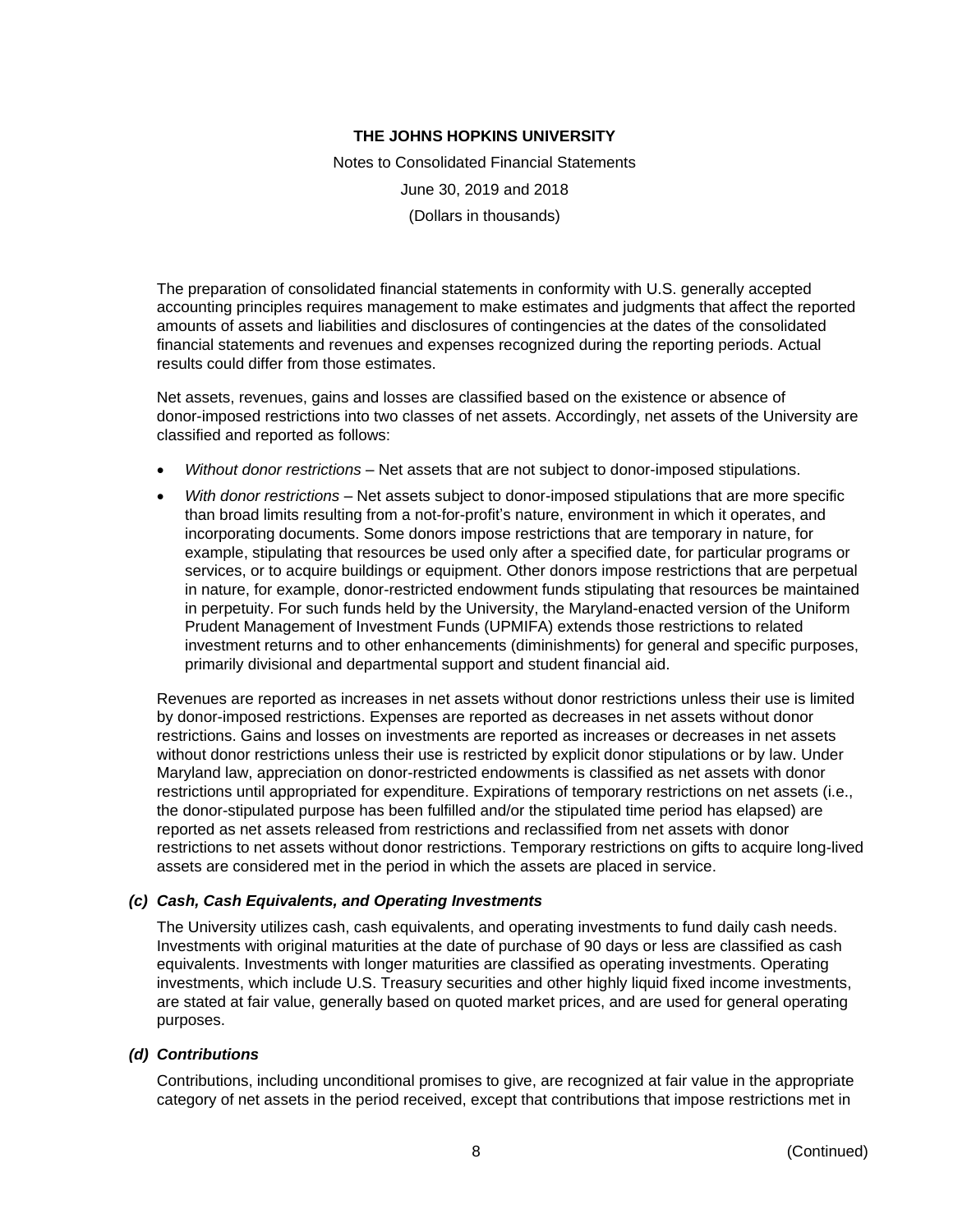Notes to Consolidated Financial Statements June 30, 2019 and 2018 (Dollars in thousands)

the same fiscal year are included in net assets without donor restrictions. Unconditional promises to give are recognized initially at fair value considering anticipated future cash receipts and discounting such amounts at a risk-adjusted rate. These inputs to the fair value estimate are considered Level 3 in the fair value hierarchy (see note 1(f)). Amortization of the discount is included in contributions revenue. Conditional promises to give are not recognized until one or more of the barriers have been overcome for the University to be entitled to the assets transferred and a right of return for the transferred assets or a right of release of the promisor's obligation to transfer assets has expired. Contributions of assets are recorded at their estimated fair value at the date of gift, except that contributions of works of art, historical treasures, and similar assets held as part of collections are not recognized or capitalized. Allowance is made for uncollectible contributions receivable based upon management's judgment and analysis of the creditworthiness of the donors, past collection experience, and other relevant factors.

#### *(e) Investments and Investment Return*

Investments in United States government and agency obligations, debt securities, and directly held United States and certain international equities in common collective trust funds (CCTFs) are stated at fair value, which are determined primarily based on quoted market prices. Fair values of CCTFs, similar to mutual funds that are deemed to have a readily determinable fair value (RDFV) are based on published net asset values (NAV). Investments in private equity and venture capital, certain real estate, natural resources, certain international equities in CCTFs and marketable alternatives, (collectively, alternative investments) are stated at estimated fair value based on the funds' net asset values, or their equivalents (collectively NAV) as a practical expedient. If it is probable that alternative investments will be sold for an amount different than NAV, measurement of the alternative investments will be adjusted to fair value. As of June 30, 2019 and 2018, the University had no plans or intentions to sell investments at amounts different from NAV. The NAVs, which are estimated and reported by the general partners or investment managers, are reviewed and evaluated by the University's investment office. These estimated fair values may differ from the values that would have been used had a ready market existed for these investments, and the differences could be significant. Investments in certain real estate assets are recorded at fair value based upon independent third-party appraisals.

Investments are exposed to several risks, including interest rate, credit, liquidity, and overall market volatility. Due to the level of risk associated with certain investment securities, changes in the value of investment securities could occur in the near term, and these changes could materially affect the amounts reported in the accompanying consolidated financial statements. Liquidity risk represents the possibility that the University may not be able to rapidly adjust the size of its portfolio holdings in times of high volatility and financial stress at a reasonable price. If the University was forced to dispose of an illiquid investment at an inopportune time, it might be forced to do so at a substantial discount to fair value.

Investment return included in operating revenues consists of income and realized gains and losses on operating investments, including cash equivalents, and nonpooled endowment funds (except where restricted by donors). Endowment payout for pooled endowment and similar funds approved by the Board of Trustees is also recognized in operating revenues.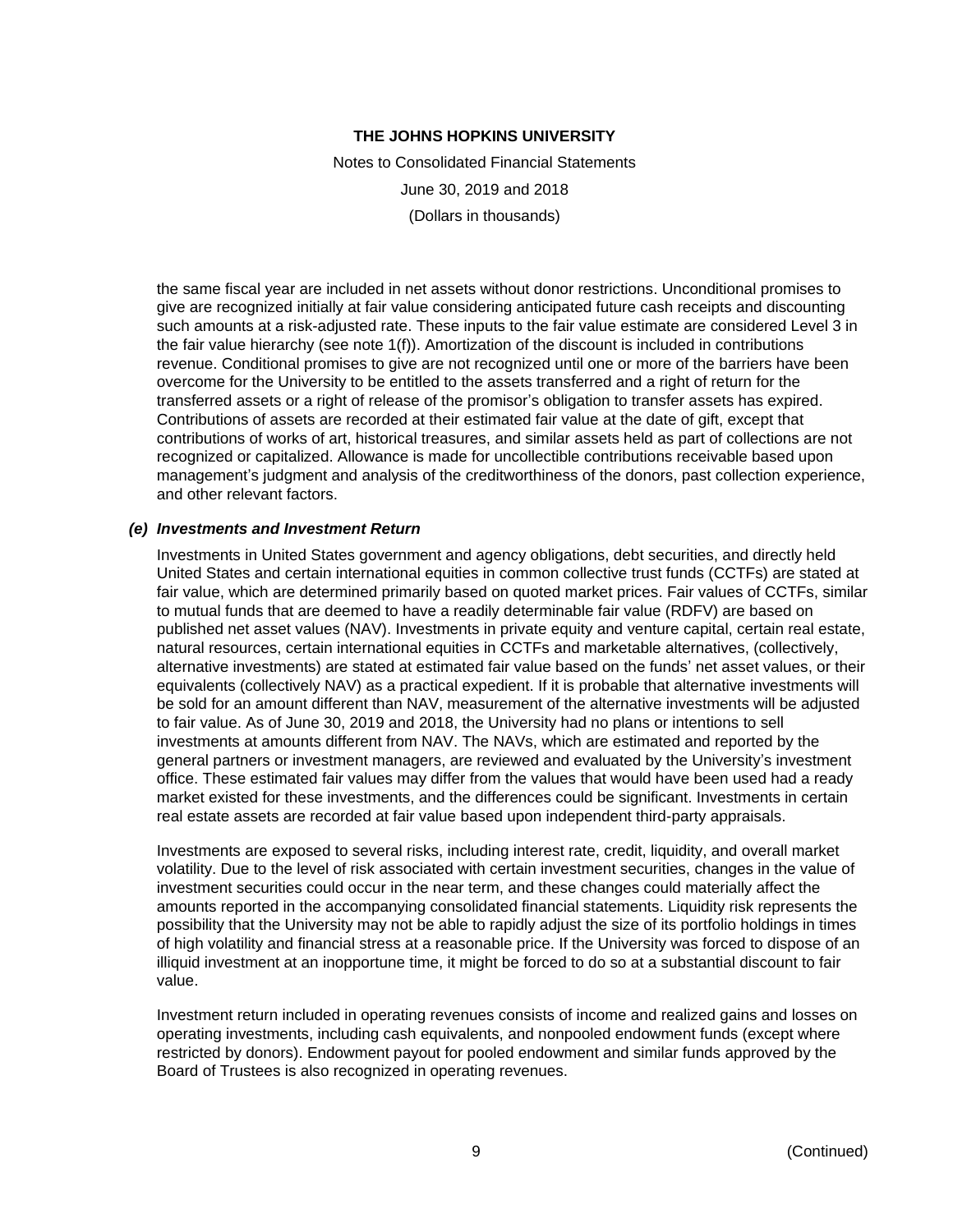Notes to Consolidated Financial Statements June 30, 2019 and 2018 (Dollars in thousands)

Unrealized gains and losses of operating investments and nonpooled endowment funds, any difference between the total return recognized and the payout for pooled endowment and similar funds, and income and realized gains restricted by donors are reported as nonoperating activities.

### *(f) Fair Value Measurements*

Assets and liabilities that are reported at fair value on a recurring basis are categorized into a fair value hierarchy. As described further in the notes to the consolidated financial statements, such assets include investments, deferred compensation assets, and interests in trusts and endowment funds held by others, and such liabilities include interest rate swaps, obligations under deferred compensation arrangements, and endowment and similar funds held for others. Fair value is defined as the price that would be received to sell an asset or paid to transfer a liability in an orderly transaction between market participants at the measurement date. The three levels of the fair value hierarchy are as follows:

- Level 1: Quoted prices in active markets for identical assets or liabilities.
- Level 2: Observable inputs other than Level 1 prices such as quoted prices for similar assets or liabilities; quoted prices in markets that are not active; or other inputs that are observable or can be corroborated by observable market data for substantially the full term of the assets or liabilities.
- Level 3: Unobservable inputs that are supported by little or no market activity and that are significant to the fair value of the asset or liabilities.

When observable prices are not available, certain real asset investments are valued using one or more of the following valuation techniques: market approach – this approach uses prices and other relevant information generated by market transactions involving identical or comparable assets or liabilities; income approach – this approach determines a valuation by discounting future cash flows; or cost approach – this approach is based on the principle of substitution and the concept that a market participant would not pay more than the amount that would currently be required to replace the asset. These valuation techniques may include inputs such as price information, operating statistics, specific and broad credit data, recent transactions, earnings forecasts, discount rates, reserve reports, and other factors.

### *(g) Split-Interest Agreements and Interests in Trusts*

The University's split-interest agreements with donors consist primarily of irrevocable charitable remainder trusts and charitable gift annuity agreements for which the University serves as trustee. Assets held under these arrangements are included in investments and are recorded at fair value. Contribution revenues are recognized at the date the trusts or agreements are established after recording liabilities for the present value of the estimated future payments to be made to the donors and/or other beneficiaries. The liabilities are adjusted during the terms of the trusts for changes in the values of the assets, accretion of the discounts, and other changes in estimates of future benefits. Assets and liabilities under the University's charitable gift annuity agreements were \$64,025 and \$63,262 classified in investments and \$34,810 and \$32,897 classified in liabilities under split-interest agreements, respectively, as of June 30, 2019 and 2018.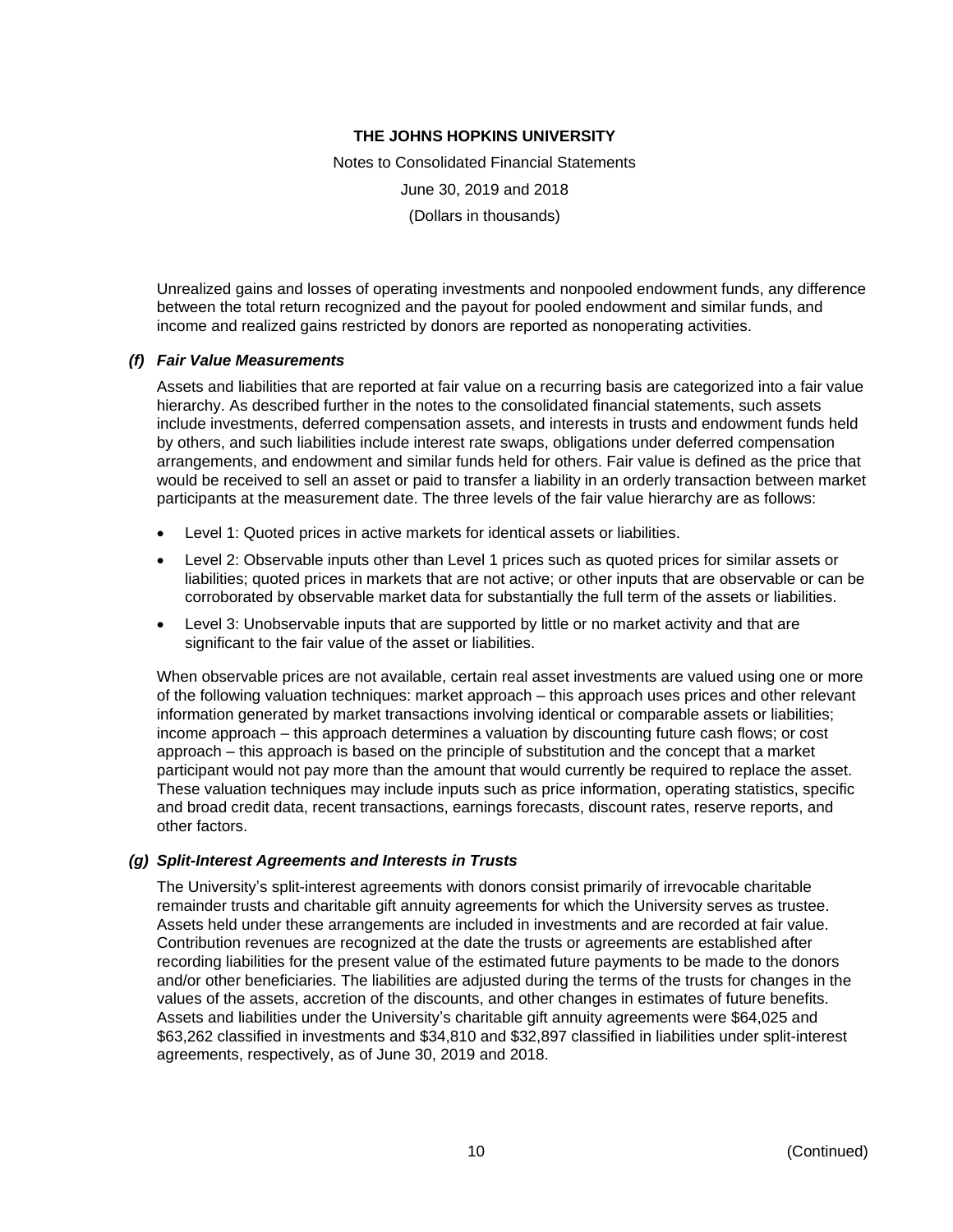Notes to Consolidated Financial Statements June 30, 2019 and 2018 (Dollars in thousands)

### *(h) Property and Equipment*

Property and equipment are stated at cost if purchased, or at estimated fair value at the date of gift if donated, less accumulated depreciation and amortization. Depreciation of buildings, equipment, and library collections and amortization of leasehold improvements are computed using the straight-line method over the estimated useful lives of the assets or lease term, if shorter. Land and certain historic buildings are not subject to depreciation. Title to certain equipment purchased using funds provided by government sponsors is vested in the University and is included in property and equipment on the consolidated balance sheets. Certain equipment used by the APL in connection with its performance under agreements with the United States government is owned by the government. These facilities and equipment are not included in the consolidated balance sheets; however, the University is accountable to the government for them. Repairs and maintenance costs are expensed as incurred.

Costs of purchased software are capitalized along with internal and external costs incurred during the application development stage (i.e., from the time the software is selected until it is ready for use). Capitalized costs are amortized on a straight-line basis over the expected life of the software. Computer and software maintenance costs are expensed as incurred.

Costs relating to retirement, disposal, or abandonment of assets for which the University has a legal obligation to perform certain activities are accrued using either site-specific surveys or square foot estimates, as appropriate.

### *(i) Tuition and Fees, Net of Financial Aid*

Student tuition and fees are recorded as revenue as services are provided during the year the related academic services are rendered which generally aligns with the University's fiscal year. Tuition and fees received in advance of services provided are recorded as other deferred revenues and amounted to \$97,082 and \$87,692 at June 30, 2019 and 2018, respectively. The University provides institutional financial aid to eligible students, generally in an "aid package" that may also include loans, compensation under work-study programs, and/or grant and scholarship awards. The loans are provided primarily through programs of the United States government (including direct and guaranteed loan programs) under which the University is responsible only for certain administrative duties. The institutional grants and scholarships include awards provided from gifts and grants from private donors, income earned on endowment funds restricted for student aid, and University funds.

The composition of student tuition and fees, net revenue was as follows for the years ended June 30, 2019 and 2018:

|                        | 2019          | 2018    |
|------------------------|---------------|---------|
| Undergraduate programs | \$<br>174.290 | 183,356 |
| Graduate programs      | 440.720       | 399,974 |
| Other programs         | 75.455        | 74,352  |
|                        | \$<br>690,465 | 657,682 |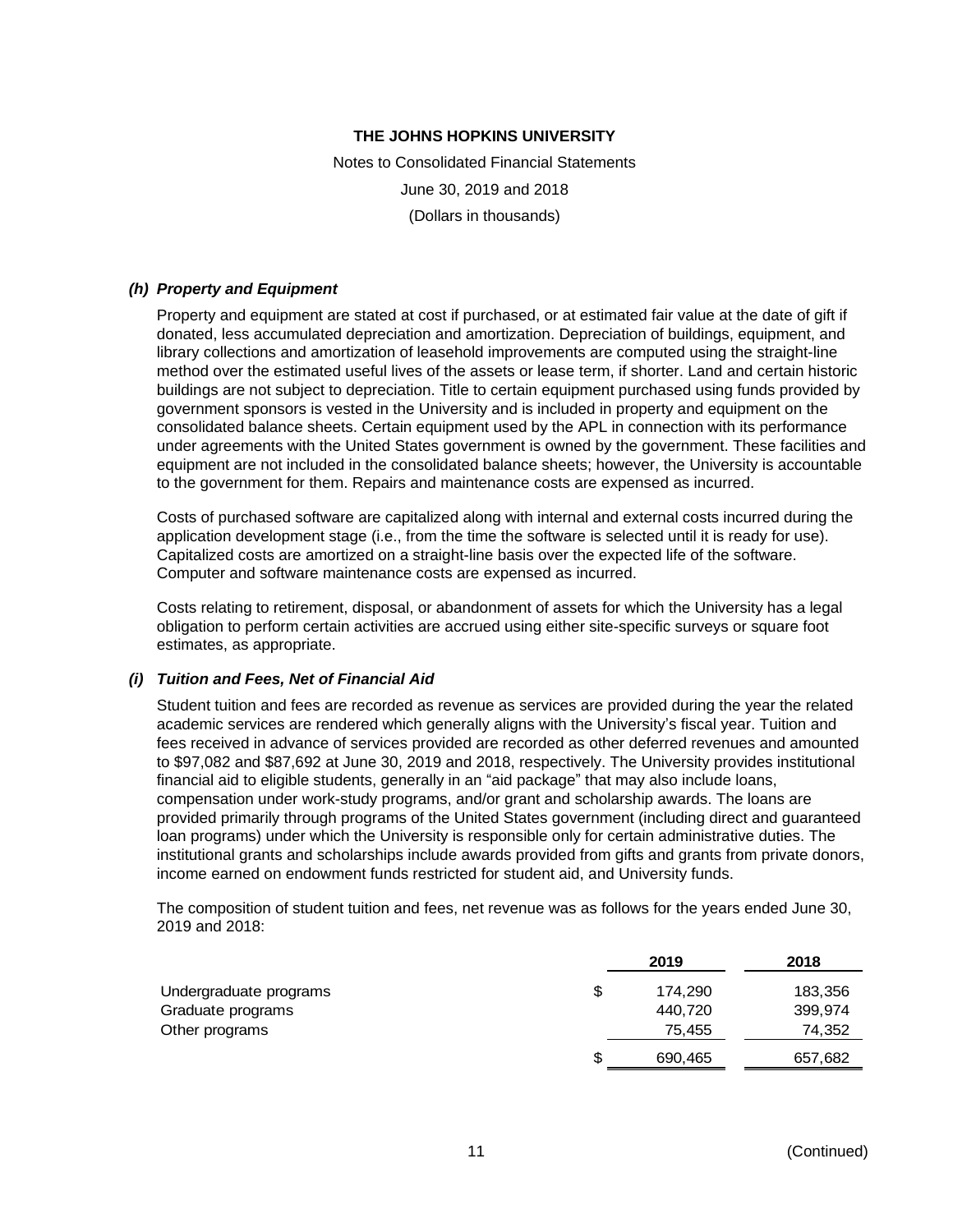Notes to Consolidated Financial Statements June 30, 2019 and 2018 (Dollars in thousands)

Other programs includes the University's Center for Talented Youth (a gifted education program for school-age children), continuing medical education, health services, and various nondegree programs.

### *(j) Grants, Contracts, and Similar Agreements*

Grants, contracts, and similar agreements are funded by various federal and private sponsors. The vast majority of such agreements are considered nonexchange transactions and restricted by sponsors for specific research or other program purposes. Revenues are recognized within net assets without donor restrictions as conditions are met, (i.e., generally as qualifying expenditures are incurred). These revenues include recoveries of facilities and administrative costs, which are generally determined as a negotiated or agreed-upon percentage of direct costs, with certain exclusions. Payments received from sponsors in advance of conditions being met are reported as sponsored research deferred revenues. Of the \$347,350 in sponsored deferred revenues as of June 30, 2019, \$281,021 relates to nonexchange contracts and \$66,329 relates to exchange contracts.

Approximately 78% and 76% of receivables related to reimbursement of costs incurred under grants and contracts as of June 30, 2019 and 2018, respectively, were from agencies or departments of the United States government. There is no assurance that sponsored research activities can and will continue to be made at current levels as awards are subject to the availability of and annual appropriation of funds. Accordingly, the University estimates that conditional awards outstanding as of June 30, 2019 approximate its recent annual sponsored program activity.

### *(k) Clinical Services, Net*

Clinical services revenues are recognized in the period in which services are rendered based on gross charges less negotiated fixed discounts (explicit price concessions) which include contractual adjustments specific to the third party payer contracts, less amounts for "implicit price concessions". Fixed discounts are generally determined based on regulatory authorities, determined by legislative statute (Medicare and Medicaid), or negotiated in the case of commercial payers. Implicit price concessions are estimated based on the historical collection experience using a portfolio approach as a practical expedient.

|                               | 2019          |         | 2018    |        |  |
|-------------------------------|---------------|---------|---------|--------|--|
| PPO/HMO                       | \$<br>331,409 | 44.5 %  | 307,169 | 43.3 % |  |
| Medicare                      | 139,092       | 18.7    | 128,864 | 18.2   |  |
| Medicaid                      | 72,236        | 9.7     | 66,515  | 9.4    |  |
| <b>Blue Cross/Blue Shield</b> | 59,810        | 8.0     | 58,082  | 8.2    |  |
| Self Pay                      | 58,132        | 7.8     | 51,562  | 7.3    |  |
| All other clinical            | 84,518        | 11.3    | 96,501  | 13.6   |  |
|                               | \$<br>745.197 | 100.0 % | 708,693 | 100.0% |  |

The composition of clinical services revenue by primary payer for the years ended June 30, 2019 and 2018 was as follows: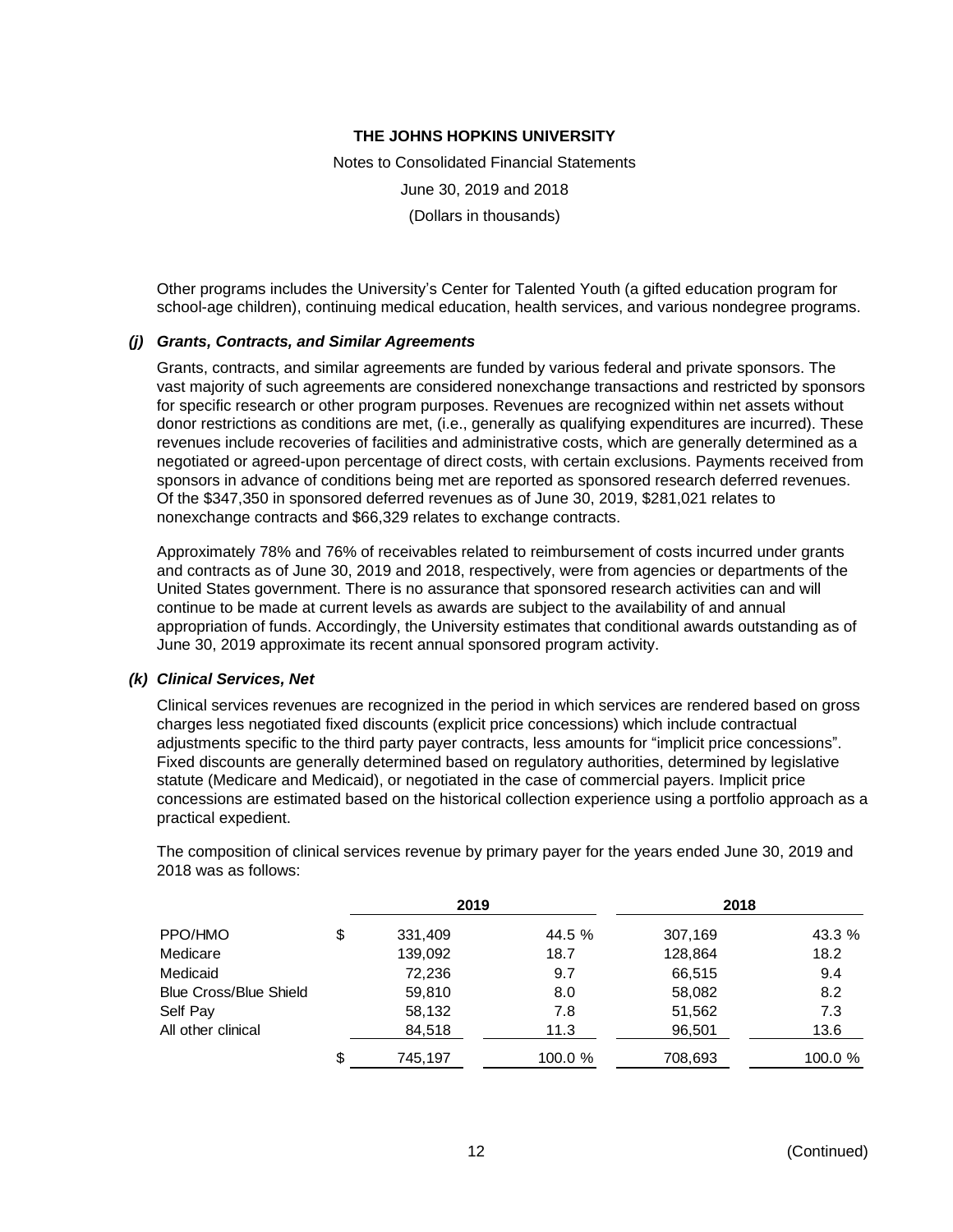Notes to Consolidated Financial Statements June 30, 2019 and 2018 (Dollars in thousands)

## *(l) Affiliated Institutions*

The University has separate administrative agreements for the exchange of services with the Hospital and other medical and educational institutions. These agreements are executed on an annual basis based on negotiated rates and reimbursement of actual costs. Costs incurred by the University in providing services to these institutions and the related reimbursements are generally recognized as services are provided and are reported as operating expenses and revenues, respectively, in the appropriate classifications.

The University holds several endowment and similar funds, which are designated for purposes or activities that are carried out by the Hospital and The Johns Hopkins Hospital Endowment Fund Incorporated (JHHEFI). The assets of these funds are included in investments. The carrying values of the funds are adjusted for earnings from and changes in the fair values of the investments and reduced for any distributions paid and are classified as liabilities on the consolidated balance sheets as endowment and similar funds held for others.

### *(m) Auxiliary Enterprises*

Auxiliary enterprises, including residence halls, food service, parking, the press, and telecommunications, provide services to students, faculty, and staff. Fees for such services are recognized as revenue as the services are provided. Student related activities included in auxiliary enterprises amounted to \$56,211 and \$55,187 in fiscal 2019 and 2018, respectively.

### *(n) Other Revenues*

Other revenues include revenues from royalties and patents, medical and professional reimbursements, joint ventures, and other miscellaneous activities. Such revenues are recognized when goods or services are provided to customers.

### *(o) Insurance and Self Insurance*

The University, together with other institutions, has formed captive insurance companies that arrange and provide professional liability, general liability, and property damage insurance for their shareholders. Defined portions of claims paid by these companies are self-insured. The University's claims liabilities are recognized as claims are incurred using actuarial studies based upon historical claims data, cost trends, and other actuarial estimates. Insurance expenses are recognized as operating expenses as incurred. In addition, the University is self-insured for certain other risks, primarily health, and workers' compensation. Professional insurance liabilities associated with providing clinical services are reflected as gross claims on the consolidated balance sheets. In addition, medical malpractice insurance recoveries of \$75,573 and \$53,832 as of June 30, 2019 and 2018, respectively, are reported on the consolidated balance sheets as other assets. Accrued self-insurance liabilities, including medical malpractice insurance, aggregated \$82,026 and \$75,645 as of June 30, 2019 and 2018, respectively.

### *(p) Refundable Advances from the United States Government*

Funds provided by the United States government under the Federal Perkins, Nursing and Health Professions Student Loan programs are loaned to qualified students, administered by the University,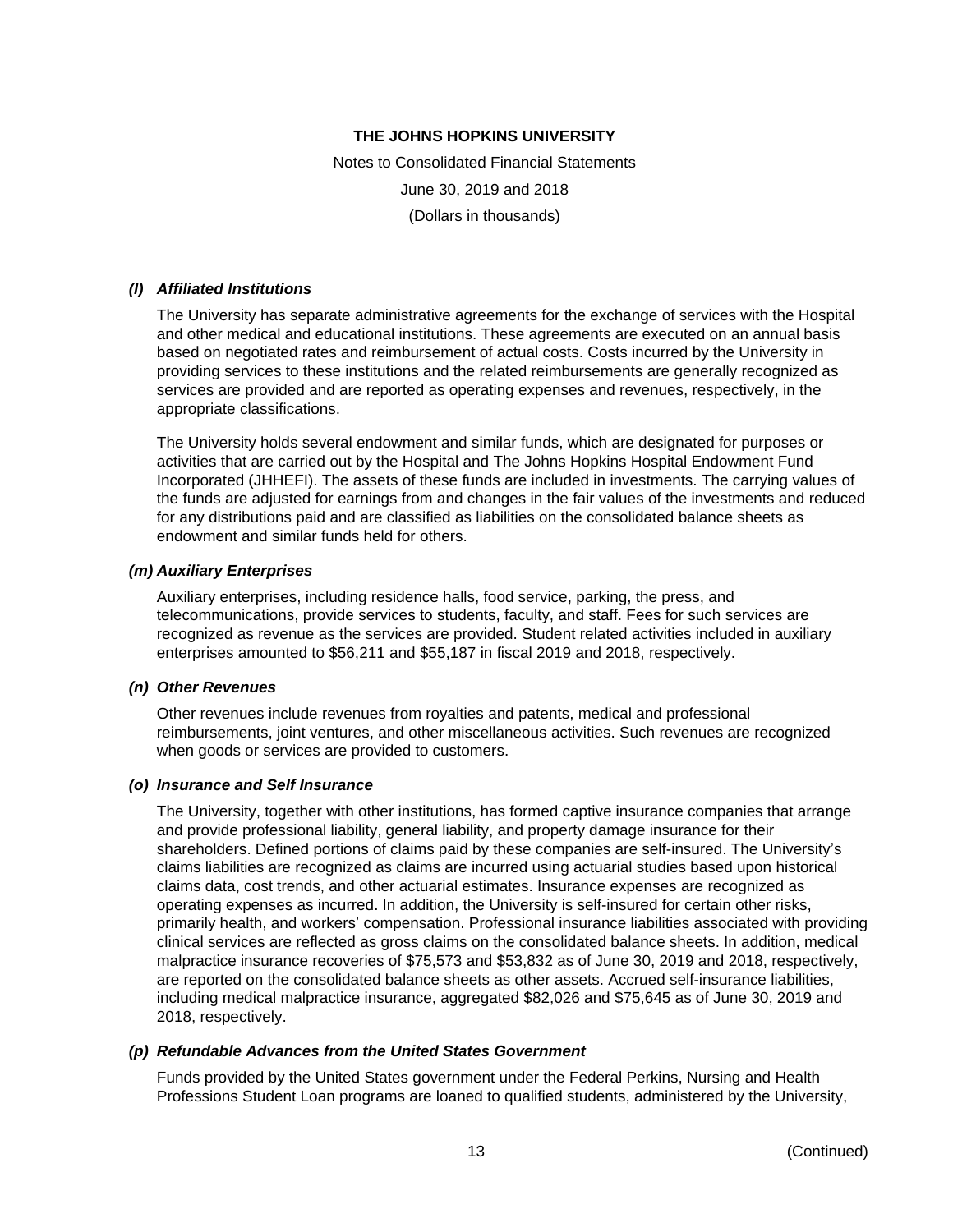Notes to Consolidated Financial Statements June 30, 2019 and 2018 (Dollars in thousands)

and may be reloaned after collections. These funds are ultimately refundable to the government and are included in other long-term liabilities. These advances totaled \$22,244 and \$22,682 as of June 30, 2019 and 2018, respectively.

### *(q) Income Taxes*

The University is qualified as a not-for-profit organization under Section 501(c)(3) of the Internal Revenue Code, as amended. Accordingly, it is not subject to income taxes except to the extent it has taxable income from activities that are not related to its exempt purpose. The University annually reviews its tax positions and has determined that there are no material uncertain tax positions that require recognition in the consolidated financial statements.

### *(r) Leases*

The University conducts certain operations in leased facilities, which have minimum lease obligations under noncancelable operating leases. Certain leases contain rent escalations, renewal options, and require payments for taxes, insurance, and maintenance. Rent expense is recognized in operations as incurred, except for escalating rents, which are recognized on a straight-line basis over the life of the lease.

The University also enters into lease agreements that are classified as capital leases. Buildings and equipment under capital leases are initially recorded at the lower of the net present value of the minimum lease payments or the value of the leased asset at the inception of the lease. Depreciation expense related to capital leases totaled \$5,624 in both fiscal 2019 and 2018.

### *(s) Derivative Financial Instruments*

The University and its external investment managers are authorized to use specified derivative financial instruments in managing the assets under their control, subject to restrictions and limitations adopted by the Board of Trustees. The University uses interest rate swap agreements to manage interest rate risk associated with certain variable rate debt or to adjust its debt structure. Derivative financial instruments are measured at fair value and recognized in the consolidated balance sheets as assets or liabilities, with changes in fair value recognized in the consolidated statements of activities.

### *(t) Deferred Compensation Plans*

The University maintains deferred compensation plans for certain employees. As of June 30, 2019 and 2018, other investments, included in other assets on the consolidated balance sheets, represent investments held by the University under these deferred compensation agreements. Such amounts approximate the University's related liability to the employees and are included in other long-term liabilities. The assets and liabilities of the deferred compensation plans are categorized in Level 1 of the fair value hierarchy. The fair value of deferred compensation plan assets as of June 30, 2019 and 2018 is \$134,852 and \$130,232, respectively.

### *(u) Statement of Cash Flows Supplemental Information*

Property and equipment additions included in accounts payable and accrued expenses increased \$6,885 and \$8,933 as of June 30, 2019 and 2018, respectively.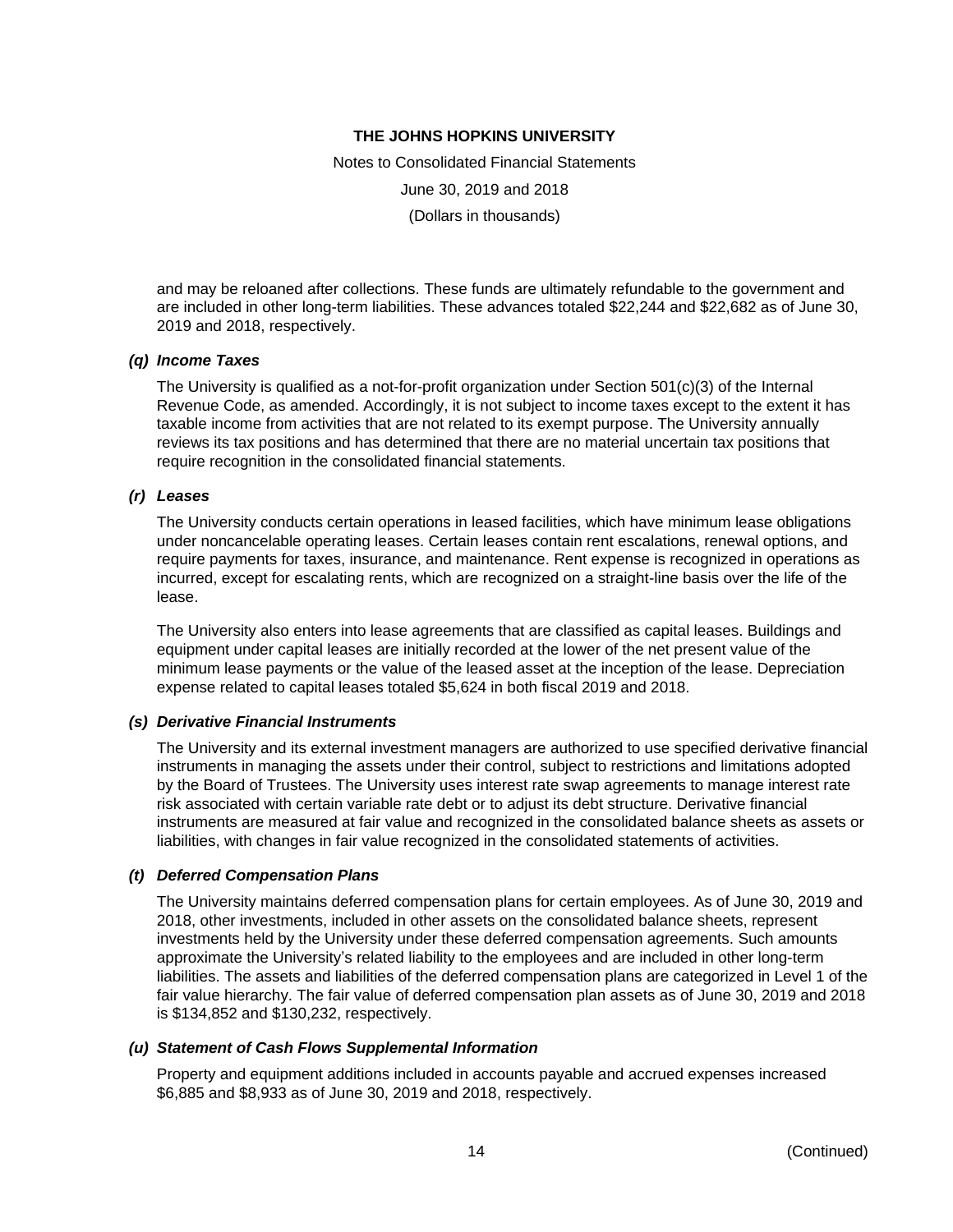Notes to Consolidated Financial Statements June 30, 2019 and 2018 (Dollars in thousands)

## *(v) Recently Adopted Accounting Standards*

ASU 2014-09, *Revenue from Contracts with Customers*, *as amended (Topic 606)* was issued by the FASB in May 2014 and is intended to improve the financial reporting requirements for revenue from contracts with customers. Under Topic 606, revenue from contracts with customers is recognized when control of the promised goods or services is transferred in an amount that reflects the consideration to which the University expects to be entitled in exchange for those goods or services (i.e., the transaction price). The ASU establishes a five-step model and application guidance for determining the timing and amount of revenue recognition. The related application guidance in the ASU replaces most existing revenue recognition guidance in GAAP. The ASU became effective for the University for the year ended June 30, 2019. The University's adoption of the ASU did not materially change the timing or amount of revenue recognized by the University. However, the ASU requires that tuition, fees and auxiliary student revenues be presented in the consolidated statement of activities at the transaction price, i.e., net of any institutional student aid. Previously, such revenues were presented gross, i.e., at published rates, followed by a reduction for institutional student aid. Accordingly, the University's 2018 consolidated statement of activities has been revised to conform to the 2019 presentation.

ASU 2018-08, *Clarifying the Scope and the Accounting Guidance for Contributions Received and Contributions Made*, was issued by the FASB in June 2018. The new ASU is intended to assist entities in (1) evaluating whether transactions should be accounted for as contributions (nonexchange transactions) within the scope of Topic 958, *Not-for-Profit Entities*, or as exchange transactions subject to other guidance and (2) determining whether a contribution is conditional. The ASU clarifies that a contribution is conditional if the agreement includes one or more barriers that must be overcome for the recipient to be entitled to the assets transferred and a right of return for the transferred assets or a right of release of the promisor's obligation to transfer assets. The ASU became effective for the University for the year ended June 30, 2019. The University's adoption of the ASU on a modified prospective basis did not have a material effect on its consolidated financial statements.

## *(w) Recent Accounting Pronouncements*

In February 2016, the FASB issued 2016-02, *Leases (Topic 842)*. Under the new provisions, all lessees will report on the balance sheet a right-of-use asset and a liability for the obligation to make payments with the exception of those leases with a term of 12 months or less. The new provisions will be effective for fiscal years beginning after December 15, 2018. The University is evaluating the expected impact of this standard on its consolidated financial statements for adoption in fiscal year 2020. However, the University has concluded that the most significant effects will relate to the recognition of lease liabilities and right-of-use assets for operating leases greater than one year on the consolidated balance sheets, as well as additional disclosures about the University's leases.

## *(x) Reclassifications*

Certain 2018 amounts have been reclassified in order to conform to the 2019 functional expense information presentation. The University reclassified \$37,333 in functional expenses between contractual services and supplies, materials and other in the instruction, research and clinical practice and institutional support functions.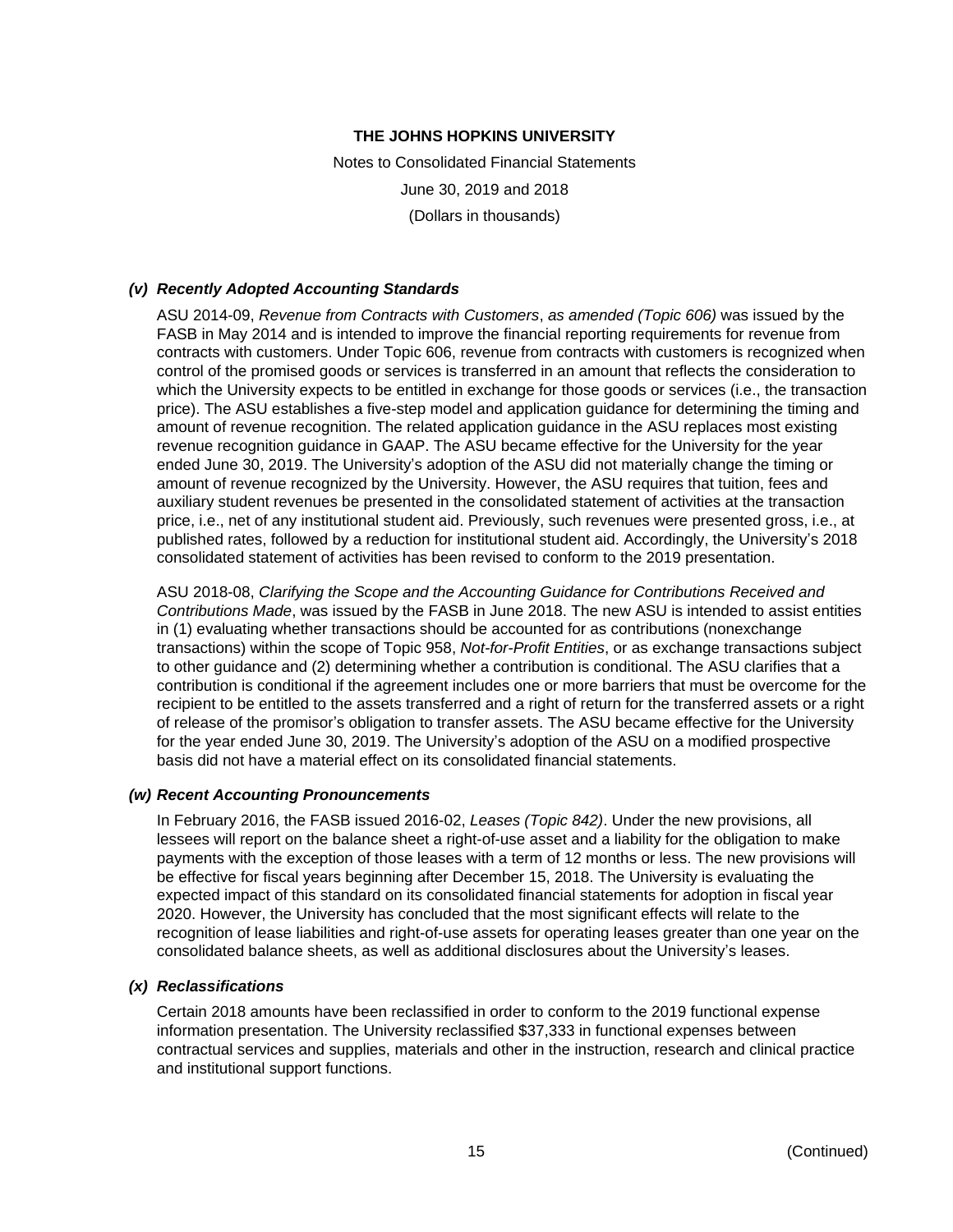Notes to Consolidated Financial Statements June 30, 2019 and 2018 (Dollars in thousands)

## **(2) Applied Physics Laboratory**

The Applied Physics Laboratory (APL), located in Howard County, Maryland, was established during World War II with funding from the United States government. APL functions as a research facility and conducts research and development primarily in national defense and space sciences. The University owns and operates the facility and conducts research under a multiple task order contract with the United States Navy (the Navy Contract) and separate contracts with other government agencies. APL is organized as a Limited Liability Company (LLC), wholly owned by the University, and operates as a division of the University.

In accordance with an agreement between the United States government and the University, APL has been designated a national resource. Under the agreement, if the University determines that it can no longer sponsor APL or the Secretary of the Navy determines that the Navy can no longer contract with the University with respect to APL on mutually satisfactory terms, the University is required to establish a charitable trust to provide for the continued availability of the APL. The trust would be administered by five trustees and the corpus would consist of the University's interest in the APL facilities, including land to the extent necessary, and the balances in the University's APL stabilization, contingency, and research fund on the date the trust is established, less certain costs. Upon termination of the trust, the corpus, in whole or in part, as determined by the trustees, would be returned to and held and used by the University for such educational or research purposes and in such manner as the trustees and University agree.

The University works under an omnibus contract with the U.S. Navy. The most recent contract provides for a five-year initial term ending in September 2017, plus a five-year renewal option, which was exercised in February 2017 and subsequently amended in May 2019 to increase the aggregate purchase limit to \$7,117,558 over the ten-year contract period ending September 2022.

Approximately 73% and 18% of APL's revenues in both fiscal years 2019 and 2018 were from the Department of Defense (primarily under the Navy Contract) and the National Aeronautics and Space Administration, respectively. Contract work includes evaluation and design of various types of missile systems and command, control, and communication systems, assessment of submarine technologies, design of space systems for precision tracking, location and navigation, and conduct of space experiments. The contracts define costs for which reimbursements may be received and provide a management fee to the University. The Navy Contract requires that a portion of the fees earned under the Navy Contract be retained and used for various purposes, including, among other things, working capital, capital projects, and reserves.

APL principally provides services under cost plus fixed-fee contracts for which revenue is recognized in the period that costs are incurred. Contract accounts receivable are recorded at invoiced amounts. The allowance for doubtful accounts is estimated based on historical trends of past-due accounts, and specific identification and review of past-due accounts.

Under ASU 2014-09, revenue from contracts with customers is recognized when control of the promised goods or services is transferred in an amount that reflects the consideration to which the University expects to be entitled in exchange for those goods or services (i.e., the transaction price).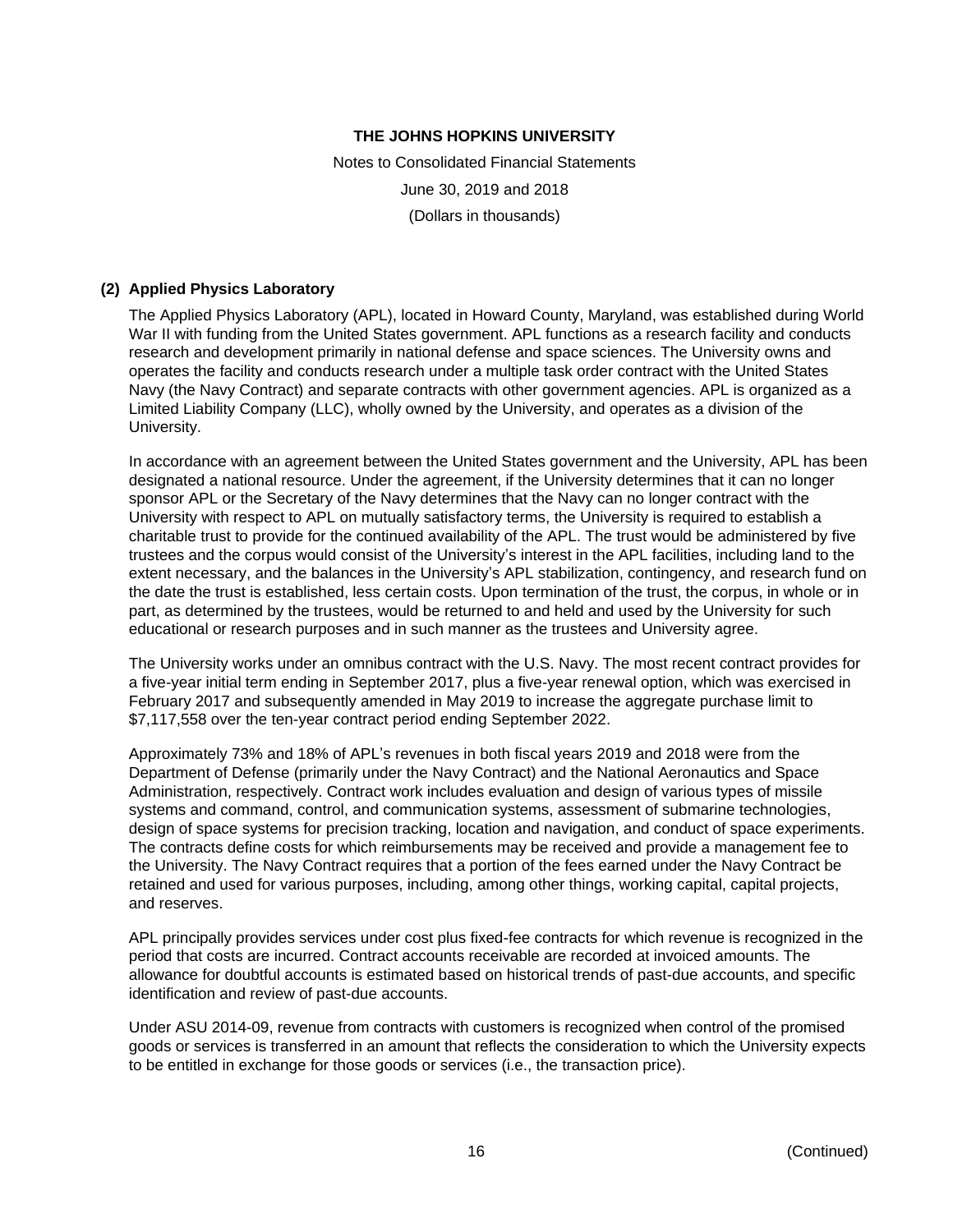Notes to Consolidated Financial Statements June 30, 2019 and 2018

(Dollars in thousands)

Contracts awarded by federal and other sponsors, which are considered exchange transactions, are recognized as revenue as performance obligations are satisfied, which is generally as qualifying expenditures are incurred. Total revenue from contracts was \$1,662,619 and \$1,477,569 for the years ended June 30, 2019 and 2018, respectively.

Total revenue from nonexchange transactions was \$23,929 and \$26,655 for the years ended June 30, 2019 and 2018, respectively.

### **(3) Accounts Receivable**

Accounts receivable, net are summarized as follows as of June 30, 2019 and 2018:

|                                                                                                                                  |    | ---     | ---     |
|----------------------------------------------------------------------------------------------------------------------------------|----|---------|---------|
| Affiliated institutions, primarily the Hospital (note 11)                                                                        | \$ | 56,124  | 37,445  |
| <b>Students</b>                                                                                                                  |    | 23,895  | 19,959  |
| <b>Others</b>                                                                                                                    |    | 64,307  | 45,495  |
| Total, net of allowances of \$8,498 in 2019 and<br>\$8,656 in 2018                                                               |    | 144.326 | 102,899 |
| Receivables for clinical professional fees, net of explicit and<br>implicit price concessions of \$155,736 in 2019 and \$153,484 |    |         |         |
| in 2018                                                                                                                          |    | 84,532  | 83,989  |
|                                                                                                                                  | S. | 228,858 | 186,888 |

The mix of gross accounts receivable for clinical professional fees from patients and third-party payors consisted of the following as of June 30, 2019 and 2018: commercial third parties 44% for both years; Medicare 20% and 21%, respectively; Medicaid 14% and 15%, respectively; Blue Cross/Blue Shield 5% and 6%, respectively; and patients 17% and 14%, respectively.

**2019 2018**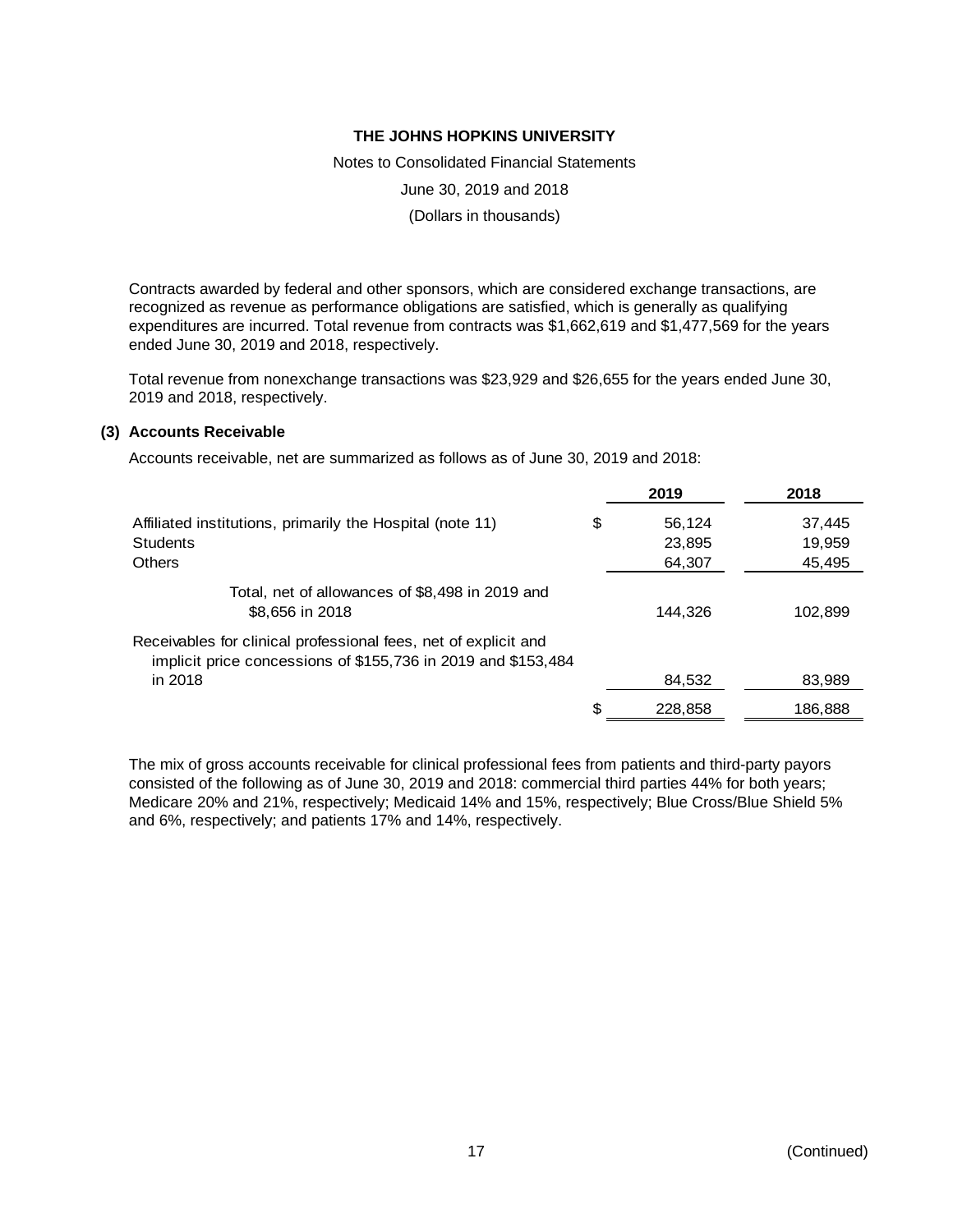Notes to Consolidated Financial Statements

June 30, 2019 and 2018

(Dollars in thousands)

### **(4) Contributions Receivable**

Contributions receivable, net are summarized as follows as of June 30, 2019 and 2018:

|                                                             | 2019          | 2018    |
|-------------------------------------------------------------|---------------|---------|
| Unconditional promises scheduled to be collected in:        |               |         |
| Less than one year                                          | \$<br>202,776 | 136,160 |
| One year to five years                                      | 175,124       | 401,188 |
| Over five years                                             | 13,925        | 13,825  |
|                                                             | 391,825       | 551,173 |
| Less unamortized discount (interest rates ranging from 0.7% |               |         |
| to 5.1%) and allowances for uncollectible contributions     | 32,280        | 51,023  |
|                                                             | \$<br>359,545 | 500,150 |

As of June 30, 2019 and 2018, 62% and 68%, respectively, of the gross contributions receivable were due from ten donors. Approximately 90% and 52% of contribution revenues for fiscal 2019 and 2018, respectively, were from ten donors. As of June 30, 2019, the University had also been informed of bequest intentions and conditional promises to give aggregating in excess of \$900,000, which have not been recognized as assets or revenues. Once recognized, these gifts will generally be restricted for specific purposes stipulated by the donors, primarily endowments for faculty support, scholarships, or general operating support of a particular department or division of the University.

### **(5) Investments and Investment Return**

The overall investment objective of the University is to invest its assets in a prudent manner that will achieve a long-term rate of return sufficient to fund a portion of its annual operating activities and increase investment value after inflation. The University diversifies its investments among various asset classes incorporating multiple strategies and managers. The Committee on Investments of the Board of Trustees oversees the University's investment program in accordance with established guidelines, which cover asset allocation and performance objectives and impose various restrictions and limitations on the managers. These restrictions and limitations are specific to each asset classification and cover concentrations of market risk (at both the individual issuer and industry group levels), credit quality of fixed-income and short-term investments, use of derivatives, investments in foreign securities, and various other matters. The managers may make use of exchange-traded interest rate futures contracts, forward currency contracts, and other derivative instruments.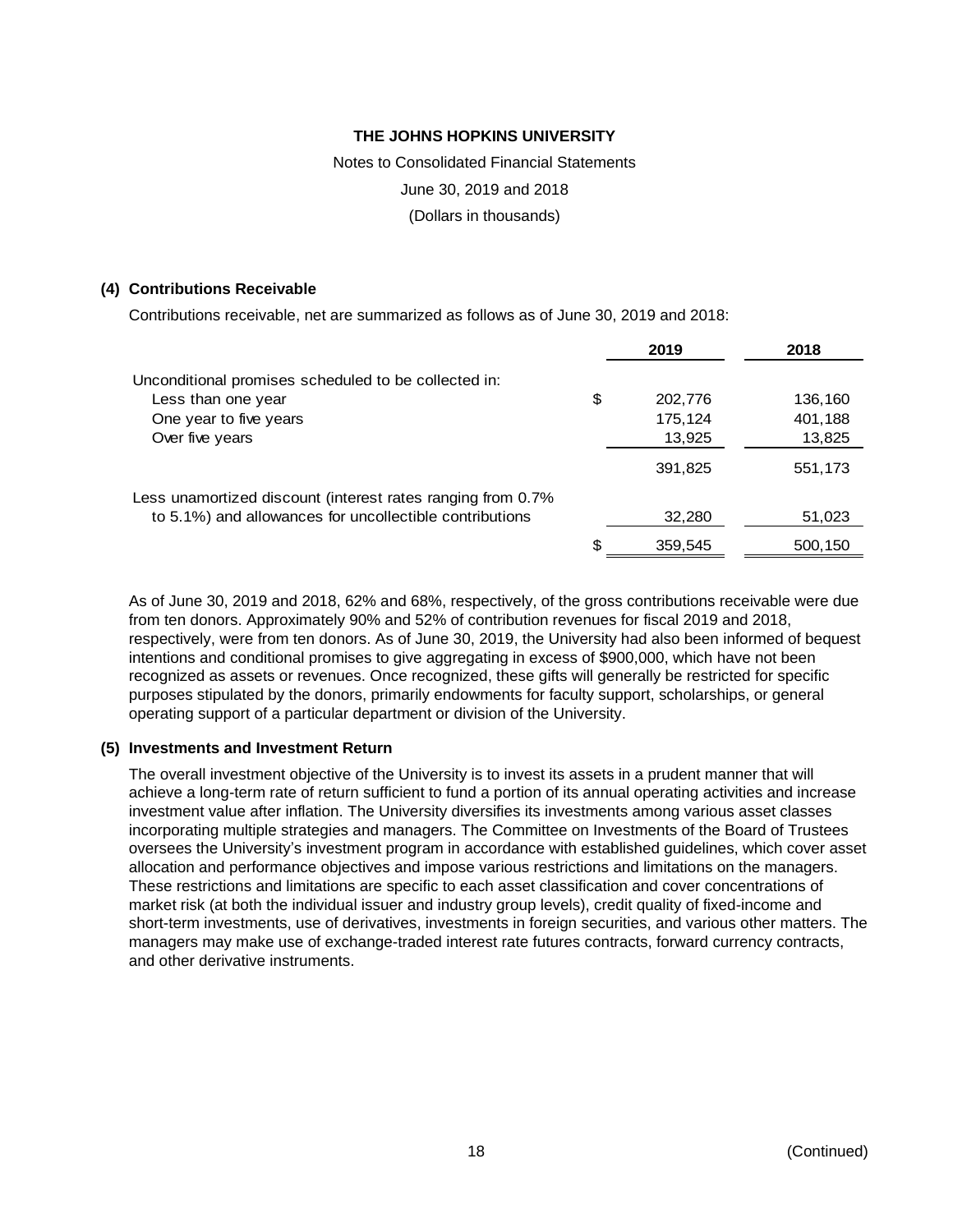Notes to Consolidated Financial Statements

June 30, 2019 and 2018

(Dollars in thousands)

Investments are summarized as follows as of June 30, 2019 and 2018:

|                                                 |    | 2019      | 2018      |
|-------------------------------------------------|----|-----------|-----------|
| Operating investments                           | \$ | 1,225,501 | 1,217,481 |
| <b>Investments</b>                              |    | 7,190,782 | 5,144,881 |
|                                                 | S  | 8,416,283 | 6,362,362 |
| Cash and cash equivalents                       | \$ | 301,847   | 2,354     |
| United States government and agency obligations |    | 1,253,009 | 1,469,911 |
| Debt securities                                 |    | 375,421   | 361,565   |
| United States equities                          |    | 1,107,571 | 699,824   |
| International equities                          |    | 801,319   | 934,030   |
| Private equity and venture capital              |    | 1,240,850 | 792,624   |
| Real estate                                     |    | 543,953   | 451,520   |
| Natural resources                               |    | 534,966   | 300,104   |
| Marketable alternatives                         |    | 2,257,347 | 1,350,430 |
|                                                 | \$ | 8,416,283 | 6,362,362 |

The following table summarizes the University's investments as of June 30, 2019 and 2018 for which NAV was used as a practical expedient to estimate fair value:

|                         | Fair value determined<br>using NAV |           | <b>Unfunded</b><br>commitments |         | <b>Redemption</b><br>frequency                                  | <b>Redemption</b><br>notice period |
|-------------------------|------------------------------------|-----------|--------------------------------|---------|-----------------------------------------------------------------|------------------------------------|
|                         | 2019                               | 2018      | 2019                           | 2018    | 2019                                                            | 2019                               |
| International equities  | \$<br>472.683                      | 629.794   | 9,800                          |         | 61% Monthly<br>21% Quarterly<br>12% Annually<br>6% 3- to 5-Year | 1 to 90 days                       |
| United States equities  | 213,266                            |           | 24,200                         |         | 12% Monthly<br>3% Quarterly<br>59% Annually<br>26% 2- to 5-Year | 1 to 90 days                       |
| Private equity and      |                                    |           |                                |         |                                                                 |                                    |
| venture capital         | 1,197,873                          | 792.624   | 639.226                        | 406.185 | <b>N/A</b>                                                      | <b>N/A</b>                         |
| Real estate             | 445,655                            | 308,334   | 287,827                        | 298,039 | N/A                                                             | <b>N/A</b>                         |
| Natural resources       | 482,075                            | 292,566   | 120,433                        | 117,350 | <b>N/A</b>                                                      | <b>N/A</b>                         |
| Marketable alternatives | 2,257,347                          | 1,350,430 | 221,199                        | 129,472 | See chart below                                                 | 5 to 90 days $(1)$                 |
|                         | \$<br>5,068,899                    | 3,373,748 | 1,302,685                      | 951,046 |                                                                 |                                    |

 $(1)$  Investments that are not redeemable total \$222,744 and \$212,266 as of June 30, 2019 and 2018, respectively.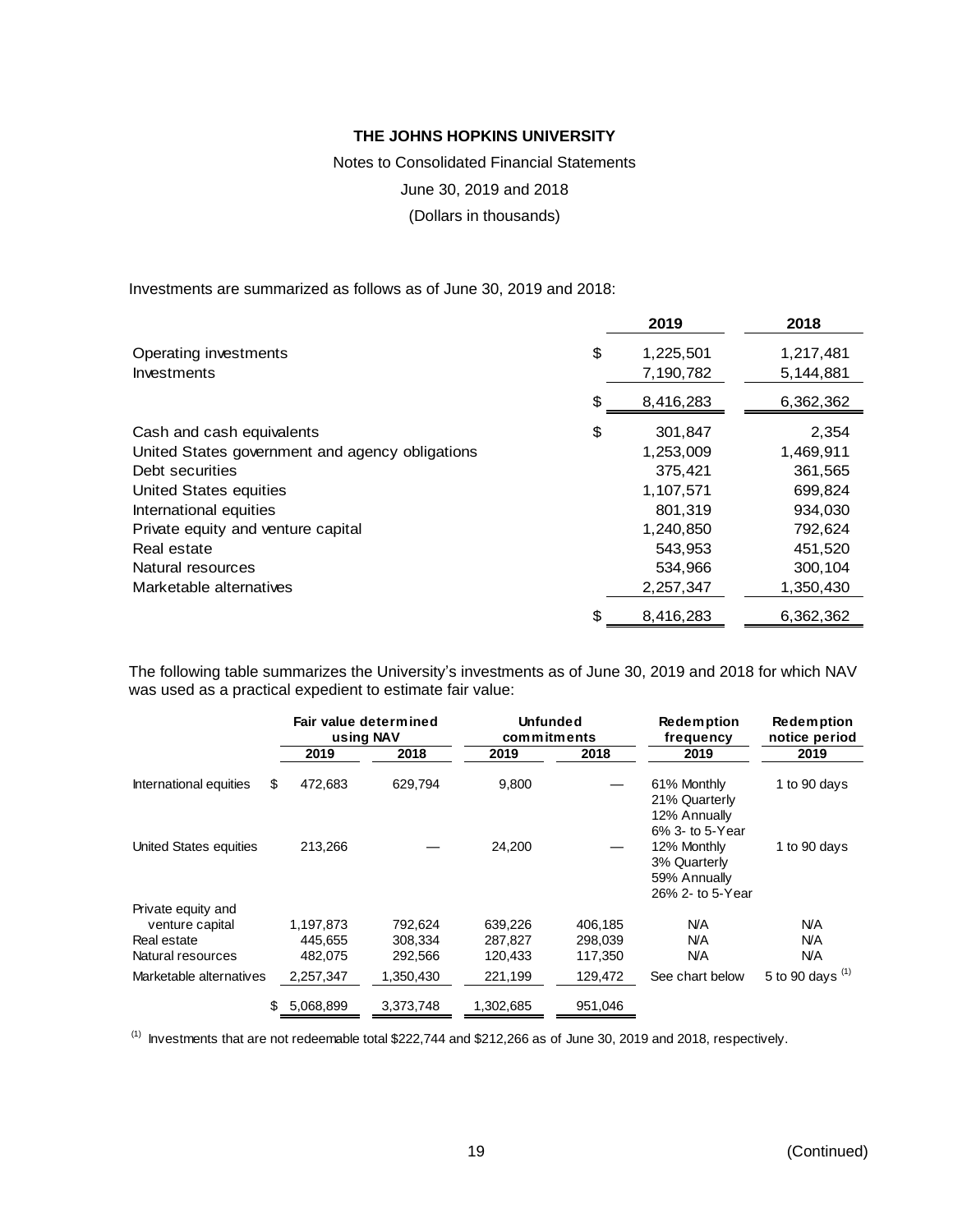Notes to Consolidated Financial Statements

June 30, 2019 and 2018

(Dollars in thousands)

The commitments may be drawn down over the next several years upon request by the general partners and fund managers. The University expects to finance these commitments with available cash and expected proceeds from the sales of securities.

Marketable alternatives have the following redemption periods as of June 30, 2019 and 2018:

|                                                |    | 2019      | 2018      |
|------------------------------------------------|----|-----------|-----------|
| Quarterly redemptions                          | \$ | 682.513   | 434.754   |
| Annual redemptions                             |    | 506,839   | 223,213   |
| Quarterly or annually over 1- to 3-year period |    | 558,851   | 324,313   |
| Rolling 3- to 5-year redemptions               |    | 286,400   | 155,884   |
| Drawdown funds over 10-year period             |    | 222.744   | 212,266   |
|                                                | S  | 2,257,347 | 1,350,430 |

Information with respect to investee strategies and redemptions for those investments in funds whose fair value is estimated based upon reported NAVs follow:

### *(a) International Equities*

This includes commingled funds that invest in publicly traded common stock of developed and emerging market companies. One fund offers annual liquidity while all other funds allow monthly or quarterly redemptions with various notice requirements ranging from 1 to 120 days.

## *(b) Private Equity and Venture Capital*

This includes funds making investments in leveraged buyouts of both public and private companies, as well as investments in venture capital, growth-stage investing, and distressed debt. These are limited partnerships where distributions are made to investors through the liquidation of the underlying assets. It is expected to take up to 10 years to fully distribute these assets.

### *(c) Real Estate*

This includes limited partnerships making investments in real estate. These investments make distributions to investors through the liquidation of underlying assets. It is expected to take up to 15 years to fully distribute these assets.

### *(d) Natural Resources*

This includes limited partnerships making investments in oil and gas, timber, agriculture, minerals, and other commodities. These investments make distributions to investors through the liquidation of the underlying assets. It is expected to take up to 15 years to fully distribute these assets.

### *(e) Marketable Alternatives*

This includes multi-strategy, credit and distressed debt, relative value, and event-driven funds in hedge fund and drawdown formats. Hedge funds have various redemption periods as summarized in the table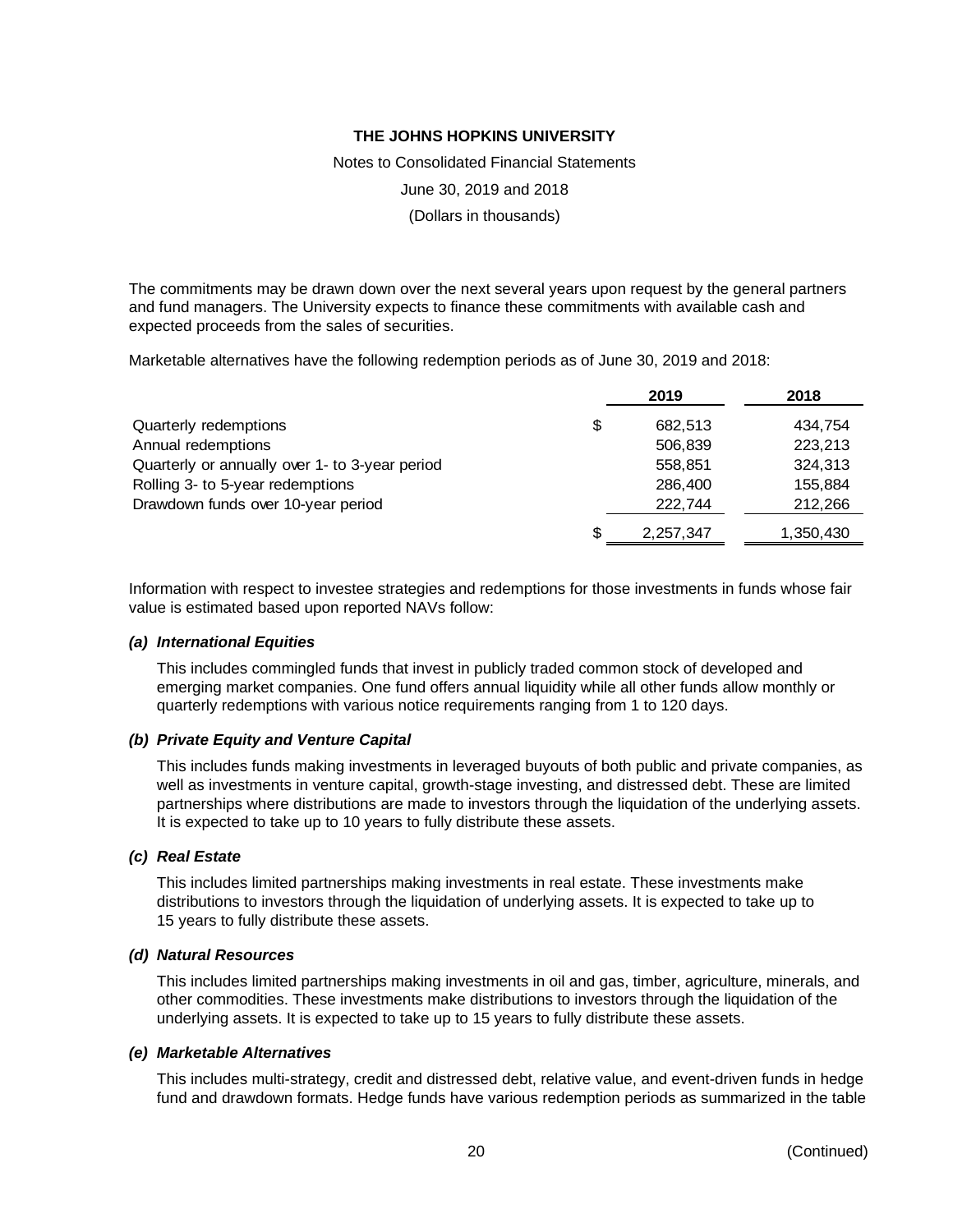Notes to Consolidated Financial Statements

June 30, 2019 and 2018

(Dollars in thousands)

above, with notice requirements ranging from 20 to 90 days. Drawdown funds are limited partnerships where distributions are made to investors through the liquidation of the underlying assets. It is expected to take up to 10 years to fully distribute these drawdown funds.

Investment return is classified in the consolidated statements of activities as follows for the years ended June 30, 2019 and 2018:

|                                       | 2019          | 2018    |
|---------------------------------------|---------------|---------|
| Without donor restrictions:           |               |         |
| Operating, including endowment payout | \$<br>238.101 | 212,348 |
| Nonoperating                          | 21,617        | 38,360  |
| With donor restrictions               | (41, 894)     | 122,202 |
|                                       | \$<br>217,824 | 372,910 |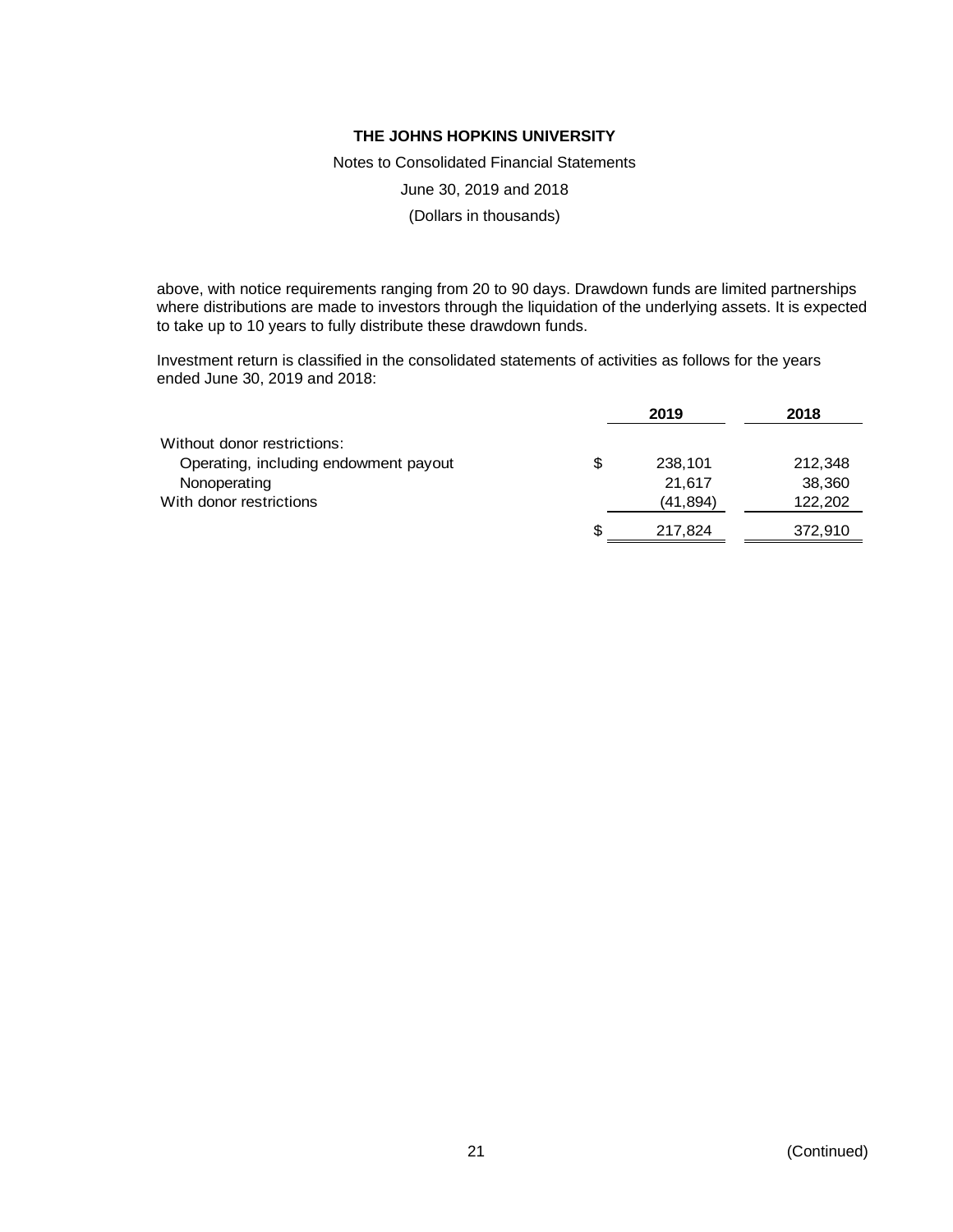Notes to Consolidated Financial Statements

June 30, 2019 and 2018

(Dollars in thousands)

#### **(6) Fair Value Measurements**

The following table presents investments that are measured at fair value on a recurring basis as of June 30, 2019:

|                                    | Fair value<br>as of<br>June 30, 2019 | Level 1   | Level <sub>2</sub> | Level 3 | <b>Funds at</b><br><b>NAV</b> |
|------------------------------------|--------------------------------------|-----------|--------------------|---------|-------------------------------|
| Operating investments:             |                                      |           |                    |         |                               |
| United States government and       |                                      |           |                    |         |                               |
| agency obligations                 | \$<br>872,208                        | 872,208   |                    |         |                               |
| Debt securities                    | 353,293                              | 182,249   | 171,044            |         |                               |
| Total operating                    |                                      |           |                    |         |                               |
| investments                        | 1,225,501                            | 1,054,457 | 171,044            |         |                               |
| Investments, at fair value:        |                                      |           |                    |         |                               |
| Cash and cash equivalents          | 301,847                              | 301,847   |                    |         |                               |
| United States government and       |                                      |           |                    |         |                               |
| agency obligations                 | 380,801                              | 380,801   |                    |         |                               |
| Debt securities                    | 22,128                               | 16,898    | 2,222              | 3,008   |                               |
| <b>United States equities</b>      | 1,107,571                            | 894,305   |                    |         | 213,266                       |
| International equities             | 801,319                              | 328,636   |                    |         | 472,683                       |
| Private equity and venture capital | 1,240,850                            |           |                    | 42,977  | 1,197,873                     |
| Real estate                        | 543,953                              | 19,998    |                    | 78,300  | 445,655                       |
| Natural resources                  | 534,966                              | 14,596    |                    | 38,295  | 482,075                       |
| Marketable alternatives            | 2,257,347                            |           |                    |         | 2,257,347                     |
| Total investments,                 |                                      |           |                    |         |                               |
| at fair value                      | 7,190,782                            | 1,957,081 | 2,222              | 162,580 | 5,068,899                     |
| Total investments                  | 8,416,283<br>S                       | 3,011,538 | 173,266            | 162,580 | 5,068,899                     |

The following table presents investments that are measured at fair value on a recurring basis as of June 30, 2018:

|                                                        | Fair value<br>as of<br>June 30, 2018 | Level 1   | Level 2 | Level 3 | <b>Funds at</b><br><b>NAV</b> |
|--------------------------------------------------------|--------------------------------------|-----------|---------|---------|-------------------------------|
| Operating investments:<br>United States government and |                                      |           |         |         |                               |
| agency obligations                                     | \$<br>874,372                        | 874,372   |         |         |                               |
| Debt securities                                        | 343,109                              | 143.994   | 199.115 |         |                               |
| Total operating<br>investments                         | 1,217,481                            | 1,018,366 | 199,115 |         |                               |
|                                                        |                                      |           |         |         |                               |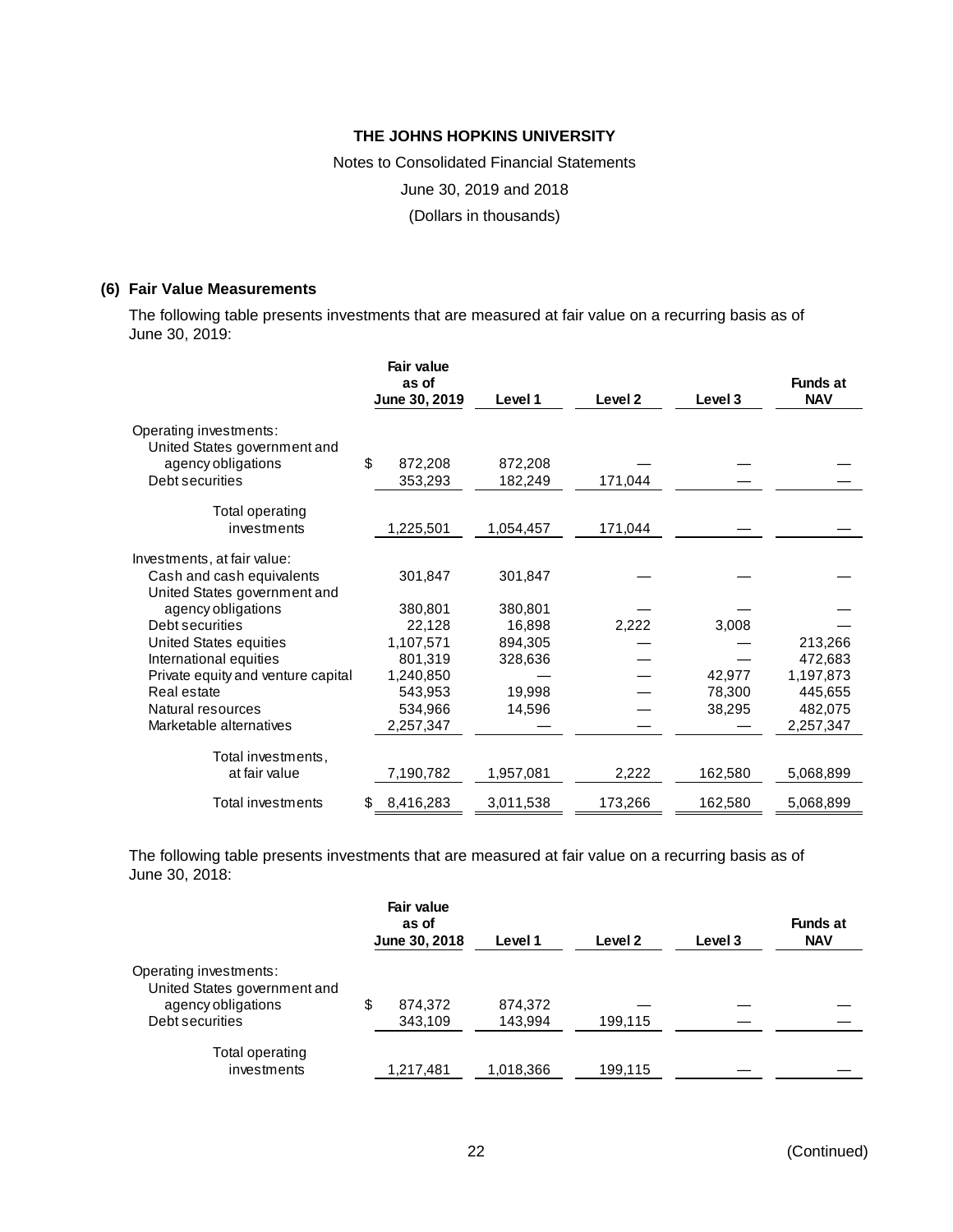Notes to Consolidated Financial Statements

June 30, 2019 and 2018

(Dollars in thousands)

|                                    | <b>Fair value</b><br>as of<br>June 30, 2018 |           | Level 1   | Level 2 | Level 3 | <b>Funds at</b><br><b>NAV</b> |
|------------------------------------|---------------------------------------------|-----------|-----------|---------|---------|-------------------------------|
| Investments, at fair value:        |                                             |           |           |         |         |                               |
| Cash and cash equivalents          | \$                                          | 2.354     | 2.354     |         |         |                               |
| United States government and       |                                             |           |           |         |         |                               |
| agency obligations                 |                                             | 595,539   | 595,539   |         |         |                               |
| Debt securities                    |                                             | 18.456    | 18.456    |         |         |                               |
| <b>United States equities</b>      |                                             | 699,824   | 699,824   |         |         |                               |
| International equities             |                                             | 934,030   | 304,236   |         |         | 629,794                       |
| Private equity and venture capital |                                             | 792,624   |           |         |         | 792,624                       |
| Real estate                        |                                             | 451,520   | 18.871    |         | 124,315 | 308,334                       |
| Natural resources                  |                                             | 300,104   | 7,538     |         |         | 292,566                       |
| Marketable alternatives            |                                             | 1,350,430 |           |         |         | 1,350,430                     |
| Total investments,                 |                                             |           |           |         |         |                               |
| at fair value                      | 5,144,881                                   |           | 1,646,818 |         | 124,315 | 3,373,748                     |
| Total investments                  | 6,362,362<br>S                              |           | 2,665,184 | 199,115 | 124,315 | 3,373,748                     |

The methods and assumptions used to estimate the fair value of investments are defined in note 1(f).

The following table presents the University's activity for Level 3 investments measured at fair value on a recurring basis for the years ended June 30, 2019 and 2018:

|                                                                                              | <b>Debt</b><br>securities | <b>Private</b><br>equity and<br>venture capital | <b>Real estate</b> | <b>Natural</b><br>resources |
|----------------------------------------------------------------------------------------------|---------------------------|-------------------------------------------------|--------------------|-----------------------------|
| Balance as of June 30, 2017<br>Net realized and unrealized losses<br>Sales and distributions | \$                        |                                                 | 120.091<br>4.224   |                             |
| Balance as of June 30, 2018                                                                  |                           |                                                 | 124.315            |                             |
| Net realized and unrealized losses<br>Sales and distributions<br>Purchases and contributions | 9<br>2,999                | 42,977                                          | (45,700)<br>(315)  | 38,295                      |
| Balance as of June 30, 2019                                                                  | \$<br>3.008               | 42.977                                          | 78.300             | 38.295                      |

For the years ended June 30, 2019 and 2018, the University did not have any transfers between fair value levels.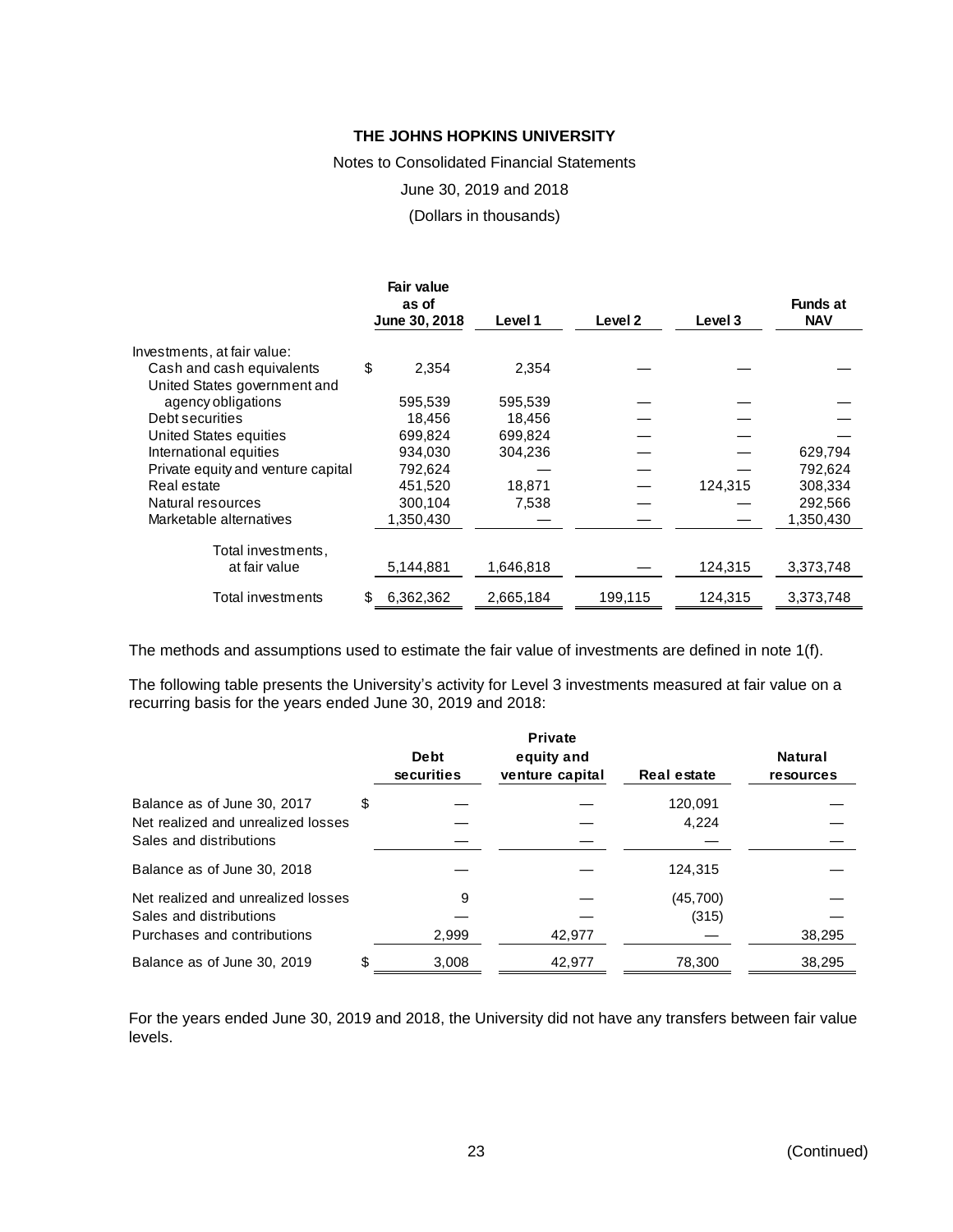## Notes to Consolidated Financial Statements June 30, 2019 and 2018 (Dollars in thousands)

## **(7) Property and Equipment**

Property and equipment, net, are summarized as follows as of June 30, 2019 and 2018:

|                                      | 2019            | 2018        | Range of<br>useful lives |
|--------------------------------------|-----------------|-------------|--------------------------|
| Land                                 | \$<br>116,825   | 115,815     | N/A                      |
| Land improvements                    | 113,199         | 112,192     | 15 years                 |
| Buildings and leasehold improvements | 3,449,885       | 3,338,224   | $10-40$ years            |
| Equipment                            | 1,062,860       | 1,008,385   | $7-15$ years             |
| Capitalized software costs           | 128,035         | 125,453     | 3-10 years               |
| Library collections                  | 347,330         | 330,602     | 25 years                 |
| Construction in progress             | 217,109         | 144,753     | N/A                      |
|                                      | 5,435,243       | 5, 175, 424 |                          |
| Less accumulated depreciation and    |                 |             |                          |
| amortization                         | 3,240,268       | 3,048,511   |                          |
|                                      | \$<br>2,194,975 | 2,126,913   |                          |

## **(8) Debt**

Debt is summarized as follows as of June 30, 2019 and 2018:

|                                             |    | 2019      | 2018      |
|---------------------------------------------|----|-----------|-----------|
| Bonds payable, net                          | \$ | 843.018   | 896,438   |
| Notes payable - taxable                     |    | 280,864   | 214,799   |
| Commercial paper revenue notes - tax-exempt |    | 67.169    | 67,169    |
| Capital lease obligations (note 15)         |    | 63,102    | 68,586    |
|                                             | S  | 1,254,153 | 1,246,992 |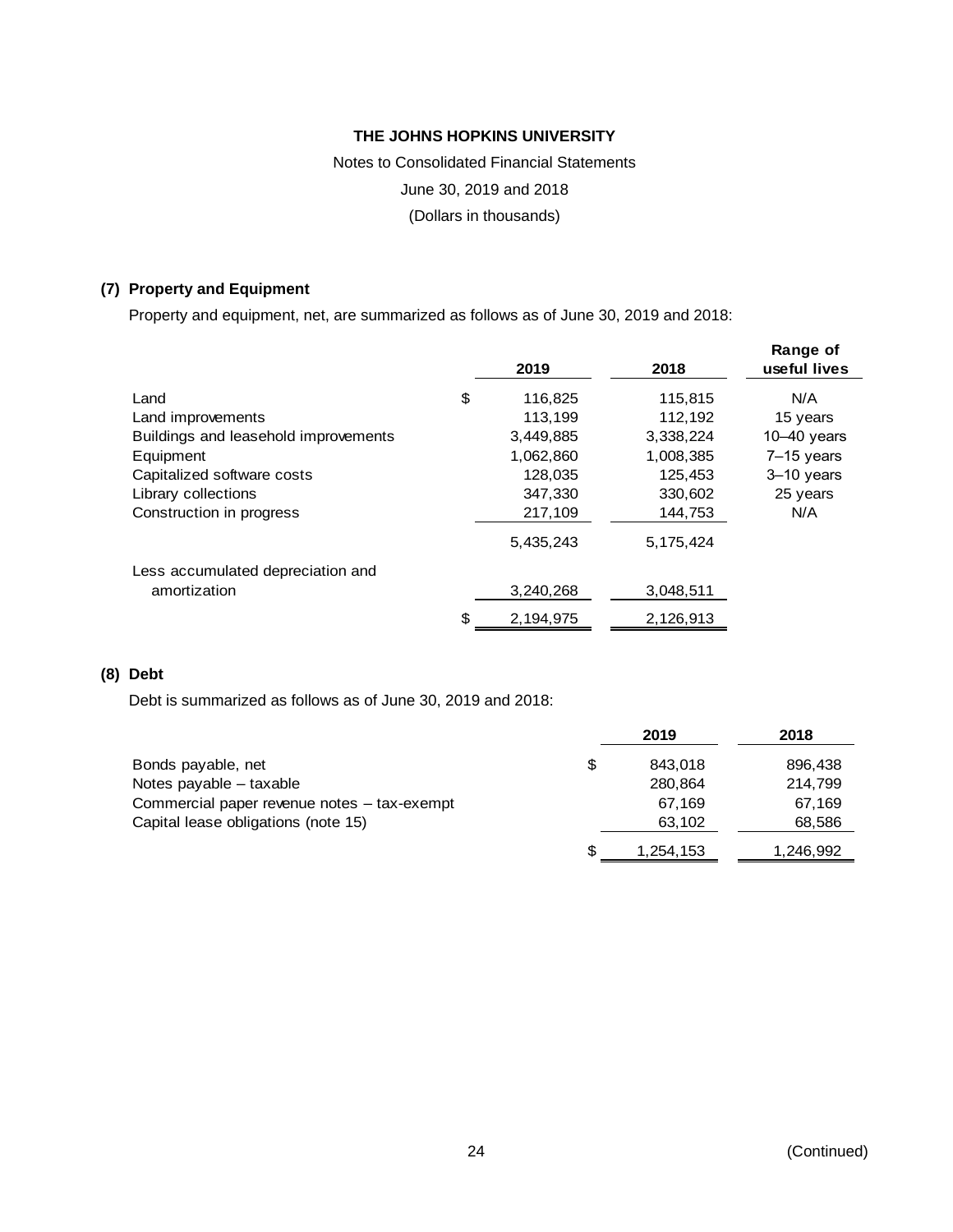## Notes to Consolidated Financial Statements June 30, 2019 and 2018

(Dollars in thousands)

#### *(a) Bonds Payable*

Bonds payable were 1) issued by the Maryland Health and Higher Educational Facilities Authority (MHHEFA) or 2) taxable bonds issued directly, and consist of the following as of June 30, 2019 and 2018:

|                                                              |   | 2019     | 2018     |
|--------------------------------------------------------------|---|----------|----------|
| Revenue Bonds Series 2005A, variable effective rate (1.83%), |   |          |          |
| due July 2036                                                | S | 69,265   | 69,265   |
| Taxable Bonds 2009 Series A, 5.25%, due July 2019            |   |          | 50,000   |
| Revenue Bonds Series 2012A, 4.00% to 5.00%, due July 2041    |   | 153,150  | 153.150  |
| Taxable Bonds 2013 Series A, 4.08%, due July 2053            |   | 355,000  | 355,000  |
| Revenue Bonds Series 2013B, 4.25% to 5.00%, due July 2041    |   | 99,625   | 99.625   |
| Taxable Bonds 2015 Series A, 3.75%, due July 2045            |   | 150,000  | 150,000  |
| Subtotal                                                     |   | 827.040  | 877,040  |
| Premium and discount, net                                    |   | 20,495   | 24,116   |
| Debt issuance cost, net                                      |   | (4, 517) | (4, 718) |
|                                                              | S | 843,018  | 896,438  |

The bonds payable outstanding as of June 30, 2019 and 2018 are unsecured general obligations of the University. The loan agreements generally provide for semiannual payments of interest.

#### *(b) Notes Payable – Taxable*

Notes payable – taxable consist of the following as of June 30, 2019 and 2018:

|                                | 2019          | 2018    |
|--------------------------------|---------------|---------|
| Note due December 2019         | \$<br>7,907   | 15,169  |
| Note due April 2020            |               | 50,000  |
| Note, 2.74%, due November 2023 | 25,000        | 25,000  |
| Note, 2.89%, due November 2024 | 24.030        | 25,000  |
| Note, 2.90%, due November 2024 | 23,927        | 24,630  |
| Note, 2.94%, due November 2027 | 25,000        | 25,000  |
| Note, 3.83%, due October 2028  | 25,000        |         |
| Note, 3.92%, due November 2028 | 50,000        |         |
| Notes, 4.16%, due May 2048     | 50,000        | 50,000  |
| Note, 4.50%, due November 2049 | 50,000        |         |
|                                | \$<br>280.864 | 214.799 |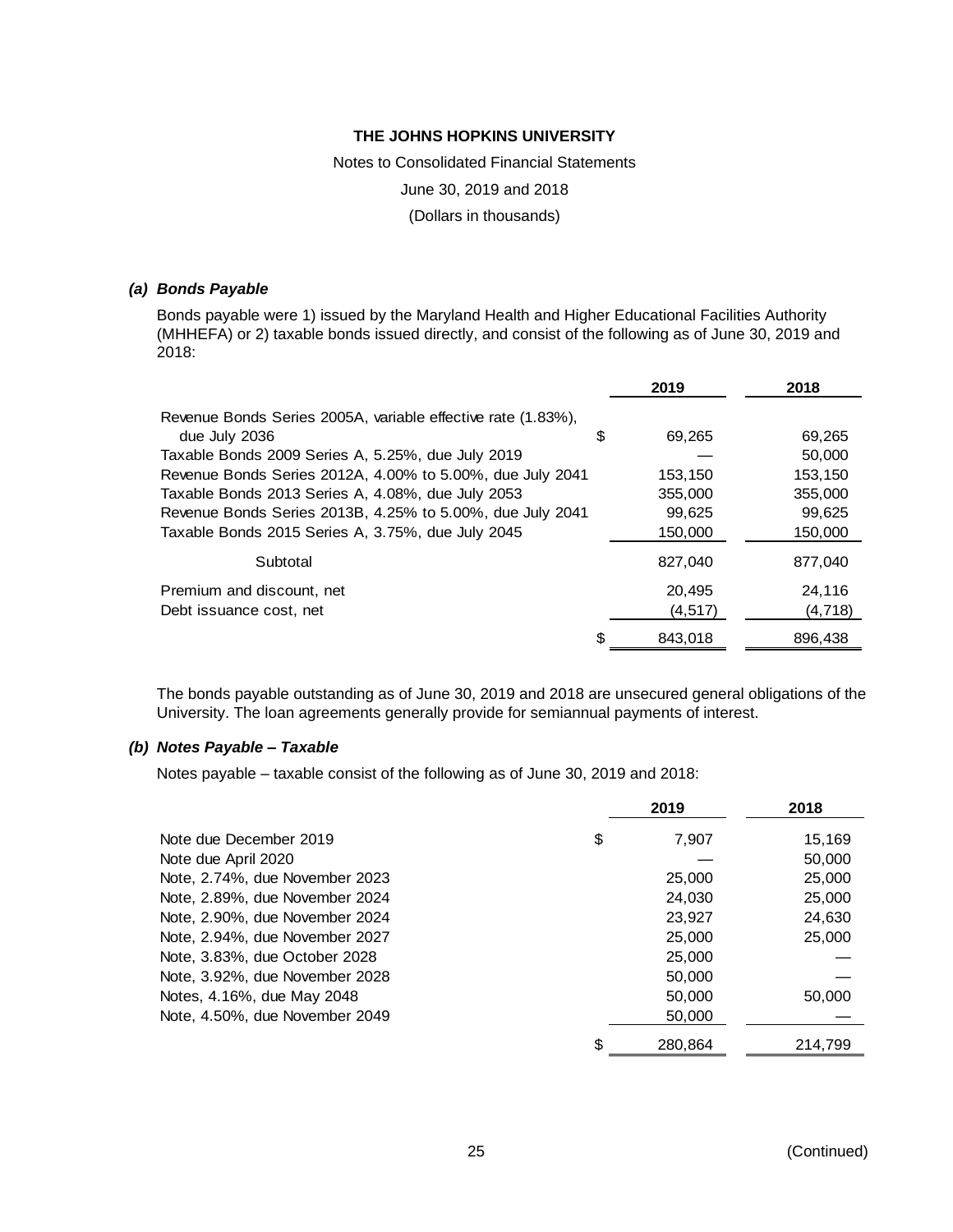Notes to Consolidated Financial Statements June 30, 2019 and 2018 (Dollars in thousands)

The note due December 2019 is secured by certain of the University's property and bears interest at a fixed rate of 8.88%. The note is due in annual installments.

The note due April 2020, in the principal amount of \$50,000, was an unsecured general obligation of the University and bore interest at a variable rate, 2.42% as of June 30, 2018. The note was retired in November 2018.

The notes due November 2023 through November 2049 are unsecured general obligations of the University.

### *(c) Commercial Paper*

Under the commercial paper program, the University may have commercial paper outstanding of up to \$400,000. The notes are unsecured, bear interest at rates that are fixed at the date of issue and may have maturities up to 270 days from the date of issue. The notes outstanding as of June 30, 2019 bear interest at a weighted average rate of 1.52%.

The tax-exempt commercial paper revenue notes were issued by MHHEFA to finance and refinance the costs of qualified assets. It is anticipated that the University will continuously renew maturing notes for a period of up to 120% of the estimated useful lives of the related assets.

### *(d) Interest Costs*

Total interest costs incurred and paid were \$51,551 in 2019 and \$53,519 in 2018, of which \$4,114 in 2019 and \$3,074 in 2018 were capitalized.

### *(e) Other Credit Agreements*

The University maintains standby liquidity and line of credit agreements with several commercial banks as follows:

| Amount        | <b>Maturity</b>   | <b>Purpose</b>              |  |
|---------------|-------------------|-----------------------------|--|
| \$<br>100,000 | March 2020        | Revolving line of credit    |  |
| 100,000       | November 2020     | Standby liquidity agreement |  |
| 50,000        | December 2020     | Standby liquidity agreement |  |
| 150,000       | <b>March 2020</b> | Lines of credit             |  |
| 50,000        | <b>July 2020</b>  | Line of credit              |  |

To support liquidity under the bond and commercial paper revenue notes programs, the University has two standby liquidity agreements with commercial banks. These agreements are intended to enable the University to fund the purchase of variable rate demand bonds, which are tendered and not remarketed, and to pay the maturing principal of and interest on commercial paper notes in the event they cannot be remarketed. Advances under these agreements are unsecured, bear interest at a rate that varies based on certain market indices, and are due by the stated expiration date unless extended by a term loan. There were no borrowings under any of the University's standby credit facilities during fiscal 2019 and 2018.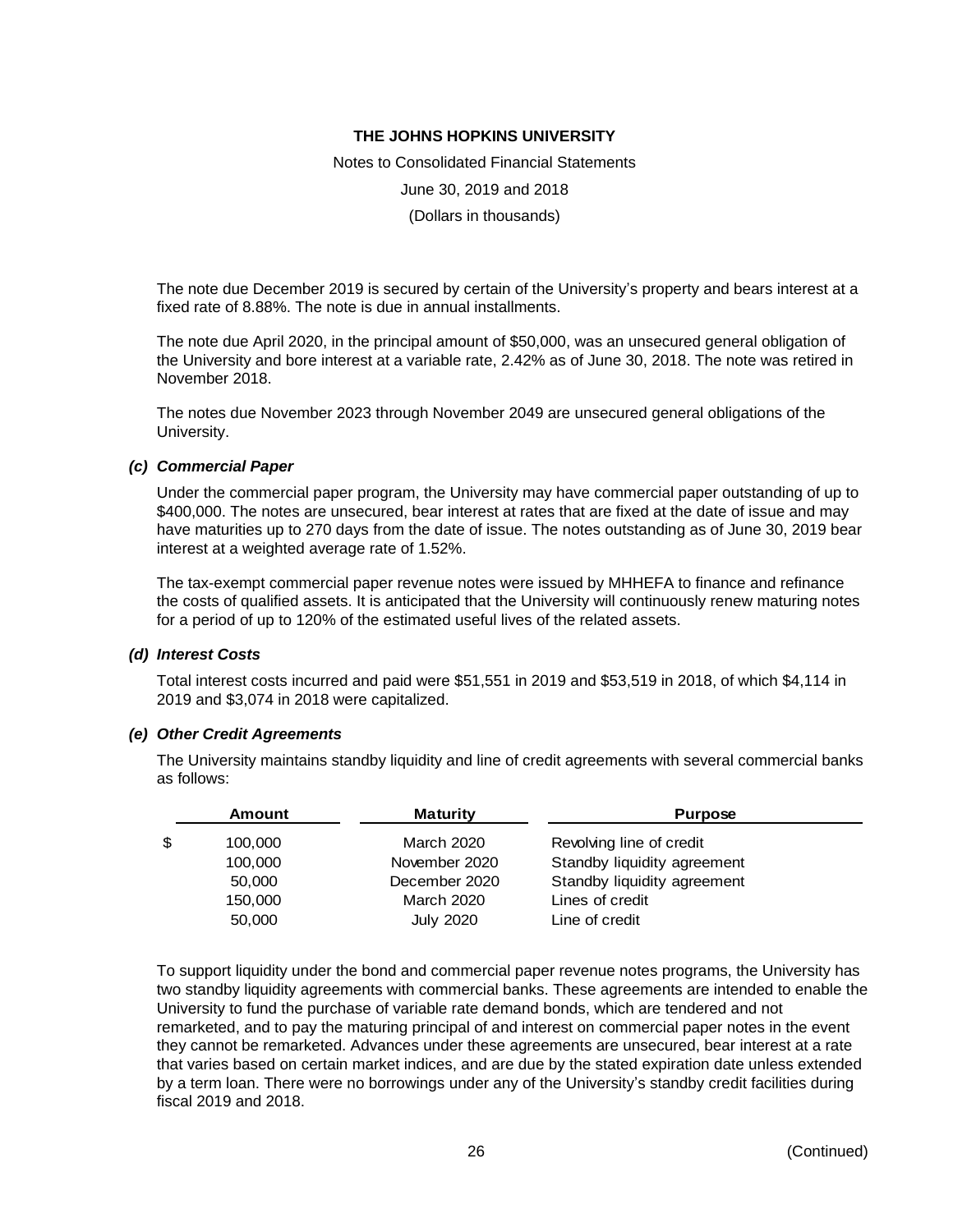Notes to Consolidated Financial Statements June 30, 2019 and 2018 (Dollars in thousands)

The University may borrow up to \$100,000 under a revolving line of credit designated for working capital purposes at APL. Advances under the revolving line of credit are unsecured, due on demand, and bear interest at a rate that varies based on certain market indices. There were no borrowings outstanding on the revolving line of credit as of June 30, 2019 and 2018.

### *(f) Interest Rate Swap Agreements*

Under interest rate swap agreements, the University and the counterparties agree to exchange the difference between fixed rate and variable rate interest amounts calculated by reference to specified notional principal amounts during the agreement period. Notional principal amounts are used to express the volume of these transactions, but the cash requirements and amounts subject to credit risk are substantially less.

The following table summarizes the general terms of the University's fixed payor swap agreements as of June 30, 2019:

| <b>Effective date</b> | <b>Notional</b><br>amount | <b>Termination</b><br>date | Interest<br>rate paid | Interest<br>rate received                               |
|-----------------------|---------------------------|----------------------------|-----------------------|---------------------------------------------------------|
| June 2005             | \$<br>69,265              | <b>July 2036</b>           | 3.87%                 | SIFMA, 1.9% as<br>of June 30, 2019                      |
| <b>July 2007</b>      | 7,290                     | <b>July 2027</b>           | 3.45                  | 67.0% of 1-month<br>LIBOR, 1.61% as<br>of June 30, 2019 |
| <b>July 2008</b>      | 27,565                    | <b>July 2020</b>           | 3.43                  | 67.0% of 1-month<br>LIBOR, 1.61% as<br>of June 30, 2019 |
| Total                 | \$<br>104,120             |                            |                       |                                                         |

Parties to interest rate swap agreements are subject to market risk for changes in interest rates and risk of credit loss in the event of nonperformance by the counterparty.

The fair value of each swap is the estimated amount the University would receive or pay to terminate the swap agreement at the reporting date considering current interest rates and creditworthiness of the swap counterparties. The aggregate fair value of the University's interest rate swap agreements as of June 30, 2019 and 2018 was a liability of \$23,971 and \$16,139, respectively, excluding accrued interest, and is reported as other long-term liabilities. Changes in the fair value of the interest rate swap agreements are reported as nonoperating activities. The change in fair value was a loss of \$7,832 in fiscal 2019 and a gain of \$5,978 in fiscal 2018.

The University is required to post collateral under these agreements when certain thresholds are exceeded. As of June 30, 2019 and 2018, these thresholds were met and no collateral was posted.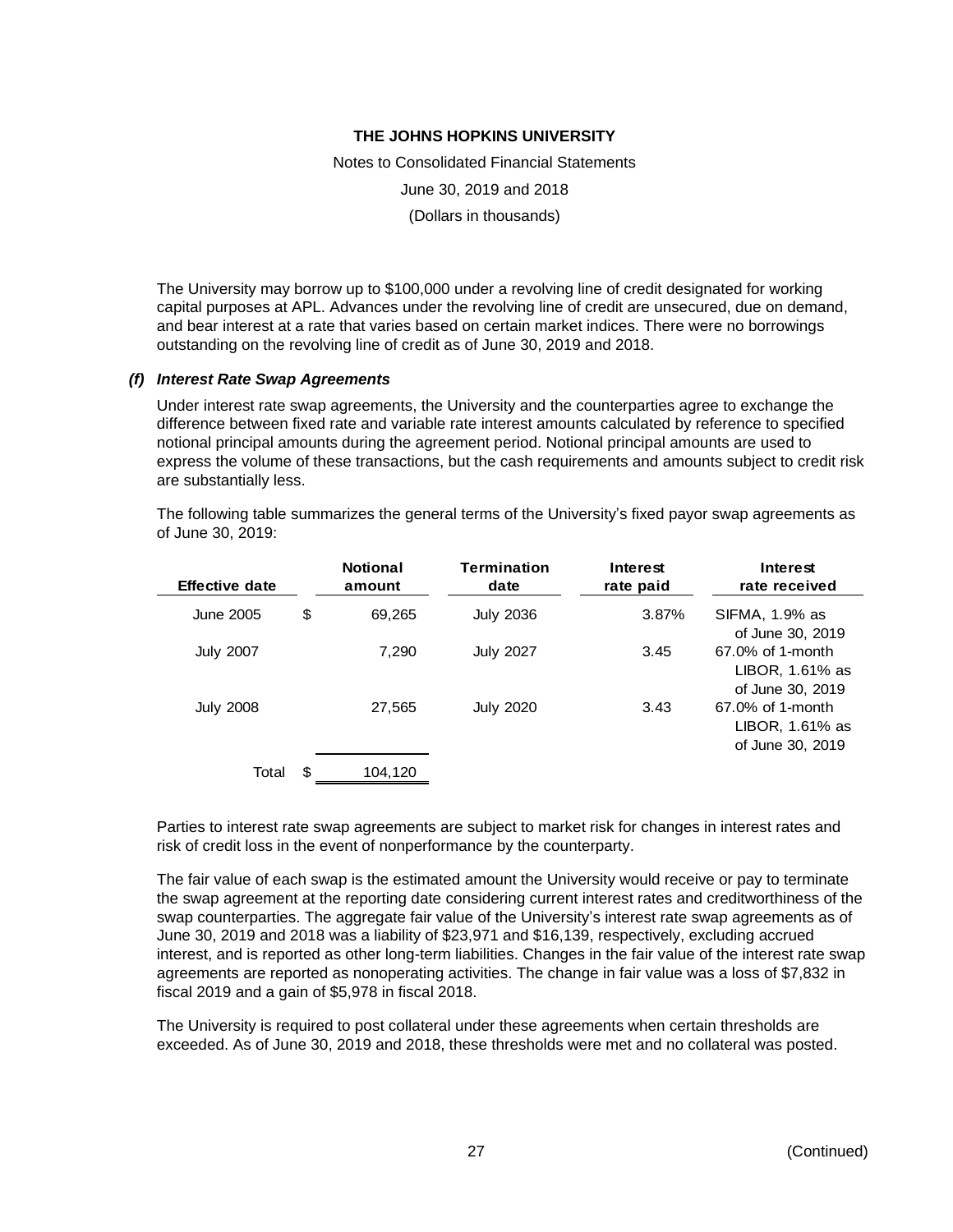Notes to Consolidated Financial Statements June 30, 2019 and 2018 (Dollars in thousands)

### *(g) Annual Principal Payments*

The following table summarizes the aggregate annual maturities of bonds payable, notes payable, and the maturities of specific tax-exempt commercial paper revenue note tranches, for the five fiscal years subsequent to June 30, 2019:

| Fiscal year | <b>Bonds</b><br>payable | <b>Notes</b><br>payable | <b>Commercial</b><br>paper notes | Total     |
|-------------|-------------------------|-------------------------|----------------------------------|-----------|
| 2020        | \$<br>8,595             | 9,570                   |                                  | 18,165    |
| 2021        | 8,590                   | 2,719                   |                                  | 11,309    |
| 2022        | 8,595                   | 2,826                   |                                  | 11,421    |
| 2023        | 16,655                  | 3,823                   |                                  | 20,478    |
| 2024        | 8,060                   | 30,567                  | 7,310                            | 45,937    |
| Thereafter  | 776,545                 | 231,359                 | 59,859                           | 1,067,763 |
|             | \$<br>827,040           | 280,864                 | 67,169                           | 1,175,073 |

Due to requirements to pay the trustee in advance of the payment due date, scheduled maturities in the table above are reflected in the fiscal year that they will be paid to the trustee.

#### **(9) Net Assets**

Net assets without donor restrictions consists of the following as of June 30, 2019 and 2018:

|                                  |    | 2019      | 2018      |
|----------------------------------|----|-----------|-----------|
| Net investment in plant          | \$ | 940.822   | 879.921   |
| Board designated endowment funds |    | 973.320   | 958.270   |
| Undesignated                     |    | 1,163,535 | 1,151,118 |
|                                  | S  | 3,077,677 | 2,989,309 |

Net assets with donor restrictions consists of the following as of June 30, 2019 and 2018:

|                                                           | 2019            | 2018      |
|-----------------------------------------------------------|-----------------|-----------|
| Donor-restricted endowment funds                          | \$<br>5,302,619 | 3,232,250 |
| Contributions receivable for endowment                    | 118,466         | 222,940   |
| Contributions receivable for operating                    | 174,237         | 197,910   |
| Contributions restricted for facilities                   | 116,326         | 96,232    |
| Land subject to time and purpose restrictions             | 26,300          | 71,000    |
| Perpetual trusts for scholarship and program support      | 61,157          | 60,322    |
| Other contributions, including annuities and other trusts | 320,279         | 309,493   |
|                                                           | \$<br>6,119,384 | 4,190,147 |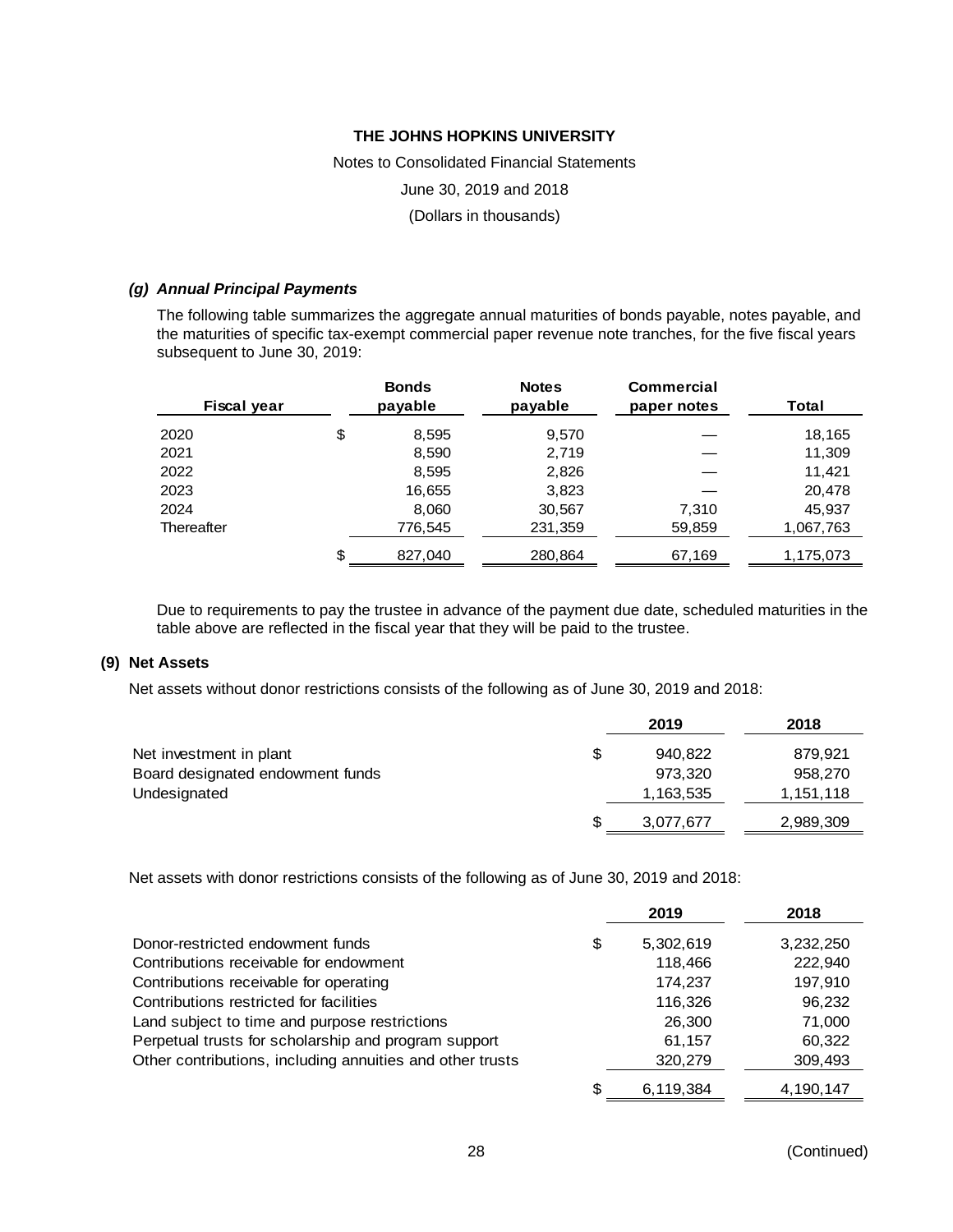Notes to Consolidated Financial Statements June 30, 2019 and 2018 (Dollars in thousands)

Other contributions, including annuities and other trusts are restricted for faculty support, research, and program support.

### **(10) University Endowment**

The University's endowment consists of approximately 4,100 individual funds established for a variety of purposes and includes both donor-restricted endowment funds and funds designated by the Board of Trustees to function as endowments. Net assets associated with endowment funds are classified and reported based on the existence or absence of donor-imposed restrictions.

The Board of Trustees of the University has interpreted the Maryland enacted version of Uniform Prudent Management of Institutional Funds Act (UPMIFA) as allowing the University to appropriate for expenditure or accumulate so much of an endowment fund as the University determines is prudent for the uses, benefits, purposes, and duration for which the endowment fund is established, subject to the intent of the donor as expressed in the gift instrument.

The Board of Trustees of the University manages and invests the individual endowment funds in the exercise of ordinary business care and prudence under facts and circumstances and considering the purposes, factors, and other requirements of UPMIFA. The University classifies as net assets with donor restrictions (a) the original value of gifts donated, which are donated to the endowment, (b) the original value of subsequent gifts to the endowment, and (c) accumulations to the endowment, which are not expendable on a current basis in accordance with the directions of the applicable donor gift instrument at the time the accumulation is added to the fund. At times, the fair value of individual donor restricted endowment funds may be in an underwater position (fall below historical book value) and are reported in net assets with donor restrictions. With respect to underwater endowments the spending occurs only to the extent that the fair value of the endowment fund is 75% of historical book value.

The University has adopted investment policies for its endowment, including board-designated funds, which attempt to provide a predictable stream of funding in support of the operating budget, while seeking to preserve the real value of the endowment assets over time. The University relies on a total return strategy under which investment returns are achieved through both appreciation (realized and unrealized) and yield (interest and dividends). Investments are diversified by asset class, as well as by investment manager and style, with a focus on achieving long-term return objectives within prudent risk constraints.

Subject to the intent of the donor, the Board of Trustees appropriates for expenditure or accumulates funds in the endowments in the exercise of ordinary business care and prudence under the facts and circumstances and considering the purposes, factors, and other requirements of UPMIFA. The annual appropriation is determined in the context of the University's spending rate policy. The current policy, which is based on a long-term investment return assumption as well as an estimated inflation factor, targets the appropriation to be in a range of 4.5% to 5.5% of the prior three years' average value of the endowment.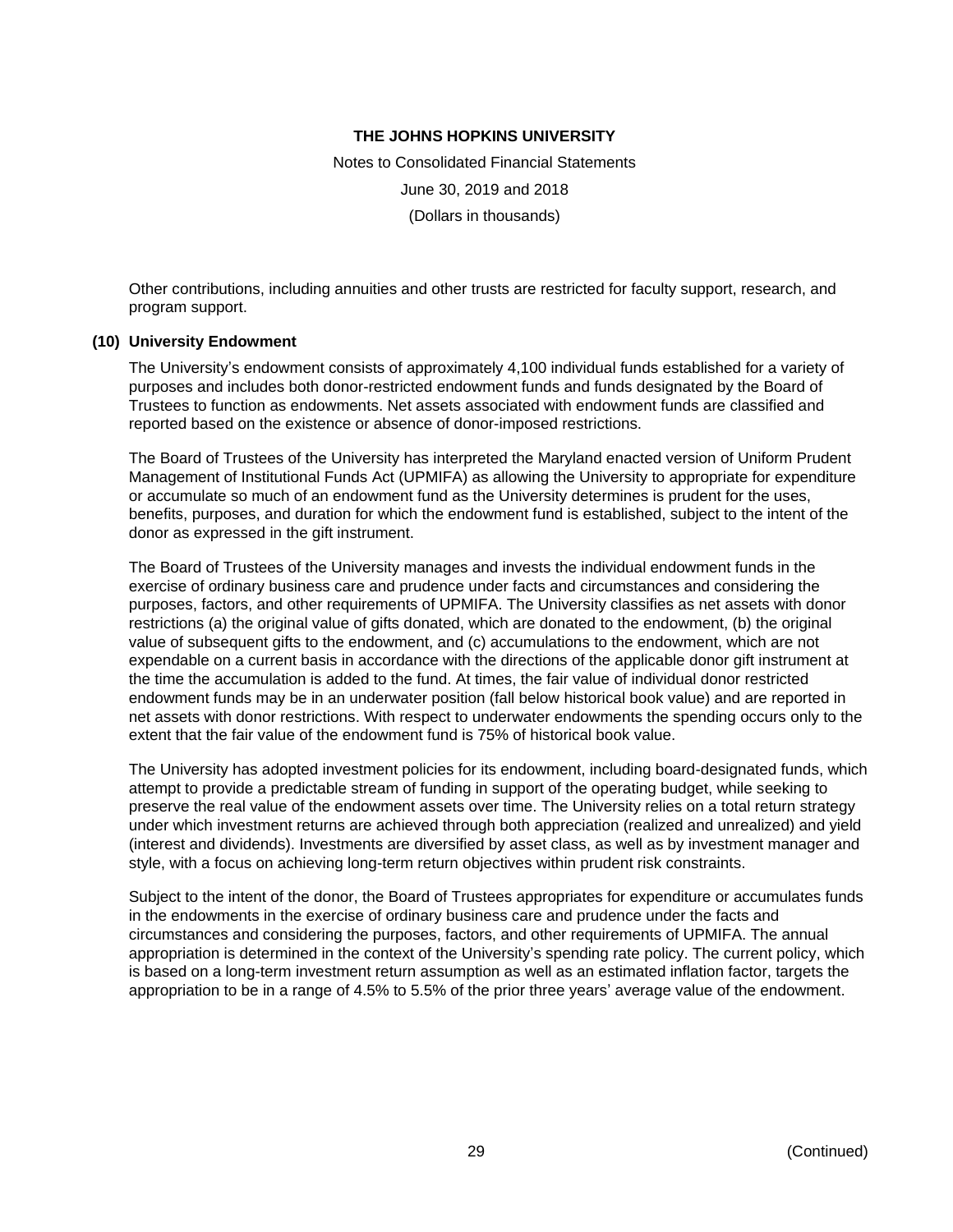Notes to Consolidated Financial Statements June 30, 2019 and 2018 (Dollars in thousands)

Endowment net assets consist of the following as of June 30, 2019:

|                              |    | <b>Without donor</b><br>restrictions | With donor<br>restrictions | Total     |
|------------------------------|----|--------------------------------------|----------------------------|-----------|
| Investments by type of fund: |    |                                      |                            |           |
| Donor-restricted endowments: |    |                                      |                            |           |
| Historical gift value        | \$ |                                      | 4,483,000                  | 4,483,000 |
| Appreciation                 |    |                                      | 819,619                    | 819,619   |
| Board-designated endowments  |    | 973,320                              |                            | 973,320   |
| Total endowment net assets   | S  | 973,320                              | 5,302,619                  | 6,275,939 |

Endowment net assets consist of the following as of June 30, 2018:

|                              |    | <b>Without donor</b><br>restrictions | With donor<br>restrictions | Total     |
|------------------------------|----|--------------------------------------|----------------------------|-----------|
| Investments by type of fund: |    |                                      |                            |           |
| Donor-restricted endowments: |    |                                      |                            |           |
| Historical gift value        | \$ |                                      | 2,405,921                  | 2,405,921 |
| Appreciation                 |    |                                      | 826,329                    | 826,329   |
| Board-designated endowments  |    | 958,270                              |                            | 958,270   |
| Total endowment net assets   | S  | 958.270                              | 3,232,250                  | 4,190,520 |

As of June 30, 2019 and 2018, donor-restricted endowments with original gift values of \$244,503 and \$93,454 were underwater by \$1,077 and \$239, respectively. These deficits resulted from unfavorable market fluctuations that occurred shortly after the investment of newly established endowments and authorized appropriation that was deemed prudent.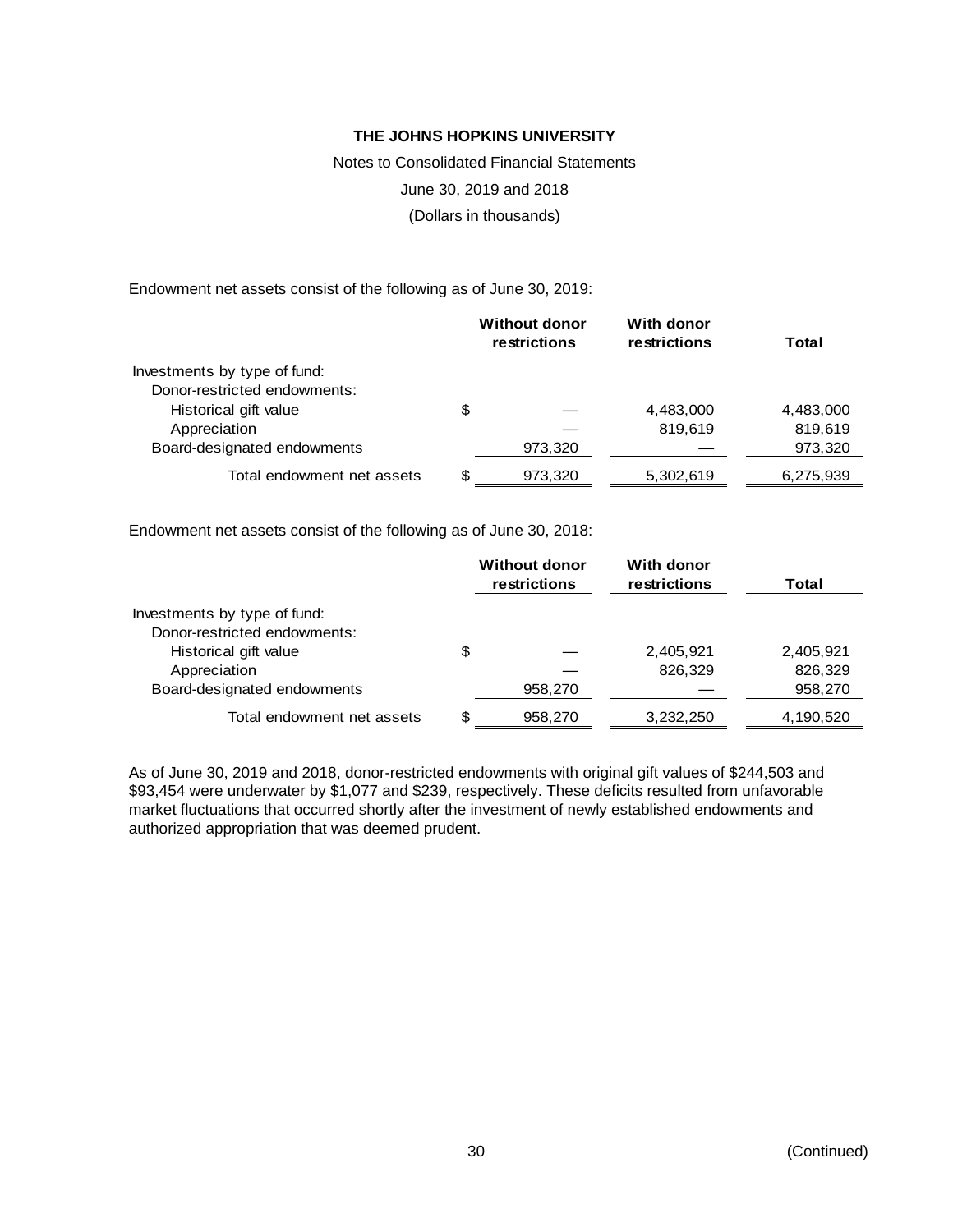Notes to Consolidated Financial Statements June 30, 2019 and 2018 (Dollars in thousands)

Changes in endowment net assets for the years ended June 30, 2019 and 2018 are as follows:

|                                                                                      | <b>Without donor</b><br>restrictions | With donor<br>restrictions        | Total                             |
|--------------------------------------------------------------------------------------|--------------------------------------|-----------------------------------|-----------------------------------|
| Endowment net assets, June 30, 2017<br>Investment return                             | \$<br>1.002.871<br>77.609            | 2.741.880<br>253,356              | 3,744,751<br>330.965              |
| Contributions and designations<br>Appropriation for expenditure<br>Endowment reclass | 30,642<br>(41,960)<br>(110,892)      | 267,648<br>(141,526)<br>110,892   | 298,290<br>(183, 486)             |
| Endowment net assets, June 30, 2018                                                  | 958.270                              | 3,232,250                         | 4,190,520                         |
| Investment return<br>Contributions and designations<br>Appropriation for expenditure | 41,413<br>18,634<br>(44,997)         | 144.934<br>2,077,208<br>(151,773) | 186.347<br>2,095,842<br>(196,770) |
| Endowment net assets, June 30, 2019                                                  | \$<br>973.320                        | 5.302.619                         | 6,275,939                         |

As a result of the fiscal year 2018 adoption of ASU 2016-14, *Presentation of Financial Statements of Not-for-Profit Entities,* the University conducted a review of endowments classified as without donor restrictions and determined some endowments were misclassified due to a policy change. This resulted in an FY18 endowment reclass of \$110,892 from net assets without donor restrictions to net assets with donor restrictions.

Endowments are to be utilized for the following purposes as of June 30, 2019:

|                     | <b>Without donor</b><br>restrictions | With donor<br>restrictions | Total     |
|---------------------|--------------------------------------|----------------------------|-----------|
| Faculty support     | \$<br>290,870                        | 1,679,825                  | 1,970,695 |
| Scholarship support | 168,052                              | 2,631,509                  | 2,799,561 |
| Program support     | 394,430                              | 458,734                    | 853,164   |
| Research            | 119,968                              | 532,551                    | 652,519   |
|                     | \$<br>973,320                        | 5,302,619                  | 6,275,939 |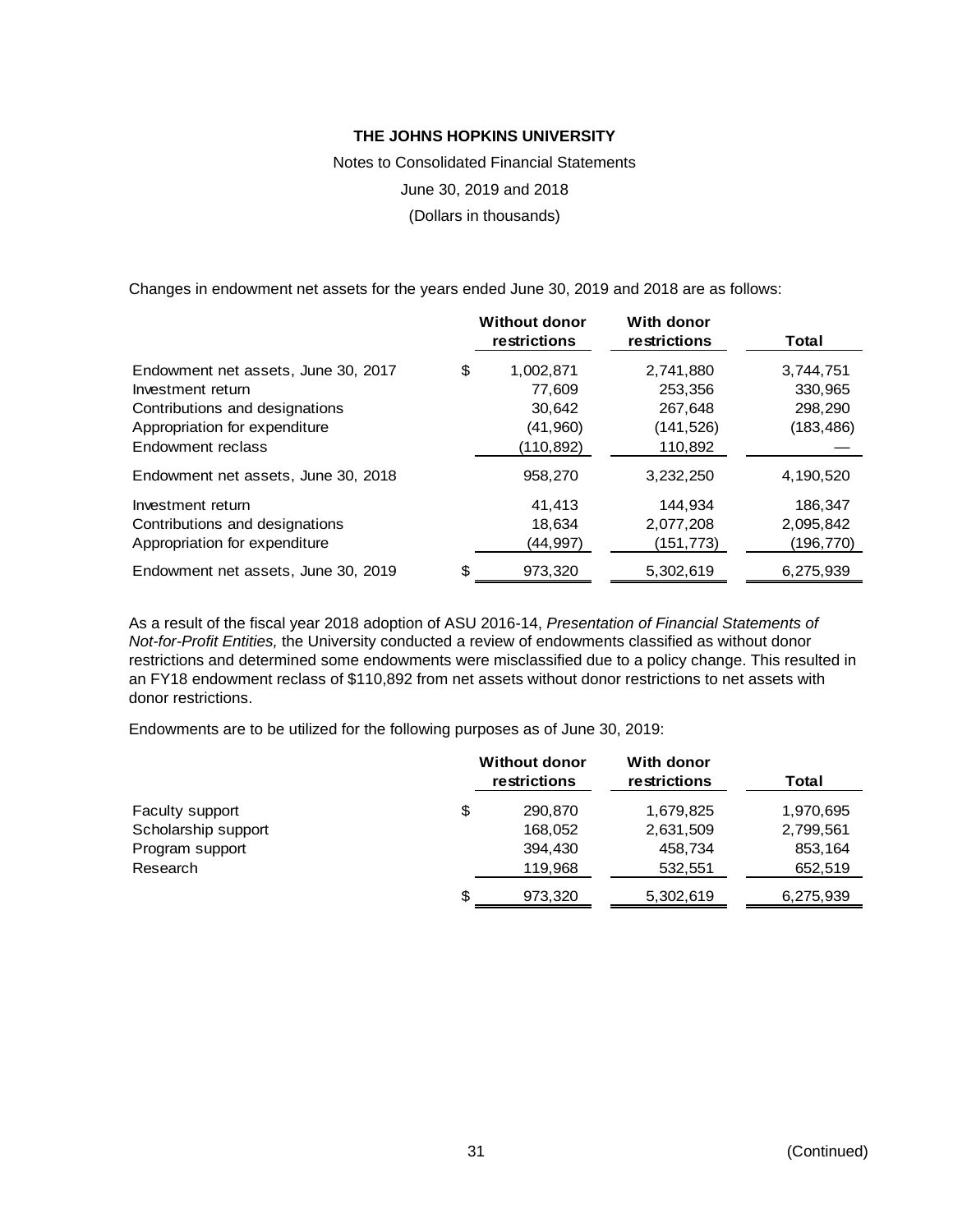Notes to Consolidated Financial Statements June 30, 2019 and 2018 (Dollars in thousands)

Endowments are to be utilized for the following purposes as of June 30, 2018:

|                     | <b>Without donor</b><br>restrictions | With donor<br>restrictions | Total     |
|---------------------|--------------------------------------|----------------------------|-----------|
| Faculty support     | \$<br>282,530                        | 1,567,012                  | 1,849,542 |
| Scholarship support | 165.977                              | 733,415                    | 899,392   |
| Program support     | 392.343                              | 439,108                    | 831,451   |
| Research            | 117,420                              | 492,715                    | 610,135   |
|                     | \$<br>958,270                        | 3,232,250                  | 4,190,520 |

### **(11) Affiliated Institutions**

Reimbursements from affiliated institutions consist of the following for the years ended June 30, 2019 and 2018:

|                                       |    | 2019    | 2018    |
|---------------------------------------|----|---------|---------|
| Johns Hopkins Health System           | \$ | 42.819  | 50,588  |
| Johns Hopkins Hospital                |    | 323,490 | 293,478 |
| Johns Hopkins Bayview Medical Center  |    | 81.260  | 77.689  |
| Other Johns Hopkins entities          |    | 124,633 | 122,899 |
| Other affiliated medical institutions |    | 26,255  | 25,995  |
|                                       | S  | 598.457 | 570.649 |

## *(a) The Johns Hopkins Health System (JHHS)*

JHHS is incorporated and governed separately from the University and is the parent entity of an academically based health system, which includes the Hospital, Johns Hopkins Bayview Medical Center, Howard County General Hospital, Suburban Hospital, Sibley Memorial Hospital, All Children's Hospital, and other related organizations. The University and JHHS have established a Board of Johns Hopkins Medicine (JHM) to direct, integrate, and coordinate the clinical activities of the two organizations. JHM does not have the authority to incur debt or issue guarantees and its annual budgets require the approval of the Boards of Trustees of both the University and JHHS.

Reimbursements from JHHS relate primarily to purchased services for clinical and nonclinical operations.

## *(b) The Hospital*

The Hospital is a member of JHHS and serves as the primary teaching facility of the University's School of Medicine. Because of the closely related nature of their operations, the University and the Hospital share facilities and provide services to each other to fulfill their purposes more effectively. The sharing of facilities and services is negotiated annually and set forth in a Joint Administrative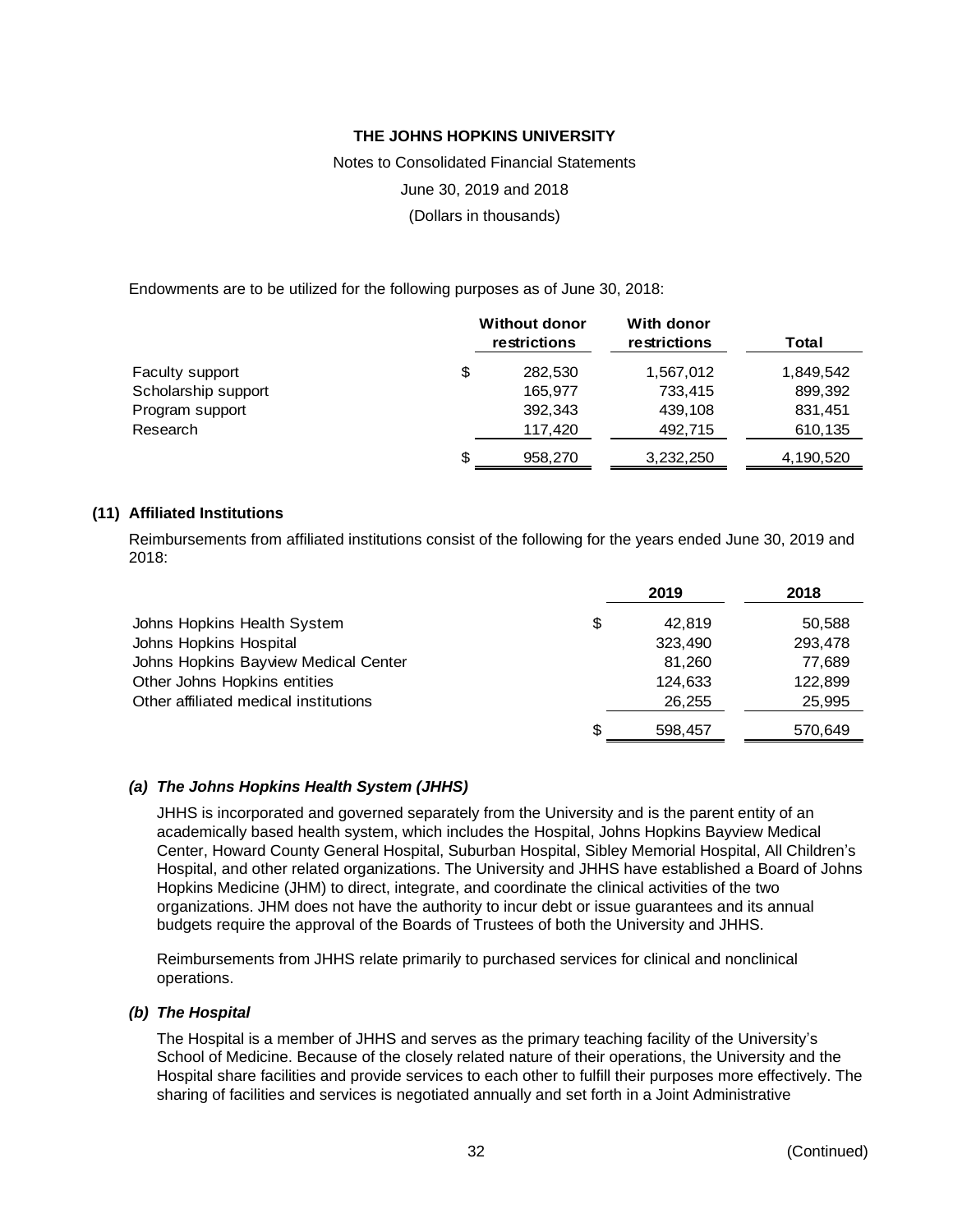Notes to Consolidated Financial Statements June 30, 2019 and 2018 (Dollars in thousands)

Agreement (JAA). Charges to the Hospital under the JAA, related primarily to the provision of professional medical services from the University, aggregated \$229,354 in fiscal 2019 and \$224,230 in fiscal 2018. Charges to the University under the JAA, related primarily to contractual services, aggregated \$48,820 in fiscal 2019 and \$47,089 in fiscal 2018, and are included in operating expenses in the consolidated statements of activities.

## *(c) Johns Hopkins Bayview Medical Center (JHBMC)*

JHBMC is a community-based teaching hospital and long-term care facility. The University and JHBMC also share facilities and provide services to each other and negotiate the costs annually under a JAA. Charges to JHBMC under the JAA, related primarily to the provision of professional medical services from the University, aggregated \$75,874 in fiscal 2019 and \$73,200 in fiscal 2018.

## *(d) The Johns Hopkins Hospital Endowment Fund Incorporated (JHHEFI)*

In July 2007, the University and JHHEFI entered into an agreement whereby JHHEFI transferred approximately \$381,000 to the University to invest in the University's Endowment Investment Pool (EIP) and have the University manage these assets on JHHEFI's behalf. The funds were invested with other University assets in the University's name and title, and in accordance with the University's EIP investment policies and objectives. JHHEFI receives payouts as determined by their Board of Trustees and may terminate the agreement upon 180 days' written notice with liquidations to be made over a three-year period as specified in the agreement. The assets are included in investments in the consolidated balance sheets, and a corresponding liability of \$502,375 and \$501,217 is included in endowment and similar funds held for others as of June 30, 2019 and 2018, respectively. The corresponding liability has a fair value measurement of Level 3. JHHEFI's assets represent approximately 9.9% of the combined investment pool of \$5,055,993 as of June 30, 2019.

## *(e) Jointly Owned Entities*

As of June 30, 2019 and 2018, the University and JHHS and its affiliates jointly own several entities that are accounted for on the equity method. The University's aggregate investments in and advances to these joint ventures was approximately \$297,274 and \$294,320 as of June 30, 2019 and 2018, respectively. Equity in operating earnings of affiliates aggregated approximately \$7,613 in fiscal 2019 and \$19,589 in fiscal 2018.

In 2005, one of these entities, JHMI Utilities LLC, was formed to provide utility services for the East Baltimore campus. The University and Hospital, each owning 50% of JHMI Utilities LLC, provide all of its funding, including debt service, through payments for services received. Utility and telecommunications services provided to the University in fiscal 2019 and 2018 were approximately \$31,895 and \$32,136, respectively. JHMI Utilities LLC entered into an agreement with the University to finance a portion of the costs of installation of an enterprise information technology system that will provide integrated patient care information and service across JHM. The project has been successfully implemented with the total project cost at approximately \$277,200 as of June 30, 2019. The cost of implementing the enterprise information technology strategy was financed through a combination of loans from, or guarantees by, the University and JHHS. The University has committed to funding up to \$36,800 of the project. As of June 30, 2019 and 2018, \$19,500 and \$20,952, respectively, was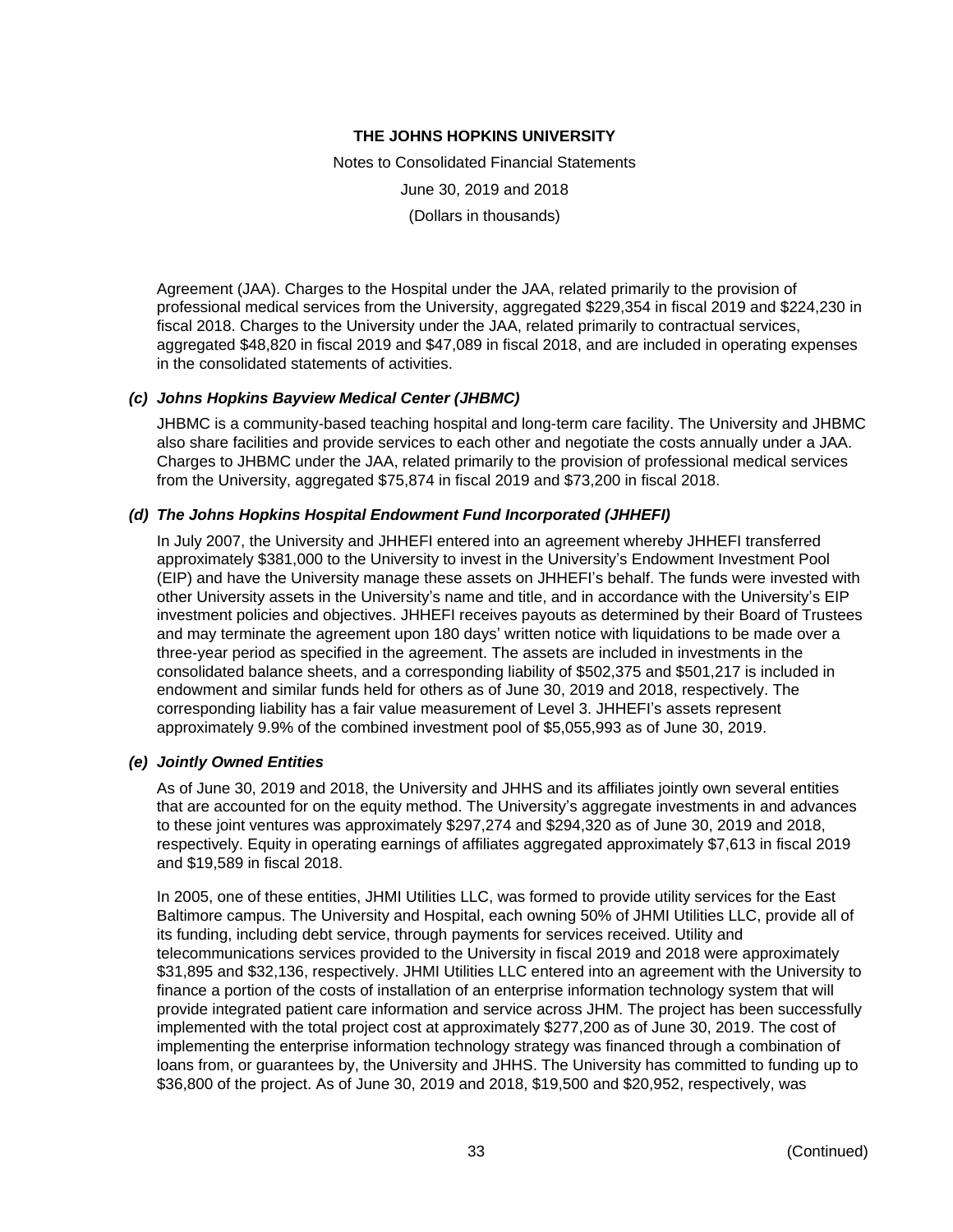Notes to Consolidated Financial Statements June 30, 2019 and 2018 (Dollars in thousands)

outstanding on the loan. In addition, the University has agreed to guarantee a pooled loan of up to \$16,800.

Although the University's ownership interest in each of the jointly owned entities is generally 50%, the University and JHHS have entered into separate agreements whereby certain activities or lines of business within these entities are not shared equally.

The following table summarizes the aggregate condensed financial information of the jointly owned entities and the University's proportionate share of the entities as of and for the years ended June 30, 2019 and 2018, respectively:

|                    | 2019            |                               | 2018      |                               |
|--------------------|-----------------|-------------------------------|-----------|-------------------------------|
|                    | Total           | <b>University</b><br>interest | Total     | <b>University</b><br>interest |
| Assets             | \$<br>1,298,710 | 588,185                       | 1,264,217 | 583,303                       |
| Liabilities        | 832,480         | 372,761                       | 812,429   | 376,808                       |
| Operating revenues | 2,812,007       | 1,181,709                     | 2,672,243 | 1,153,492                     |
| Operating expenses | 2,787,401       | 1,174,096                     | 2,614,578 | 1,133,902                     |

## **(12) Pension and Postretirement Benefit Plans**

The University has several benefit plans that are available to substantially all full-time employees. Most of these plans are defined contribution plans for which the University's policy is to fund benefit costs as earned. The University also has a defined benefit pension plan covering bargaining unit employees and those classified as support staff. Benefit plan expenses were \$249,164 in fiscal 2019 and \$242,787 in fiscal 2018, including \$229,224 and \$215,957, respectively, related to defined contribution plans. Of the total benefit expense, APL's defined contribution plan accounted for \$81,167 in fiscal 2019 and \$75,487 in fiscal 2018.

Effective July 1, 2011, the University closed the support staff pension plan to new participants other than bargaining unit employees. In addition, the University offered a choice to current participants between the current support staff pension plan and its 403(b) plan. The University has retiree benefits plans that provide postretirement medical benefits to employees, including those at APL, who meet specified minimum age and service requirements at the time they retire. The University pays a portion of the cost of participants' medical insurance coverage. The University's portion of the cost for an individual participant depends on various factors, including the age, years of service, and time of retirement or retirement eligibility of the participant. The University has established a trust fund for its retiree benefits plans and intends to make contributions to the fund approximately equal to the annual net postretirement benefit cost.

Effective July 1, 2018, APL adopted an amendment to the postretirement medical plan for employees who retired after December 31, 2012. For those employees, the percentage of premium paid by APL would become a fixed dollar amount beginning in 2021 and it would be based on the premium rates of 2020. The plan change increased the accumulated postretirement benefit obligation by \$9,272 for the year ended June 30, 2019.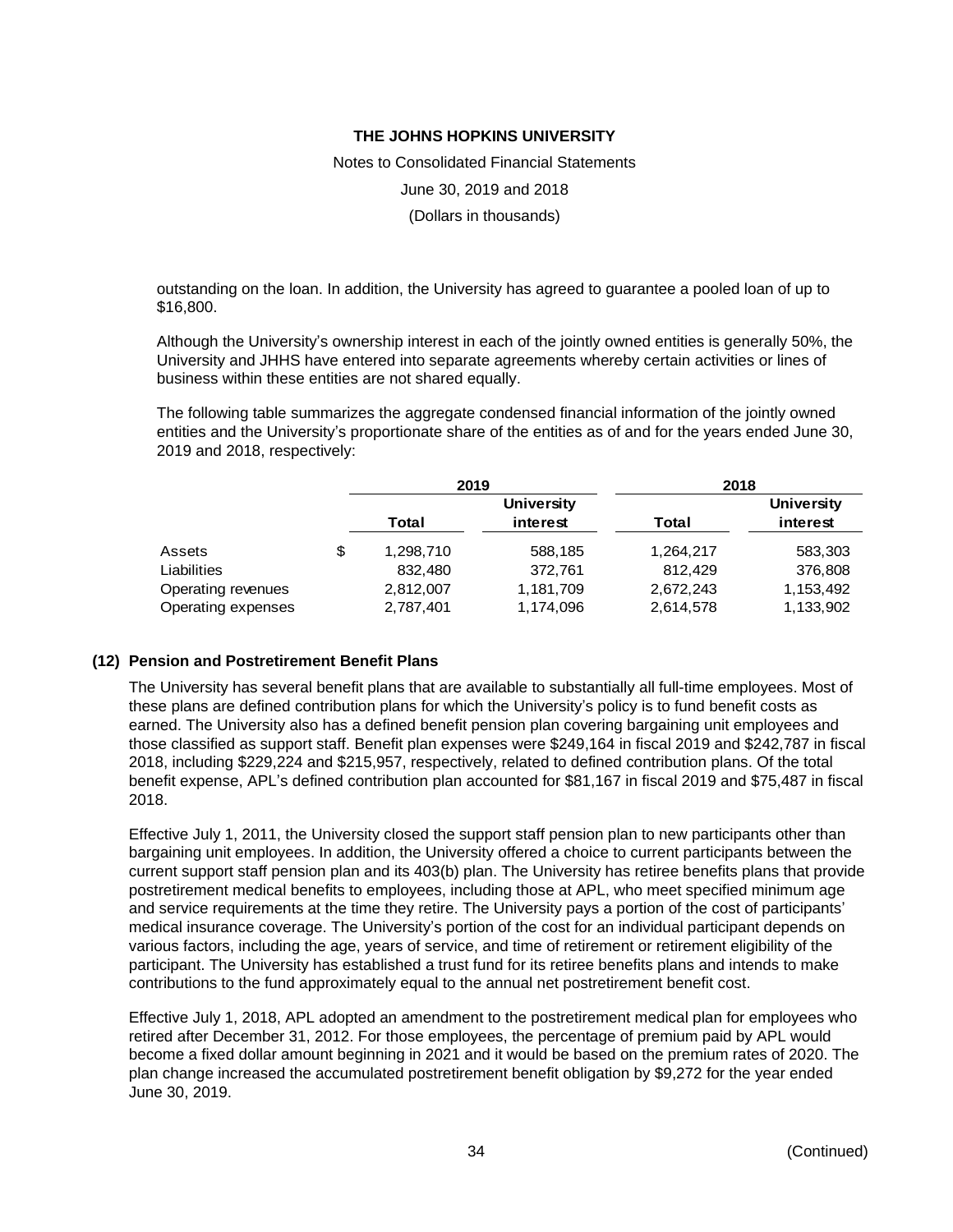Notes to Consolidated Financial Statements June 30, 2019 and 2018 (Dollars in thousands)

In 2010, the Patient Protection and Affordable Care Act and the Health Care and Education Reconciliation Act (collectively, the Health Care Acts) were signed into law. The Health Care Acts include several provisions that may affect the University's postretirement benefit plans, and have been considered in the measurement of the postretirement benefit obligation.

The University uses a June 30 measurement date for its defined benefit pension plan and retiree benefit plans. Information relating to the benefit obligation, assets, and funded status of the defined benefit pension plan and the postretirement benefit plans as of and for the years ended June 30, 2019 and 2018 is summarized as follows:

|                                                           | Pension plan  |            | <b>Postretirement plans</b> |           |
|-----------------------------------------------------------|---------------|------------|-----------------------------|-----------|
|                                                           | 2019          | 2018       | 2019                        | 2018      |
| Change in benefit obligation:                             |               |            |                             |           |
| Benefit obligation at beginning of year                   | \$<br>691,268 | 697,585    | 245,014                     | 277,368   |
| Service cost                                              | 13,978        | 15,664     | 7,034                       | 7,824     |
| Interest cost                                             | 28,592        | 26,915     | 9,720                       | 9,674     |
| Participant contributions                                 |               |            | 10,718                      | 10,840    |
| Plan amendment                                            |               |            | 9,272                       |           |
| Actuarial loss (gain)                                     | 77,036        | (27, 655)  | 6,868                       | (40, 798) |
| Benefits paid                                             | (22, 145)     | (21, 241)  | (21, 547)                   | (21, 025) |
| Medicare subsidies received                               |               |            | 940                         | 1,131     |
| Benefit obligation at end of year                         | 788,729       | 691,268    | 268,019                     | 245,014   |
| Change in plan assets:                                    |               |            |                             |           |
| Fair value of plan assets at beginning of year            | 531,825       | 495,292    | 303,740                     | 286,689   |
| Actual return on plan assets                              | 30.075        | 30.944     | 18,665                      | 20,446    |
| University contributions                                  | 19,940        | 26,830     |                             | 5,659     |
| Participant contributions                                 |               |            | 10,643                      | 10,840    |
| Benefits paid                                             | (22, 145)     | (21, 241)  | (21, 547)                   | (21, 025) |
| Medicare subsidies received                               |               |            | 940                         | 1,131     |
| Fair value of plan assets at end of year                  | 559,695       | 531,825    | 312,441                     | 303,740   |
| Funded status recognized as<br>pension and postretirement |               |            |                             |           |
| obligations, net                                          | (229, 034)    | (159, 443) | 44,422                      | 58,726    |

The accumulated benefit obligation for the pension plan was \$763,194 and \$668,452 as of June 30, 2019 and 2018, respectively.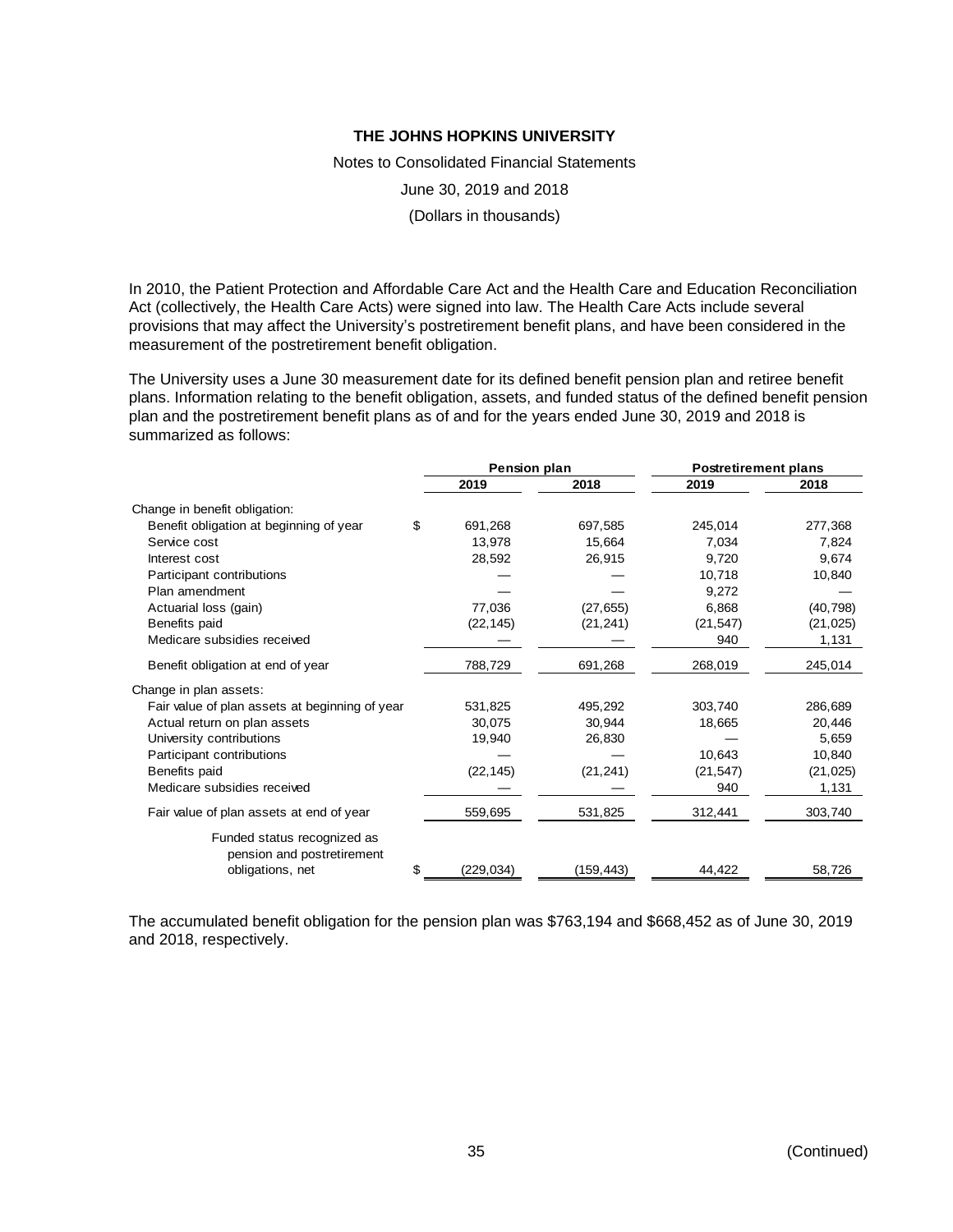Notes to Consolidated Financial Statements

June 30, 2019 and 2018

(Dollars in thousands)

The table below reflects the net pension and postretirement benefit cost reported in operating as benefits expense and nonoperating as other net periodic benefit cost for the years ended June 30, 2019 and 2018:

|                                       |    | Pension plan |           | <b>Postretirement plans</b> |           |  |
|---------------------------------------|----|--------------|-----------|-----------------------------|-----------|--|
|                                       |    | 2019         | 2018      | 2019                        | 2018      |  |
| Operating:                            |    |              |           |                             |           |  |
| Service cost                          | \$ | 13,978       | 15,664    | 7,034                       | 7,824     |  |
| Total operating,                      |    |              |           |                             |           |  |
| included in benefits                  |    | 13,978       | 15,664    | 7,034                       | 7,824     |  |
| Nonoperating:                         |    |              |           |                             |           |  |
| Interest cost on accumulated          |    |              |           |                             |           |  |
| benefit obligation                    |    | 28,592       | 26,915    | 9,720                       | 9,674     |  |
| Amortization of prior service         |    |              |           |                             |           |  |
| credit (cost)                         |    | (167)        | (167)     | 350                         | (788)     |  |
| Expected return on plan assets        |    | (31, 944)    | (29, 379) | (20, 994)                   | (19, 796) |  |
| Amortization of actuarial loss (gain) |    | 9,481        | 13,797    | (946)                       | 65        |  |
| Total nonoperating                    |    | 5,962        | 11,166    | (11, 870)                   | (10,845)  |  |
| Total net pension                     |    |              |           |                             |           |  |
| and postretirement                    |    |              |           |                             |           |  |
| benefit cost (credit)                 | \$ | 19,940       | 26,830    | (4,836)                     | (3,021)   |  |

The table below reflects the changes in plan assets and benefits obligations recognized as nonoperating items for the years ended June 30, 2019 and 2018:

|                                             | Pension plan |           | <b>Postretirement plans</b> |           |
|---------------------------------------------|--------------|-----------|-----------------------------|-----------|
|                                             | 2019         | 2018      | 2019                        | 2018      |
| Net loss (gain) for the year                | 78.906       | (29, 221) | 9,199                       | (41, 444) |
| New unrecognized prior service cost         |              |           | 9,272                       |           |
| Amortization of prior service credit (cost) | 167          | 167       | (350)                       | 788       |
| Amortization of net gain (loss)             | (9, 481)     | (13, 797) | 946                         | (65)      |
| Net loss (gain) recognized                  |              |           |                             |           |
| in nonoperating activities \$               | 69,592       | (42, 851) | 19.067                      | (40, 721) |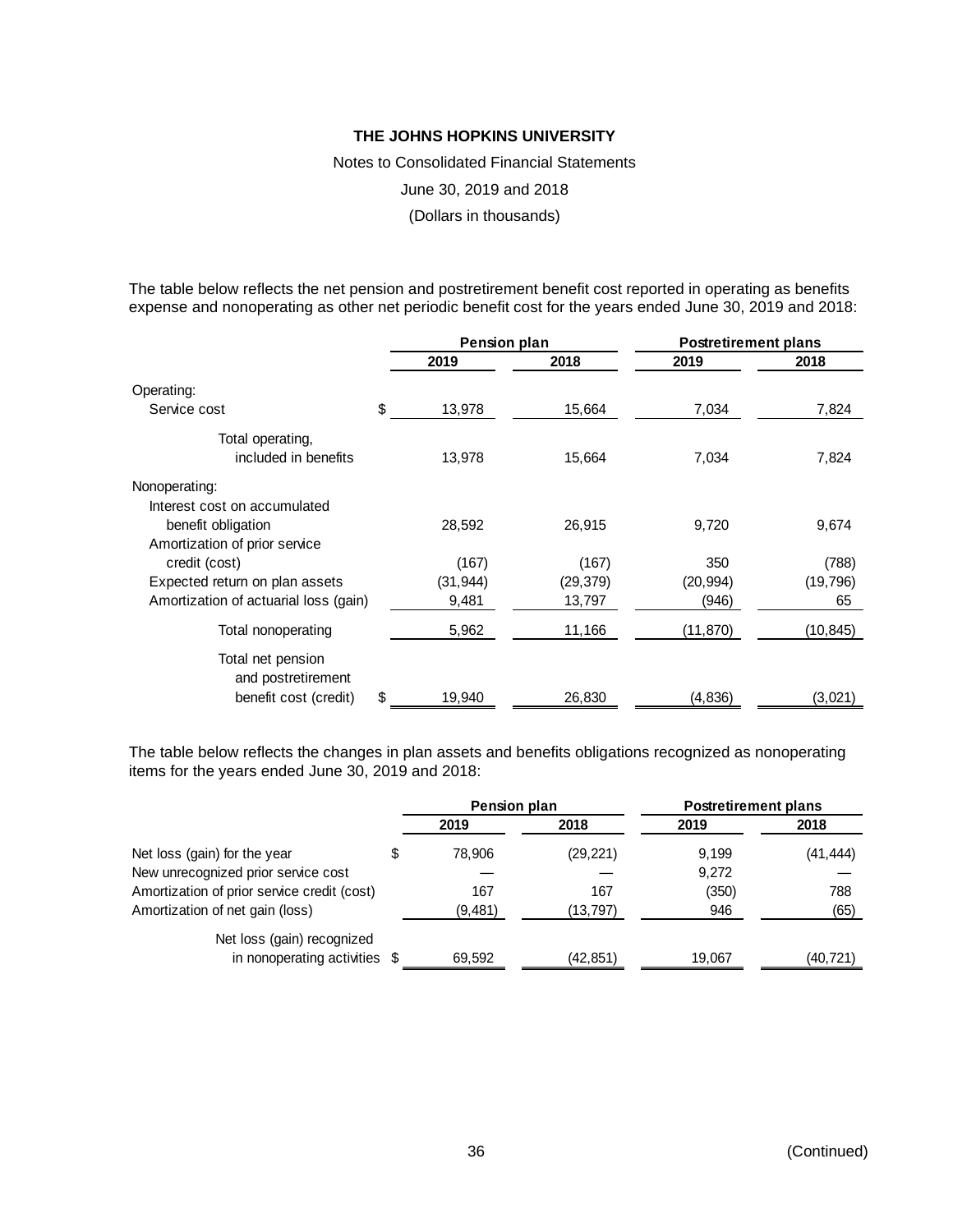Notes to Consolidated Financial Statements June 30, 2019 and 2018

(Dollars in thousands)

The table below reflects the amortization of amounts expected to be recognized as components of net periodic benefit expense in nonoperating activities during fiscal 2020:

|                                                      |    | <b>Pension plan</b> | <b>Postretirement</b><br>plans |
|------------------------------------------------------|----|---------------------|--------------------------------|
| Net loss<br>Prior service credit (cost) amortization | \$ | (15, 579)<br>167    | (78)<br>(350)                  |
|                                                      | S  | (15, 412)           | (428)                          |

The weighted average assumptions used to determine benefit obligations and net periodic benefit costs are as follows:

|                                                                                 |              | Pension plan | <b>Postretirement plans</b> |                   |  |  |
|---------------------------------------------------------------------------------|--------------|--------------|-----------------------------|-------------------|--|--|
|                                                                                 | 2019<br>2018 |              | 2019                        | 2018              |  |  |
| Weighted average assumptions<br>used to determine benefit                       |              |              |                             |                   |  |  |
| obligations at June 30:                                                         |              |              |                             |                   |  |  |
| Discount rate<br>Average rate of compensation                                   | 3.50%        | 4.18%        | $3.42\% - 3.56\%$           | 4.14%-4.21%       |  |  |
| increase                                                                        | 2.90         | 2.90         | N/A                         | N/A               |  |  |
| Rate of increase in healthcare                                                  |              |              |                             |                   |  |  |
| costs for next year                                                             | N/A          | N/A          | 6.30                        | 6.60              |  |  |
| Weighted average assumptions<br>used to determine net periodic<br>benefit cost: |              |              |                             |                   |  |  |
| Discount rate<br>Expected rate of return on plan                                | 4.18%        | 3.90%        | 4.14%-4.21%                 | $3.80\% - 3.94\%$ |  |  |
| assets                                                                          | 6.75         | 6.75         | 7.00                        | 7.00              |  |  |
| Rate of compensation increase<br>Rate of increase in healthcare                 | 2.90         | 2.90         | N/A                         | N/A               |  |  |
| costs                                                                           | N/A          | N/A          | 6.60                        | 6.90              |  |  |

The expected long-term rate of return for the assets of the plans is based on historical and expected long-term future asset class returns. The rate is reviewed annually and adjusted as appropriate to reflect changes in projected market performance or in the targeted asset allocations.

The rate of increase in healthcare costs was assumed to begin with an initial rate of 6.6% in 2019 and decrease to 4.5% in 2036 and to remain at that level thereafter. Assumed healthcare cost trend rates have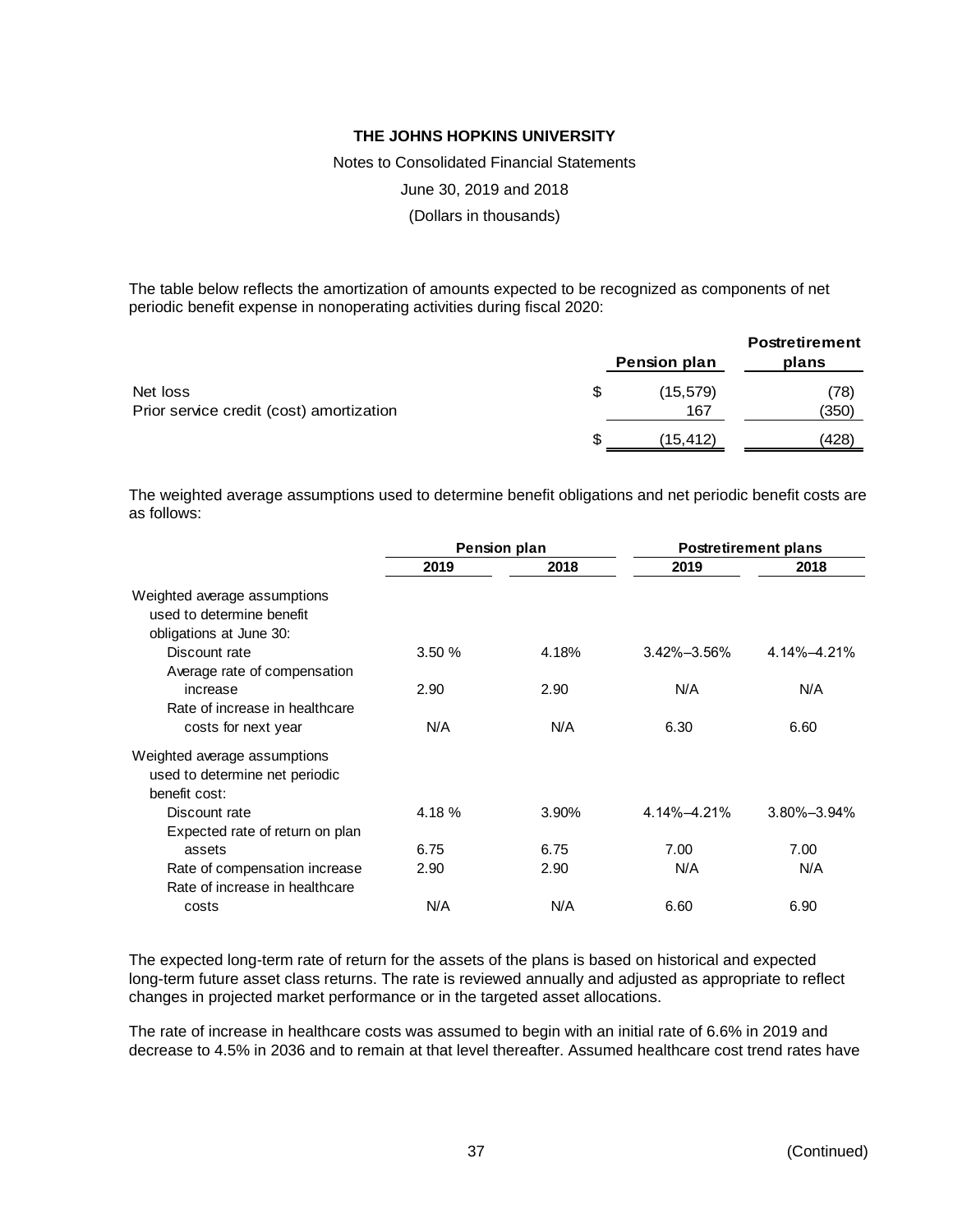Notes to Consolidated Financial Statements

June 30, 2019 and 2018

(Dollars in thousands)

a significant effect on the reported postretirement benefit cost and obligation. A one-percentage-point change in the assumed rates used at June 30, 2019 would have the following effects:

|                                            | Increase | Decrease |  |
|--------------------------------------------|----------|----------|--|
| Total service and interest cost components | 303      | (278)    |  |
| Postretirement benefit obligation          | 6.656    | (5,981)  |  |

### *(a) Plans' Assets*

The purpose of the pension and postretirement plans is to meet the retirement benefit obligations of eligible University employees. The plans' assets are invested with the objective of meeting these obligations under the rules stipulated by the Employee Retirement Income Security Act.

An asset allocation has been established, which endeavors to adequately cover the liability stream posed by the beneficiaries of the plans and minimize the frequency and amount of the plans' contributions by the University. The intended benefits of this diversification are reduced risk and improved investment returns.

## *(b) Pension Plan*

The following table presents the fair value and categorization within the fair value hierarchy of the assets of the defined benefit pension plan as of June 30, 2019 and 2018:

|                                                      |     | 2019         |  |         |  | 2018                          |         |  |         |  |                               |
|------------------------------------------------------|-----|--------------|--|---------|--|-------------------------------|---------|--|---------|--|-------------------------------|
|                                                      |     | <b>Total</b> |  | Level 1 |  | <b>Funds at</b><br><b>NAV</b> | Total   |  | Level 1 |  | <b>Funds at</b><br><b>NAV</b> |
| Cash and cash equivalents \$                         |     | 170          |  | 170     |  |                               | 445     |  | 445     |  |                               |
| Fixed income securities                              |     | 203.656      |  | 195.711 |  | 7.945                         | 172.219 |  | 164.159 |  | 8,060                         |
| United States equities and<br>international equities |     | 275.814      |  | 275.814 |  |                               | 259.486 |  | 259.486 |  |                               |
| Real assets                                          |     |              |  |         |  |                               | 20.737  |  |         |  | 20,737                        |
| Marketable alternatives                              |     | 80,055       |  |         |  | 80,055                        | 78,938  |  |         |  | 78,938                        |
| Total                                                | \$. | 559,695      |  | 471,695 |  | 88,000                        | 531,825 |  | 424,090 |  | 107,735                       |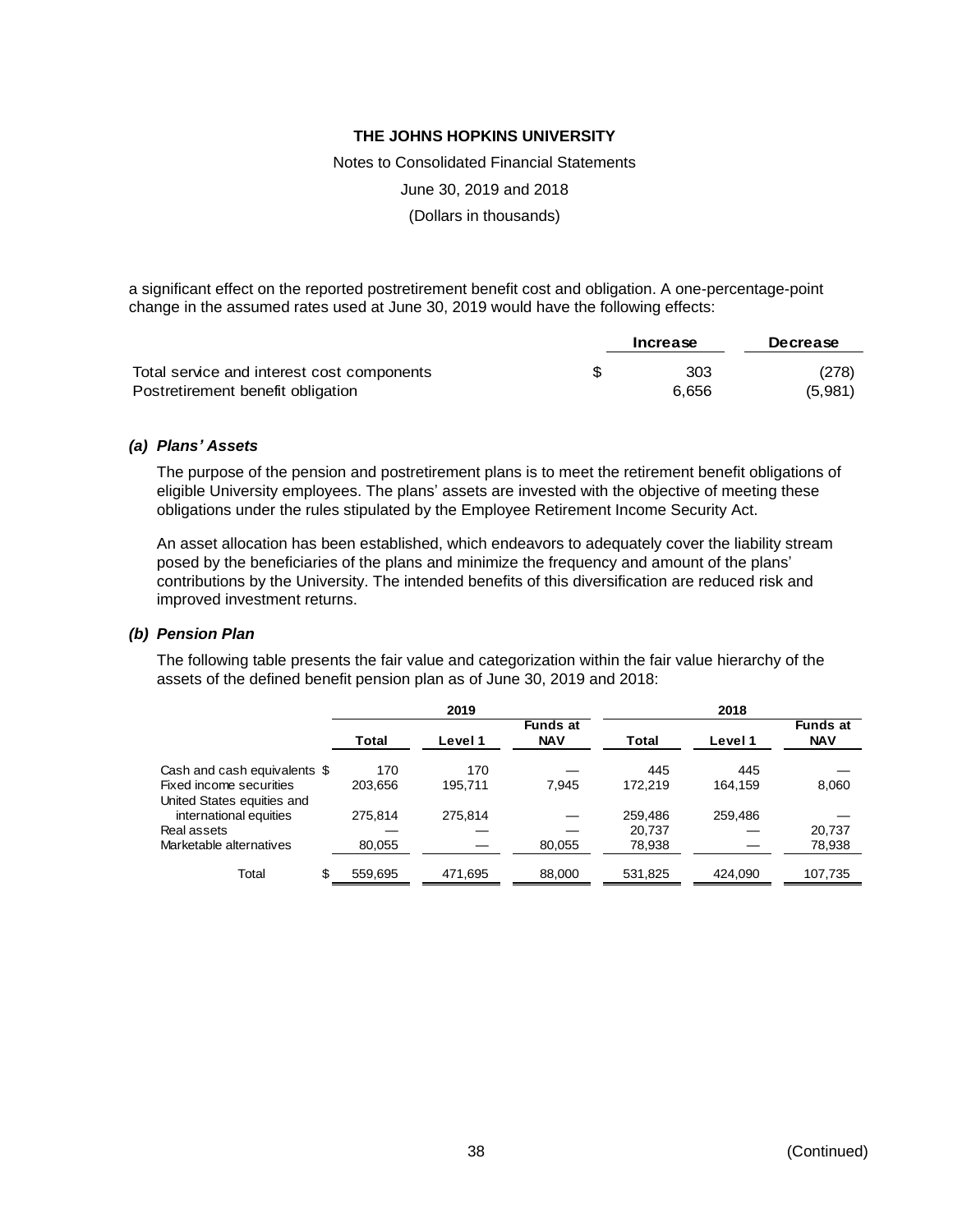## Notes to Consolidated Financial Statements June 30, 2019 and 2018

(Dollars in thousands)

### *(c) Postretirement Plans*

The following table presents the fair value and categorization within the fair value hierarchy of the assets of the postretirement plans as of June 30, 2019 and 2018:

|                              |         | 2019    |                 |         | 2018    |                 |  |  |
|------------------------------|---------|---------|-----------------|---------|---------|-----------------|--|--|
|                              |         |         | <b>Funds at</b> |         |         | <b>Funds at</b> |  |  |
|                              | Total   | Level 1 | <b>NAV</b>      | Total   | Level 1 | <b>NAV</b>      |  |  |
| Cash and cash equivalents \$ | 2.481   | 2.481   |                 | 3.532   | 3,532   |                 |  |  |
| Fixed income securities      | 92.038  | 92.038  |                 | 87.609  | 87.609  |                 |  |  |
| United States equities and   |         |         |                 |         |         |                 |  |  |
| international equities       | 175,372 | 175,372 |                 | 170,162 | 170.162 |                 |  |  |
| Marketable alternatives      | 42,550  |         | 42,550          | 42,437  |         | 42,437          |  |  |
| Total                        | 312.441 | 269.891 | 42.550          | 303.740 | 261,303 | 42.437          |  |  |

The Plans have no unfunded commitments to fund managers as of June 30, 2019 and 2018.

The University's target asset allocations for the pension plan and the postretirement plans as of June 30, 2019 and 2018:

|                                                                        | <b>Pension plan</b> |       | <b>Postretirement plans</b> |       |  |  |
|------------------------------------------------------------------------|---------------------|-------|-----------------------------|-------|--|--|
|                                                                        | 2019                | 2018  | 2019                        | 2018  |  |  |
| Fixed income securities<br>United States equities<br>and international | 30%                 | 30%   | 35 %                        | 35%   |  |  |
| equities                                                               | 55                  | 55    | 55                          | 55    |  |  |
| Real estate                                                            | 5                   | 5     |                             |       |  |  |
| Marketable alternatives                                                | 10                  | 10    | 10                          | 10    |  |  |
| Total                                                                  | 100 %               | 100 % | 100 %                       | 100 % |  |  |

## *(d) Cash Flows*

The University expects to contribute \$27,300 to the pension plan in fiscal 2020.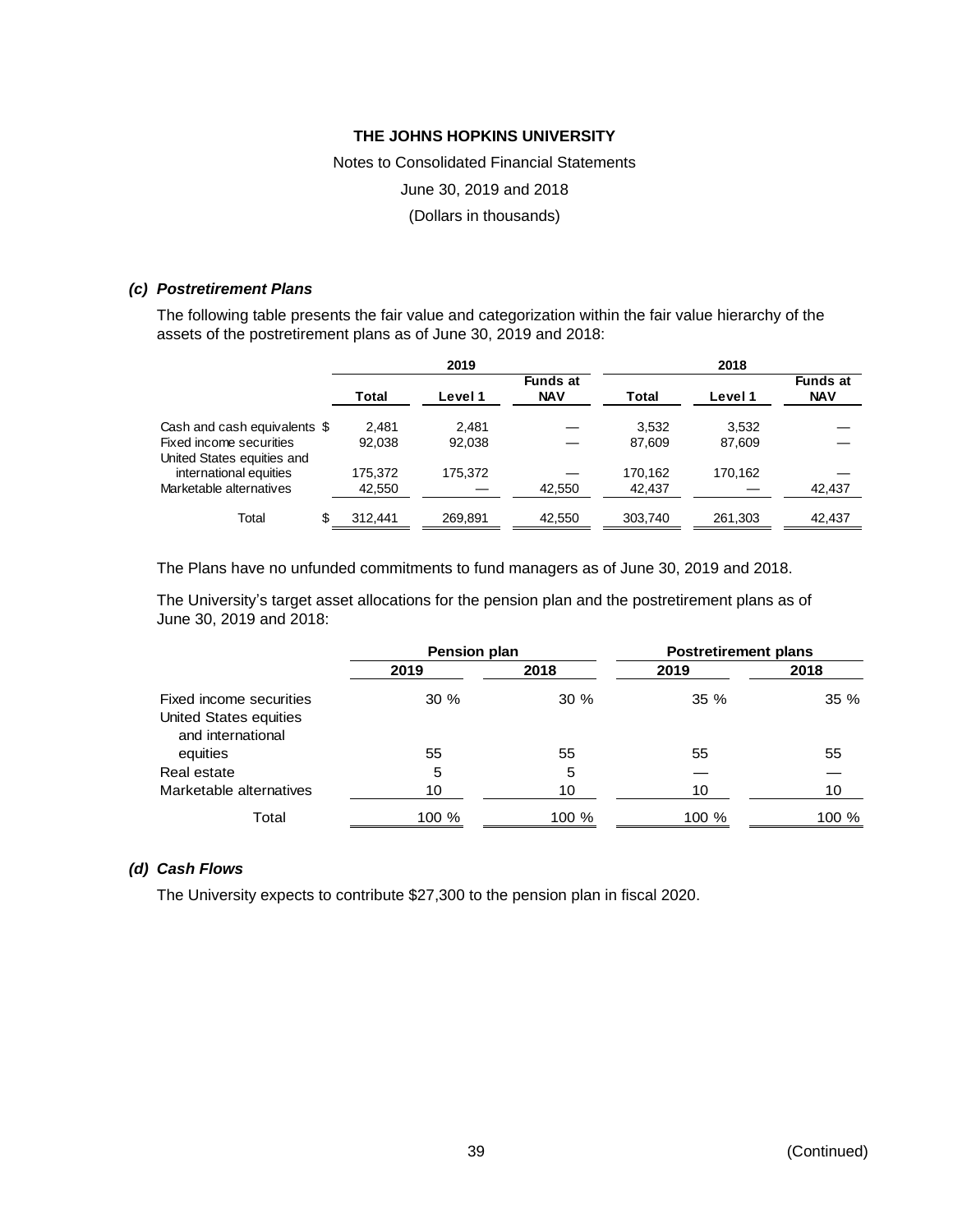Notes to Consolidated Financial Statements

June 30, 2019 and 2018

(Dollars in thousands)

The benefits expected to be paid and Medicare subsidies to be received in the five years subsequent to June 30, 2019 and in aggregate for the five fiscal years thereafter are as follows:

| <b>Fiscal year</b> | <b>Pension</b><br>plan | <b>Postretirement</b><br>plans | <b>Medicare</b><br>subsidies |
|--------------------|------------------------|--------------------------------|------------------------------|
| 2020               | \$<br>27,684           | 11,840                         | 1,751                        |
| 2021               | 29,392                 | 12,735                         | 525                          |
| 2022               | 31,230                 | 13,490                         | 550                          |
| 2023               | 32,984                 | 14.184                         | 576                          |
| 2024               | 34,760                 | 14,851                         | 597                          |
| 2025-2029          | 198,153                | 81,748                         | 3,372                        |

## **(13) Functional Expense Information**

Operating expenses by nature and function are summarized as follows for the year ended June 30, 2019:

| 2019                             |                                                      |            |                     |                                       |           |                   |                          |                   |
|----------------------------------|------------------------------------------------------|------------|---------------------|---------------------------------------|-----------|-------------------|--------------------------|-------------------|
|                                  | Instruction,<br>research<br>and clinical<br>practice | <b>APL</b> | Student<br>services | <b>Programs</b><br><b>Auxiliaries</b> | Libraries | Total<br>programs | Institutional<br>support | Total<br>expenses |
| Compensation                     | .826,521<br>S.                                       | 761,393    | 56,958              | 17,993                                | 15,931    | 2,678,796         | 230,721                  | 2,909,517         |
| <b>Benefits</b>                  | 482.055                                              | 338,237    | 16.841              | 4,776                                 | 4,437     | 846.346           | 67,436                   | 913,782           |
| Subcontractors and subrecipients | 330.044                                              | 188,058    |                     |                                       |           | 518,102           |                          | 518,102           |
| Contractual services             | 521,281                                              | 68,111     | 39,587              | 36,399                                | 7,590     | 672,968           | 180,179                  | 853,147           |
| Supplies, materials and other    | 404,935                                              | 160.748    | 12.090              | 29,686                                | 8,535     | 615.994           | 36,068                   | 652,062           |
| Depreciation                     | 96.544                                               | 63.125     | 4.760               | 8,123                                 | 15.917    | 188.469           | 34.794                   | 223.263           |
| Travel                           | 119.636                                              | 29.767     | 4.710               | 498                                   | 396       | 155.007           | 7.982                    | 162,989           |
| <b>Interest</b>                  | 29,992                                               | 92         | 1,252               | 2,721                                 | 805       | 34,862            | 9,656                    | 44,518            |
| Total                            | \$3,811,008                                          | 1,609,531  | 136,198             | 100,196                               | 53,611    | 5,710,544         | 566,836                  | 6,277,380         |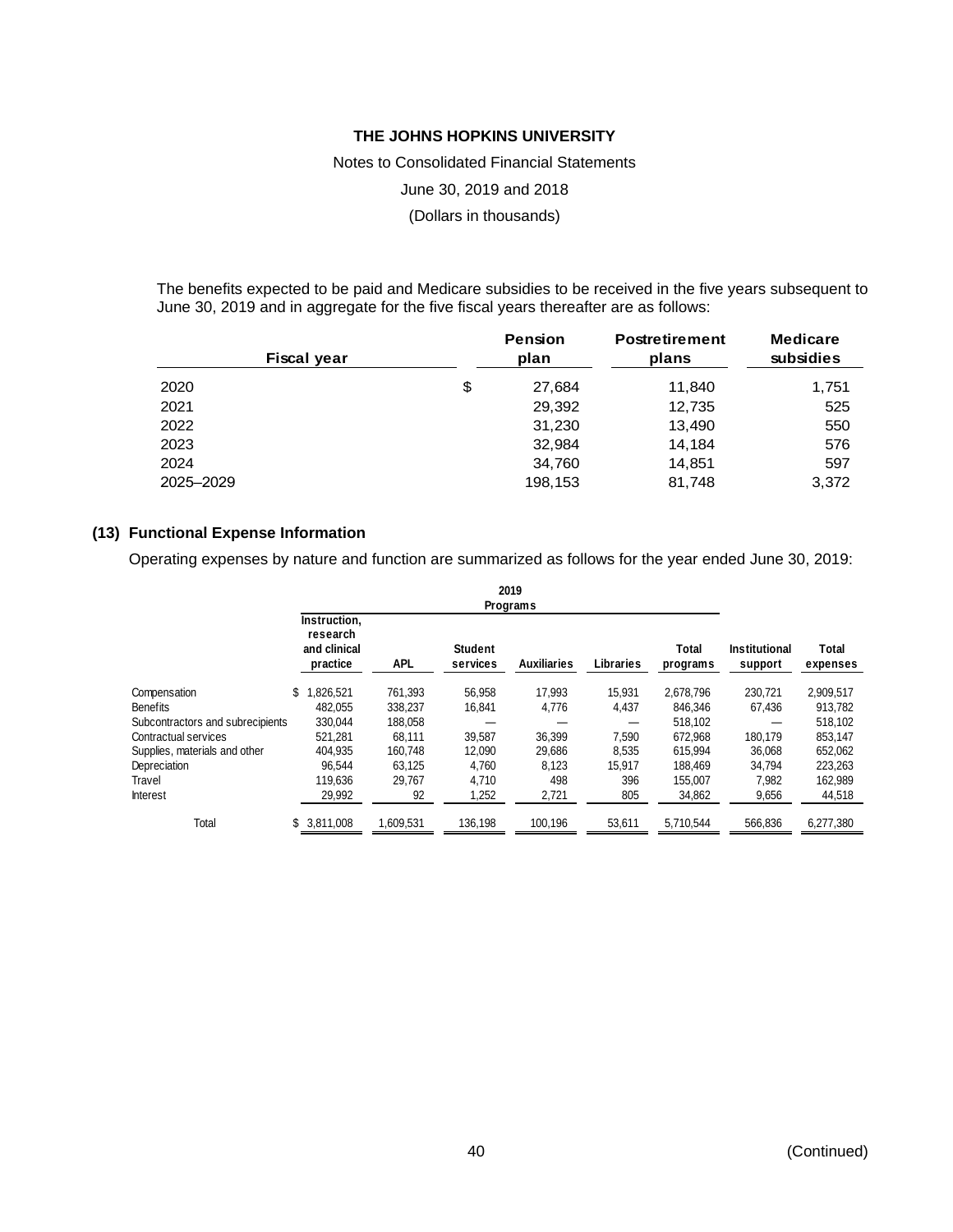Notes to Consolidated Financial Statements

June 30, 2019 and 2018

(Dollars in thousands)

Operating expenses by nature and function are summarized as follows for the year ended June 30, 2018:

| 2018<br><b>Programs</b>          |                                                      |            |                            |                    |           |                   |                          |                   |
|----------------------------------|------------------------------------------------------|------------|----------------------------|--------------------|-----------|-------------------|--------------------------|-------------------|
|                                  | Instruction,<br>research<br>and clinical<br>practice | <b>APL</b> | <b>Student</b><br>services | <b>Auxiliaries</b> | Libraries | Total<br>programs | Institutional<br>support | Total<br>expenses |
| Compensation                     | .734.475<br>\$                                       | 688,533    | 56,853                     | 17,143             | 16,069    | 2,513,073         | 225.020                  | 2,738,093         |
| <b>Benefits</b>                  | 447,689                                              | 325,010    | 16,686                     | 4,237              | 4,332     | 797,954           | 67,472                   | 865,426           |
| Subcontractors and subrecipients | 323,009                                              | 151,112    |                            |                    |           | 474,121           |                          | 474,121           |
| Contractual services             | 502.171                                              | 65.480     | 37,517                     | 36,233             | 7,002     | 648.403           | 133.458                  | 781,861           |
| Supplies, materials and other    | 398,147                                              | 129.251    | 11.132                     | 29.012             | 8.739     | 576.281           | 27.077                   | 603,358           |
| Depreciation                     | 92,458                                               | 58.445     | 4,517                      | 7,897              | 15,107    | 178.424           | 32,769                   | 211,193           |
| Travel                           | 114.692                                              | 26.364     | 3.983                      | 454                | 426       | 145.919           | 7.685                    | 153,604           |
| Interest                         | 31,186                                               | 1,397      | 1,312                      | 2,889              | 840       | 37,624            | 9,959                    | 47,583            |
| Total                            | \$3,643,827                                          | .445.592   | 132,000                    | 97,865             | 52,515    | 5.371.799         | 503,440                  | 5,875,239         |

Costs related to the operation and maintenance of property, including depreciation of property and equipment and interest on related debt, are allocated to program and supporting activities based upon periodic inventories of facilities. Other net periodic benefit costs recorded in nonoperating expense were \$(5,908) and \$321 for the years ended June 30, 2019 and 2018, respectively.

## **(14) Liquidity and Availability**

The University regularly monitors liquidity required to meet its operating needs and other contractual commitments, while also striving to maximize the investment of its available funds.

As of June 30, 2019, the following assets could readily be available within one year to meet general expenditures:

|                                                     | 2019      | 2018      |
|-----------------------------------------------------|-----------|-----------|
| Cash and cash equivalents<br>\$                     | 347,007   | 262,356   |
| Operating investments                               | 1,001,292 | 1,027,478 |
| Sponsored research accounts receivable, net         | 489,650   | 456.291   |
| Accounts receivable, net                            | 228,858   | 186,888   |
| Contributions receivable, net                       | 94.089    | 51,742    |
| Approved endowment payout for upcoming fiscal year  | 326,650   | 204,797   |
| Investments in and loans to affiliates              | 6,980     | 7,569     |
| Payout from interests in trusts and endowment funds |           |           |
| held for others                                     | 5,317     | 4,336     |
| Financial assets available to meet general          |           |           |
| expenditures over the next year<br>S                | 2,499,843 | 2,201,457 |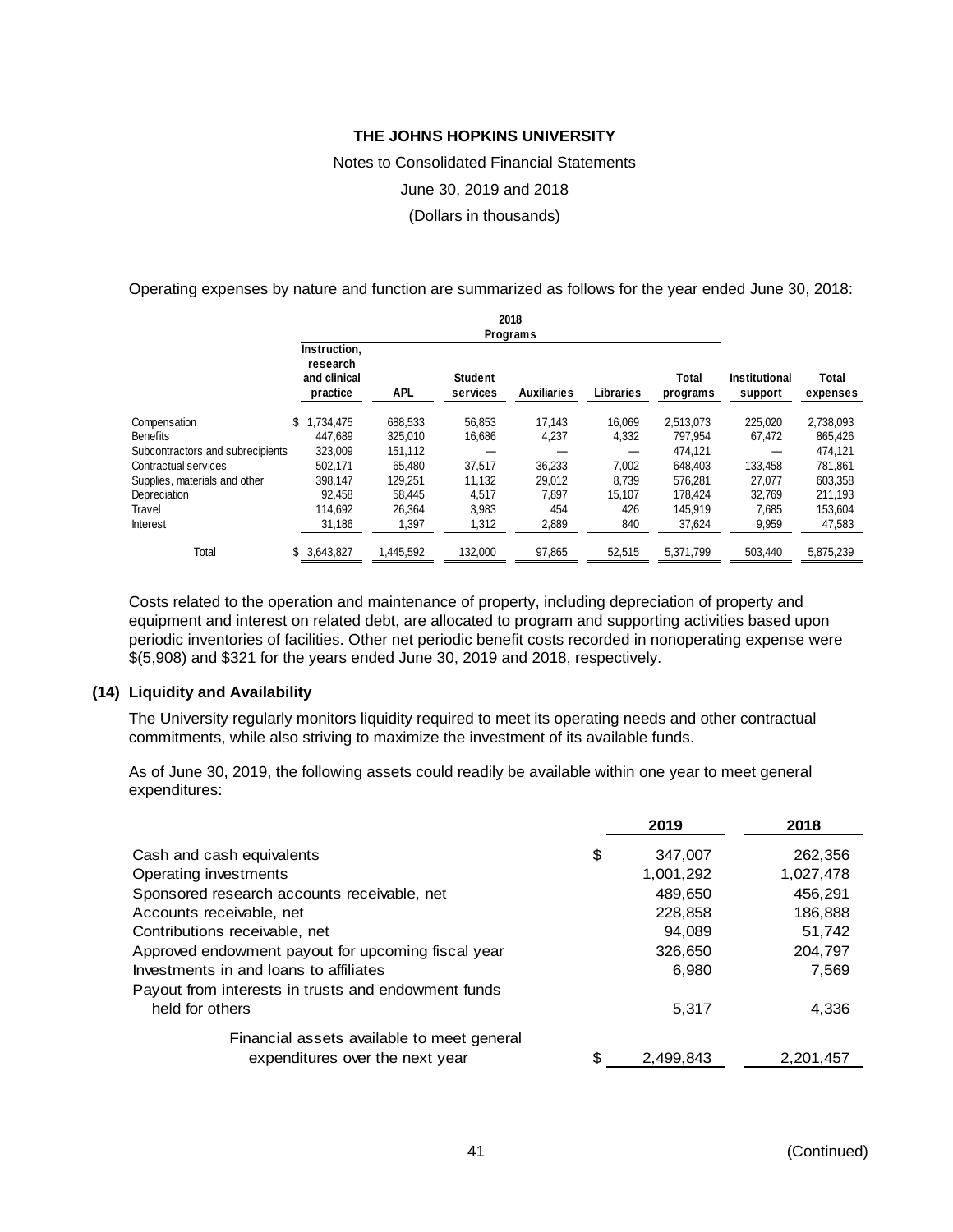Notes to Consolidated Financial Statements June 30, 2019 and 2018 (Dollars in thousands)

The University has various sources of liquidity at its disposal, including cash and cash equivalents, marketable debt securities, a line of credit for working capital purposes, and a commercial paper facility.

The University's cash flows have seasonal variations during the year attributable to tuition billings, patient service billings and concentration of contributions received at calendar and fiscal year-end. Operating investments have been reduced for an estimate of expenditures that will occur on grants and gifts beyond one year, as well as, cash received for capital contributions. Principal and interest on student loans are not included as those amounts are used solely to make new loans and are, therefore, not available to meet current operating needs. Based on historical experience, only the portion of contributions receivable for operations expected to be received within one year is considered liquid. Investments in and loans to affiliates include only the loan principal payments due from affiliates in the next year.

### **(15) Lease Commitments**

The University leases other facilities used in its academic and research operations under long-term operating leases expiring at various dates to 2032, subject to renewal options in certain cases. Certain of these facilities are leased from affiliated entities.

The aggregate annual minimum guaranteed rents to be paid to the expiration of the initial terms of these leases are as follows as of June 30, 2019:

|                   | <b>Affiliates</b> | <b>Others</b> | Total   |  |
|-------------------|-------------------|---------------|---------|--|
| 2020              | \$<br>16,620      | 34,506        | 51,126  |  |
| 2021              | 13,486            | 31,332        | 44,818  |  |
| 2022              | 12,107            | 26,328        | 38,435  |  |
| 2023              | 8,215             | 21,264        | 29,479  |  |
| 2024              | 6,394             | 20,128        | 26,522  |  |
| <b>After 2024</b> | 23,088            | 38,827        | 61,915  |  |
|                   | \$<br>79,910      | 172,385       | 252,295 |  |

Rental expense for the long-term operating leases was \$54,440 and \$48,517 in fiscal 2019 and 2018, respectively.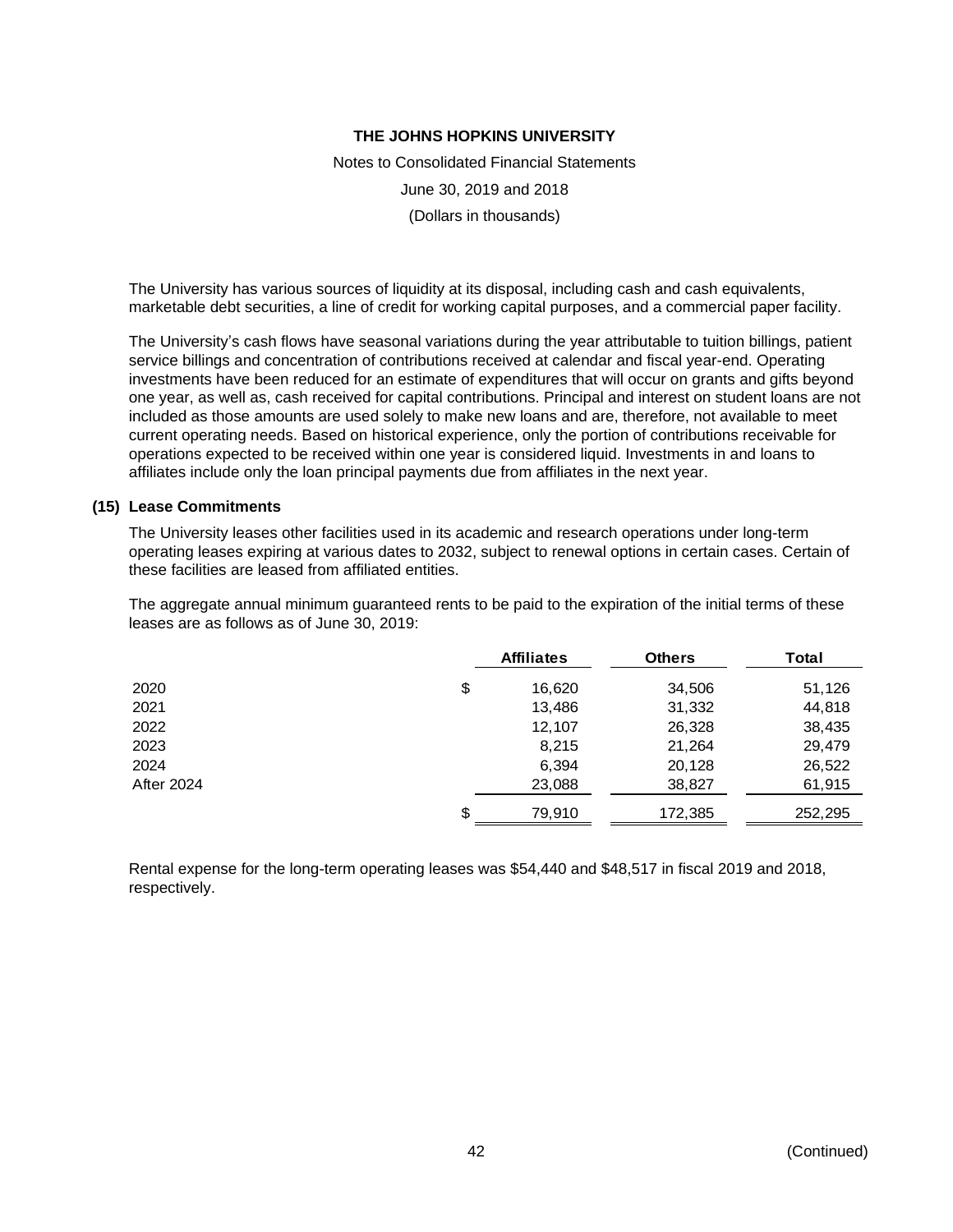Notes to Consolidated Financial Statements

June 30, 2019 and 2018

(Dollars in thousands)

The University also leases building and leasehold improvements and certain equipment under capital leases. The following is a summary of minimum lease payments for these leases as of June 30, 2019:

| 2020                                       | \$<br>7,987  |
|--------------------------------------------|--------------|
| 2021                                       | 8,050        |
| 2022                                       | 8,283        |
| 2023                                       | 8,524        |
| 2024                                       | 8,772        |
| <b>After 2024</b>                          | 42,842       |
| Minimum lease payments                     | 84,458       |
| Less imputed interest (at rates from 3.24% |              |
| to 8.41%)                                  | 21,356       |
| Present value of minimum lease             |              |
| payments                                   | \$<br>63,102 |

As of June 30, 2019, the gross amount of assets and accumulated depreciation thereon accounted for as capital leases amounted to \$95,149 and \$51,043, respectively.

### **(16) Other Commitments and Contingencies**

#### *(a) Guarantees*

The University and the Hospital have also provided guarantees of principal and interest payments related to loans granted to JHMI Utilities LLC under the MHHEFA Pooled Loan Program. As of June 30, 2019, the University's guarantee amounted to \$16,761 and continues until maturity of the loans occurring through 2029.

### *(b) Regulatory and Legal Matters*

Amounts received and expended by the University under various federal and state programs are subject to audit by governmental agencies. In the opinion of management, audit adjustments, if any, will not have a material adverse effect on the financial position of the University.

The University is subject to various claims, litigation, tax, and other assessments in connection with its domestic and foreign operations. In the opinion of management, adequate provision has been made for losses on these matters, where material, including insurance for malpractice and general liability claims, and their ultimate resolution will not have a material adverse effect on the financial position of the University.